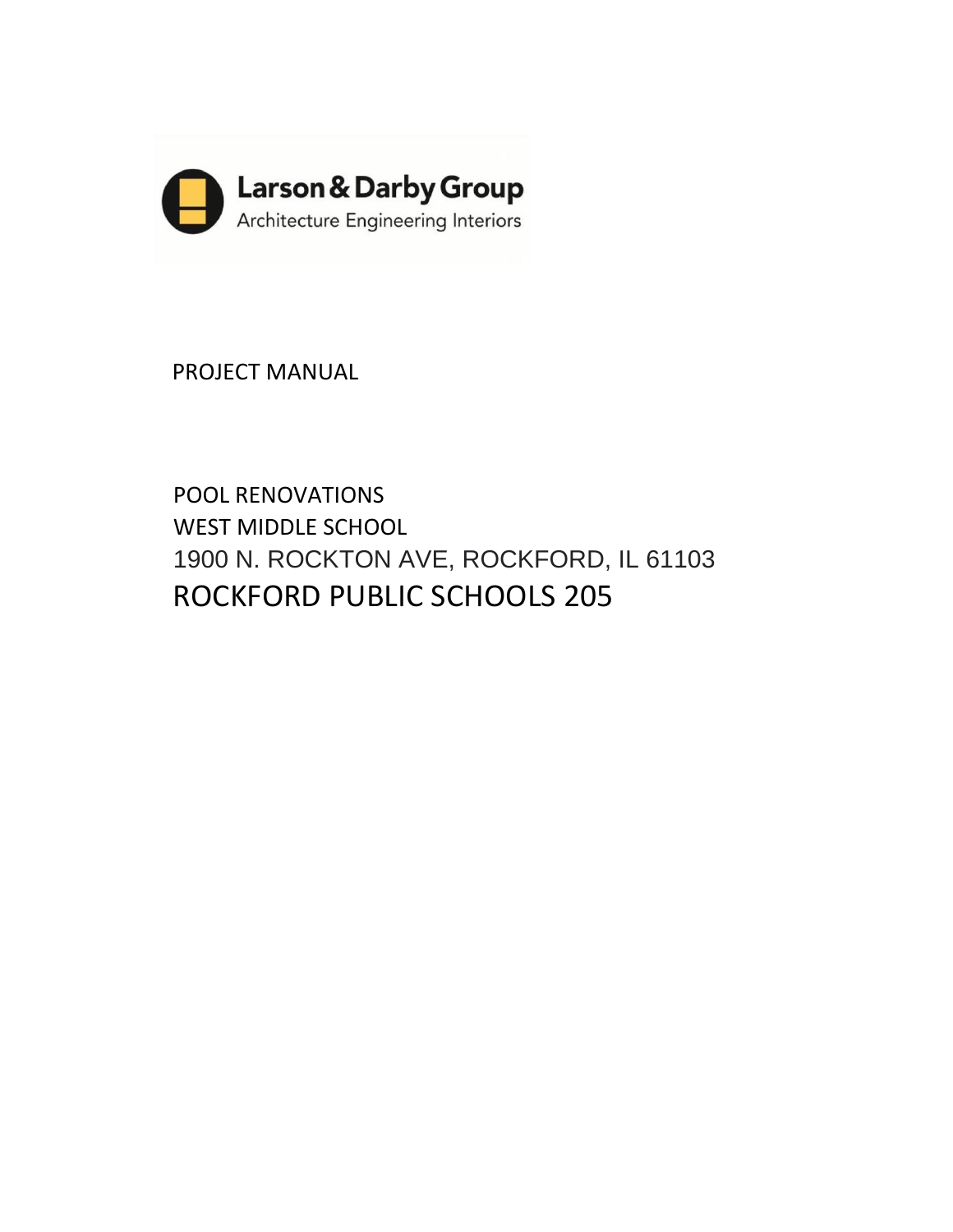# PROJECT MANUAL

FOR

# POOL RENOVATIONS AT WEST MIDDLE SCHOOL 1900 N. ROCKTON AVE, ROCKFORD, IL 61103 ROCKFORD PUBLIC SCHOOLS 205 ROCKFORD, ILLINOIS

RPS PROJECT NO: 2122; IFB 21-13

LDG PROJECT NO. 30269

DATE: January 25, 2021

LARSON & DARBY GROUP ARCHITECTURE-ENGINEERING-INTERIORS 4949 HARRISON AVENUE, SUITE 100 ROCKFORD, ILLINOIS 61108 Illinois Design Firm Registration Number: 184-000280

STEPHEN M. NELSON Licensed Architect LIC. EXPIRES: 11/30/2022 RAED SALEM Registered Professional Engineer LIC. EXPIRES: 11/30/2021

Date

Date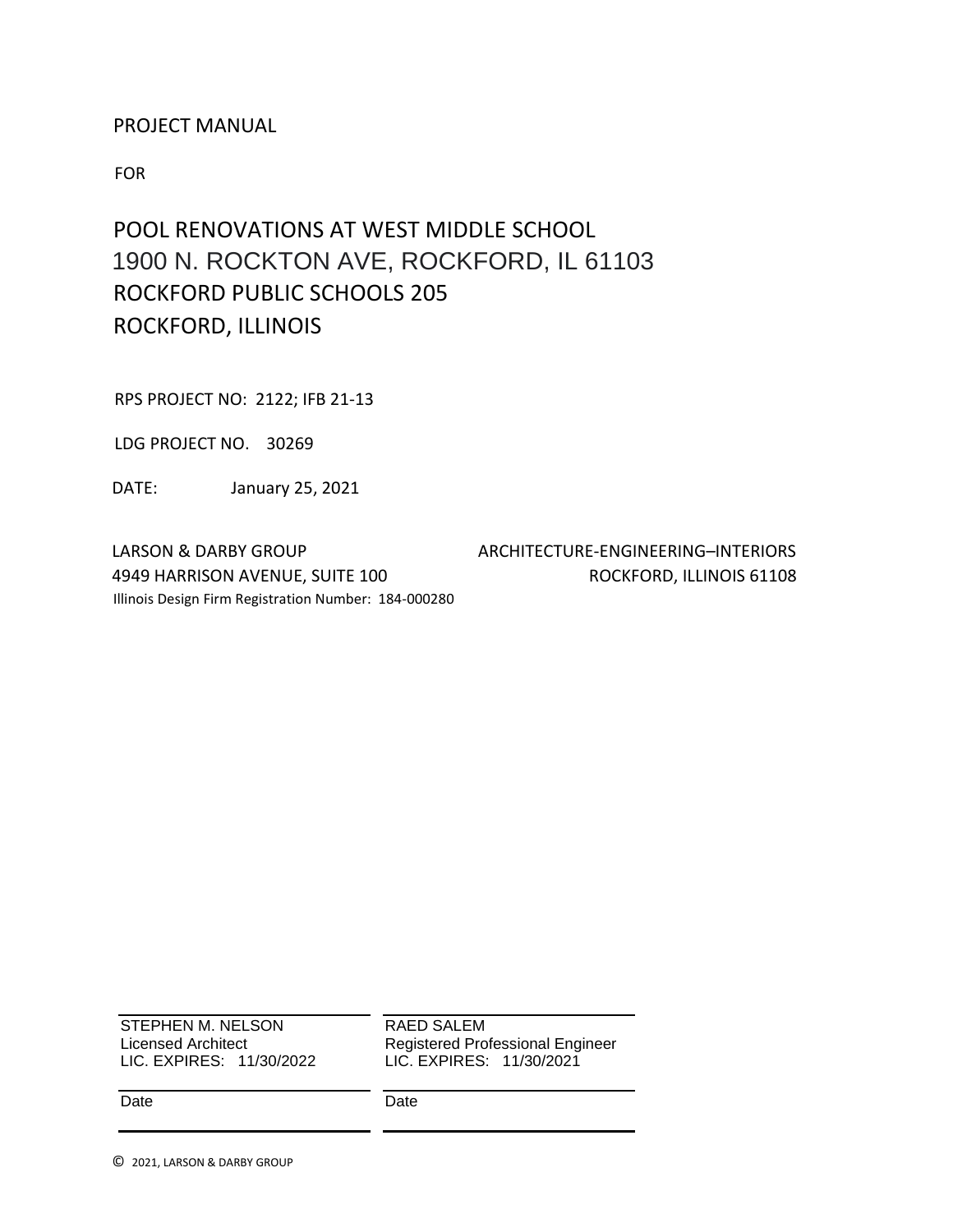TABLE OF CONTENTS

#### **PROCUREMENT AND CONTRACTING DOCUMENTS**

#### **DIVISION 00 - PROCUREMENT AND CONTRACTING REQUIREMENTS BY RPS**

- 00 41 00 Bid Offer Form
- 00 73 00 Supplementary Conditions

## **SPECIFICATIONS**

#### **DIVISION 01 - GENERAL REQUIREMENTS**

- 01 10 00 Summary
- 01 20 00 Price and Payment Procedures
- 01 30 00 Administrative Requirements
- 01 50 00 Temporary Facilities and Controls
- 01 60 00 Product Requirements
- 01 70 00 Execution and Closeout Requirements
- 01 78 23 Operation and Maintenance Data
- 01 78 39 Project Record Documents

# **DIVISION 09 – FINISHES**

- 09 01 90.52 Maintenance Repainting
- 09 30 00 Tiling
- 09 51 13 Acoustical Panel Ceilings

#### **DIVISION 26 - ELECTRICAL**

- 26 05 00 Basic Electrical Requirements
- 26 05 19 Low-voltage Electrical Power Conductors And Cables
- 26 05 29 Hangers And Supports For Electrical Systems
- 26 05 33 Raceway And Boxes For Electrical Systems
- 26 05 53 Identification For Electrical Systems

END TABLE OF CONTENTS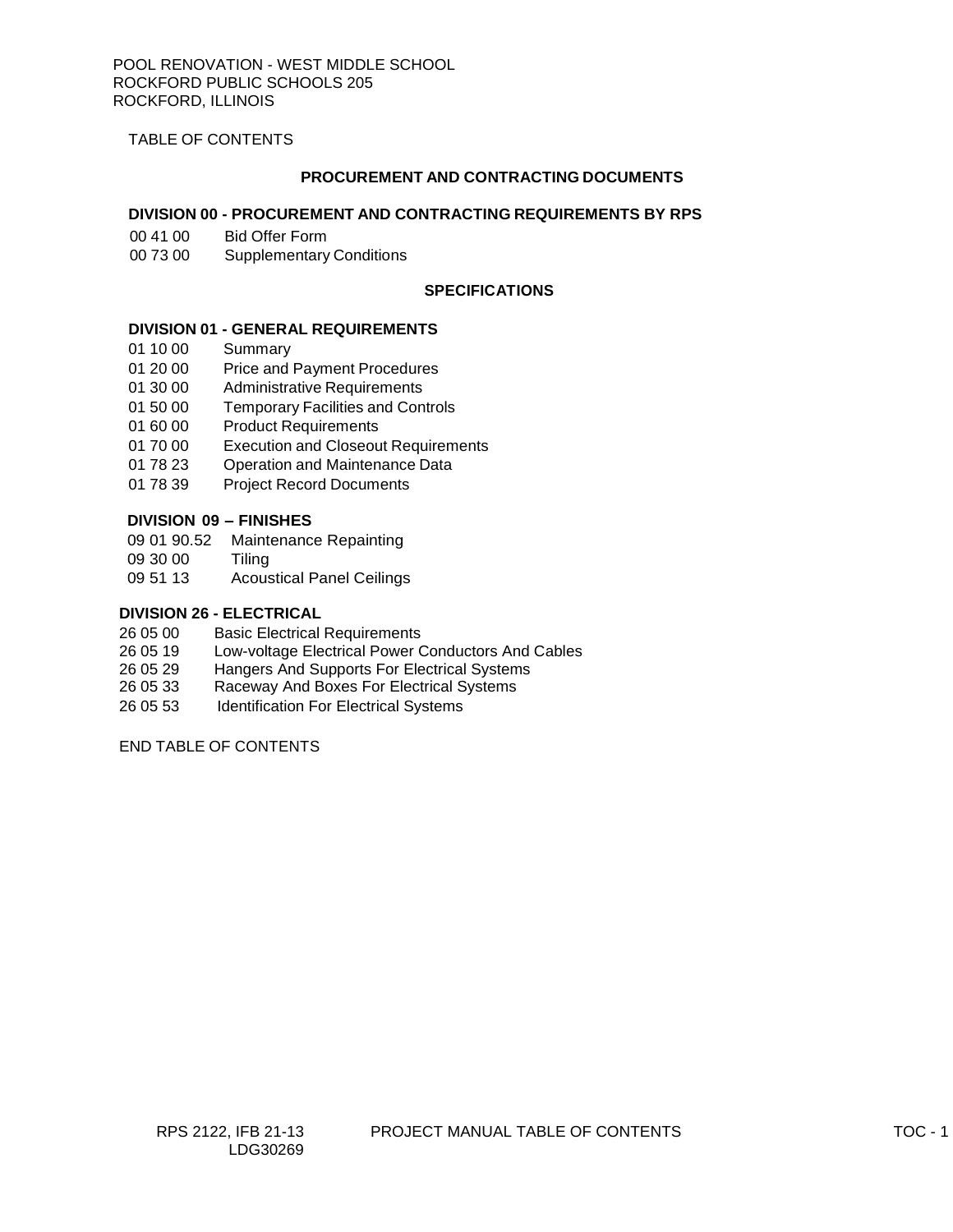# BID OFFER FORM

Bid # 21-14 POOL RENOVATION FOR WEST MIDDLE SCHOOL, for ROCKFORD PUBLIC SCHOOLS DISTRICT 205.

BID SUBMITTED BY:

Date: January 25, 2021

The undersigned, having become familiar with the local conditions affecting cost of work and with the Bidding

Documents, including the advertisement of the Invitation for Bid, the Instructions and Supplementary

Instructions to Bidders, this Bid Offer Form, the General and Supplementary Conditions, the Drawings and

Specifications, and Addenda issued thereto, as prepared and issued by the Board of Education of Rockford School

District No. 205, Winnebago and Boone Counties, Illinois hereby agrees to furnish all labor, material and

equipment necessary to do the Work required for the project and IFB identified above, for the amount shown

below:

# **Note: Contractor to write "No Bid" in the dollar amount section for any line items not bid.**

# **BASE BID:**

A. BASE BID:

DOLLARS (\$

# **ALTERNATE BIDS:**

State the amount to be added to or deducted from the Base Bid when Work shown or specified Under the Alternate Bids is accepted and incorporated in the Contract.

**ALTERNATE BID NO. 1 – TILE AT POOL STAIRS:** At two stairs in Pool Room 118A, remove and dispose of existing tile on treads and nosings, and furnish and install new tile treads and nosings. Metal repair and repainting remains part of Base Bid Work. Add the sum of:

 $DOLLARS$  (\$)

### **ADDENDA RECEIVED**

The undersigned acknowledges receipt of Addenda \_\_\_\_\_ to \_\_\_\_\_\_ inclusive.

# **PRE-BID MEETING ATTENDANCE**

A Bidder representative attended the Pre-Bid Meeting? YES \_\_\_\_\_\_\_\_\_\_\_ OR No \_\_\_\_\_\_\_\_\_

### **SITE VISIT**

Existing premises and conditions were checked by an on-site inspection on *\_\_\_\_\_\_\_\_\_\_\_\_\_\_\_\_***\_\_**.

# **CONTRACTOR'S QUALIFICATION STATEMENT**

A fully completed AIA Document A305-1986 Contractor's Qualification Statement is **required** AND MUST BE SUBMITTED WITH THE BID. Include at least three references from projects completed in the past five (5) years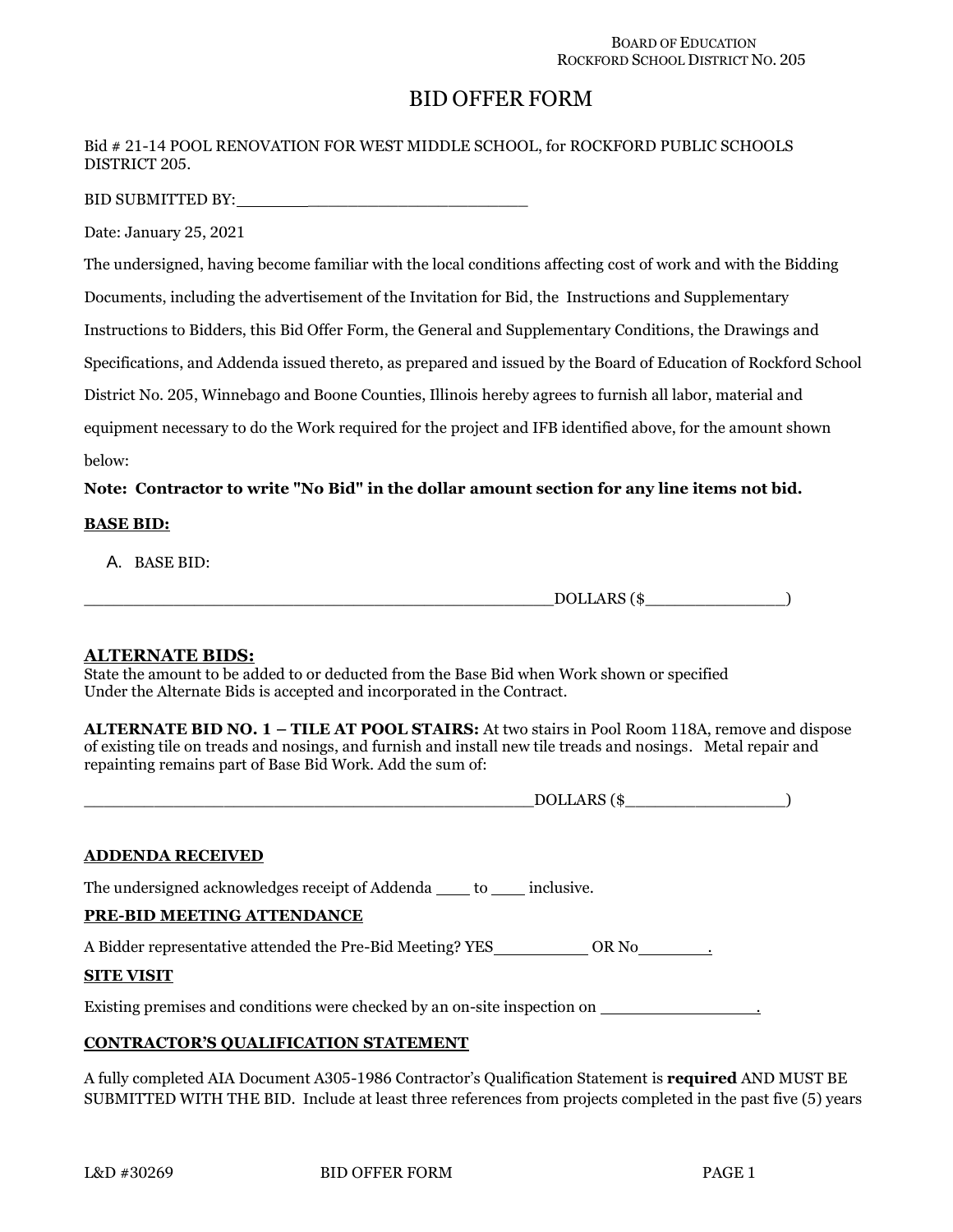# BID OFFER FORM

with phone number, date of completion, description of work, and project architect (or engineer) contact name with phone number. Projects must be similar to the scope of this bid, and the bidder must have acted in the capacity of prime or general contractor.

Contractor has adequate equipment to perform the work properly and expeditiously: \_\_ Yes \_\_ No.

# **COMMENCEMENT AND COMPLETION OF CONTRACT**

The undersigned agrees, if awarded the Contract, to commence the contract work within five (5) days of receipt of Order to Proceed or if required, upon execution of a formal written contract and to complete said Work within the specified completion time. The undersigned further agrees to execute the Contract, furnish satisfactory performance and payment bond as well as insurance coverage, as specified in strict accordance with the Contract Documents.

| Date of Commencement of Construction:                                             |       | June 11, 2021                                                                                                                                                                                                                                                                                                                                                 |  |
|-----------------------------------------------------------------------------------|-------|---------------------------------------------------------------------------------------------------------------------------------------------------------------------------------------------------------------------------------------------------------------------------------------------------------------------------------------------------------------|--|
| Date of Substantial Completion:                                                   |       | June 30, 2021                                                                                                                                                                                                                                                                                                                                                 |  |
| Date of Final Completion:                                                         |       | June 30, 2021                                                                                                                                                                                                                                                                                                                                                 |  |
| BIDDER:                                                                           |       | (Corporation) (Partnership) (Individual) Circle One                                                                                                                                                                                                                                                                                                           |  |
|                                                                                   |       |                                                                                                                                                                                                                                                                                                                                                               |  |
| Street                                                                            |       |                                                                                                                                                                                                                                                                                                                                                               |  |
| City                                                                              | State | Zip Code                                                                                                                                                                                                                                                                                                                                                      |  |
| Phone No.                                                                         |       | Email address                                                                                                                                                                                                                                                                                                                                                 |  |
| BIDDER FEIN/SSN NO.                                                               |       |                                                                                                                                                                                                                                                                                                                                                               |  |
|                                                                                   |       |                                                                                                                                                                                                                                                                                                                                                               |  |
|                                                                                   |       | Print name                                                                                                                                                                                                                                                                                                                                                    |  |
|                                                                                   |       |                                                                                                                                                                                                                                                                                                                                                               |  |
| Subscribed and sworn to before this ____ day of _________________________________ |       |                                                                                                                                                                                                                                                                                                                                                               |  |
| Notary Public                                                                     |       |                                                                                                                                                                                                                                                                                                                                                               |  |
| My commission expires:                                                            |       |                                                                                                                                                                                                                                                                                                                                                               |  |
| <b>BID DEPOSIT CERTIFICATION</b>                                                  |       |                                                                                                                                                                                                                                                                                                                                                               |  |
|                                                                                   |       | A Bid Deposit is required in the amount of 5% of the total Bid including Alternate Bids. This Bid Deposit is to be a<br>Bid Bond, Bank Draft or Certified Check made payable to the "Rockford School District No. 205", as a guarantee<br>that if awarded all or part of the Bid, the firm will enter into a contract to perform with the Board of Education. |  |
| Amount of Total Bid                                                               |       | $\frac{1}{2}$                                                                                                                                                                                                                                                                                                                                                 |  |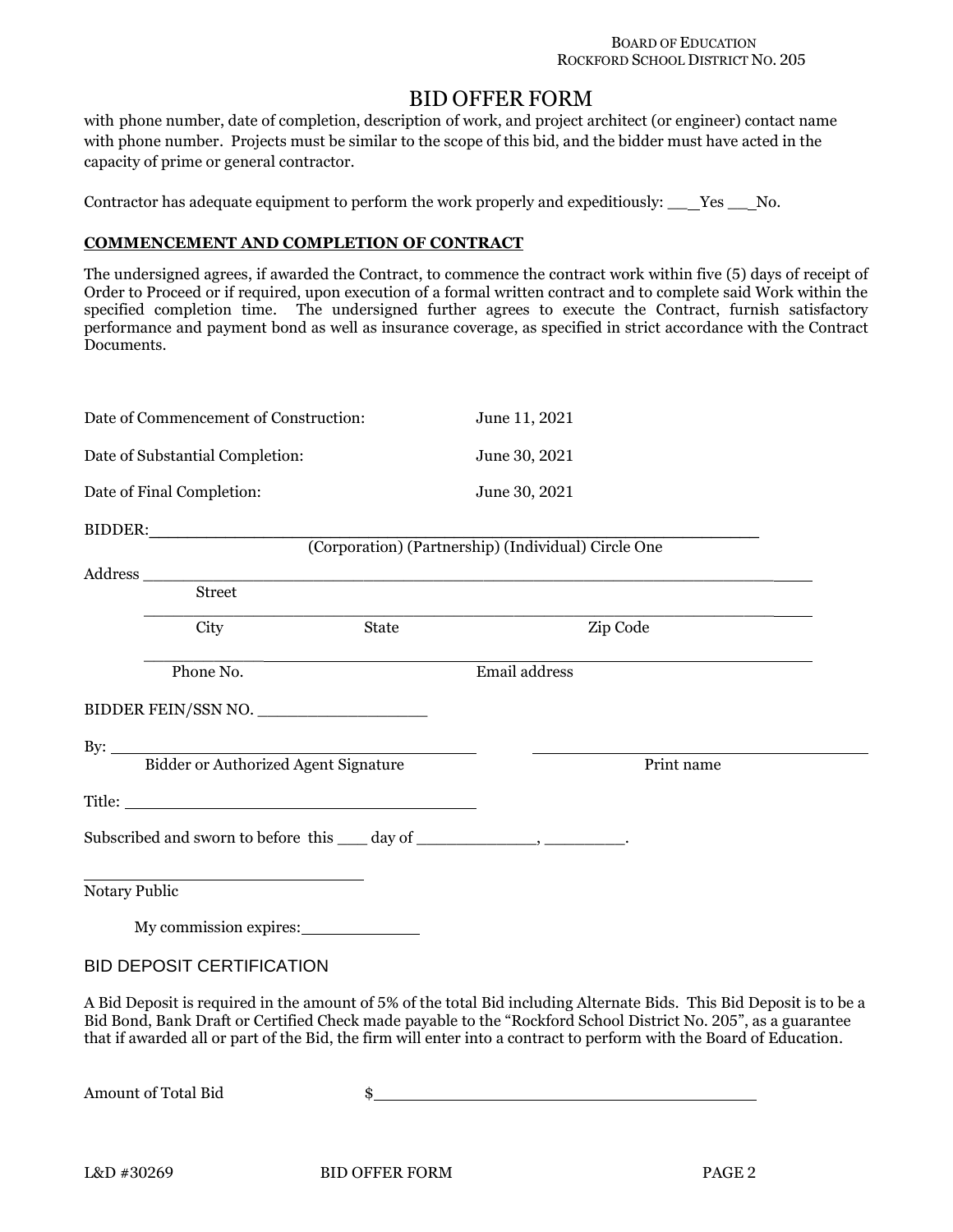#### BOARD OF EDUCATION ROCKFORD SCHOOL DISTRICT NO. 205

# BID OFFER FORM

Amount of Bank draft or Certified Check \$

BIDDER: New York Contains the Second Second Second Second Second Second Second Second Second Second Second Second Second Second Second Second Second Second Second Second Second Second Second Second Second Second Second Sec

\_\_\_\_\_\_\_\_\_\_\_\_\_\_\_\_\_\_\_\_\_\_\_\_\_\_\_\_\_\_\_\_\_\_\_\_\_\_ Signature of Bidder or Authorized Agent

# **SUBCONTRACTOR LISTING**

1. Pursuant to bidding requirements for the Work:

The Bidder, for portions of the Work equaling or exceeding  $1/2$  of 1% of the total Contract Sum, proposes to use the following Subcontractors. The Bidder proposes to perform all other portions of the Work with its own forces. The District reserves the right to qualify all Subcontractors. COPY AND ATTACH ADDITIONAL SHEETS AS NECESSARY.

| Portion of the Work | <b>Subcontractor Name and Address</b> |
|---------------------|---------------------------------------|
|                     |                                       |
|                     |                                       |
|                     |                                       |
|                     |                                       |
|                     |                                       |
|                     |                                       |
|                     |                                       |
|                     |                                       |
|                     |                                       |
|                     |                                       |
|                     |                                       |
|                     |                                       |
|                     |                                       |
|                     |                                       |
|                     |                                       |
|                     |                                       |
|                     |                                       |
|                     |                                       |
|                     |                                       |
|                     |                                       |
|                     |                                       |
|                     |                                       |
|                     |                                       |
|                     |                                       |
|                     | Bidder:                               |
|                     |                                       |
|                     |                                       |
|                     | By: $\qquad \qquad$                   |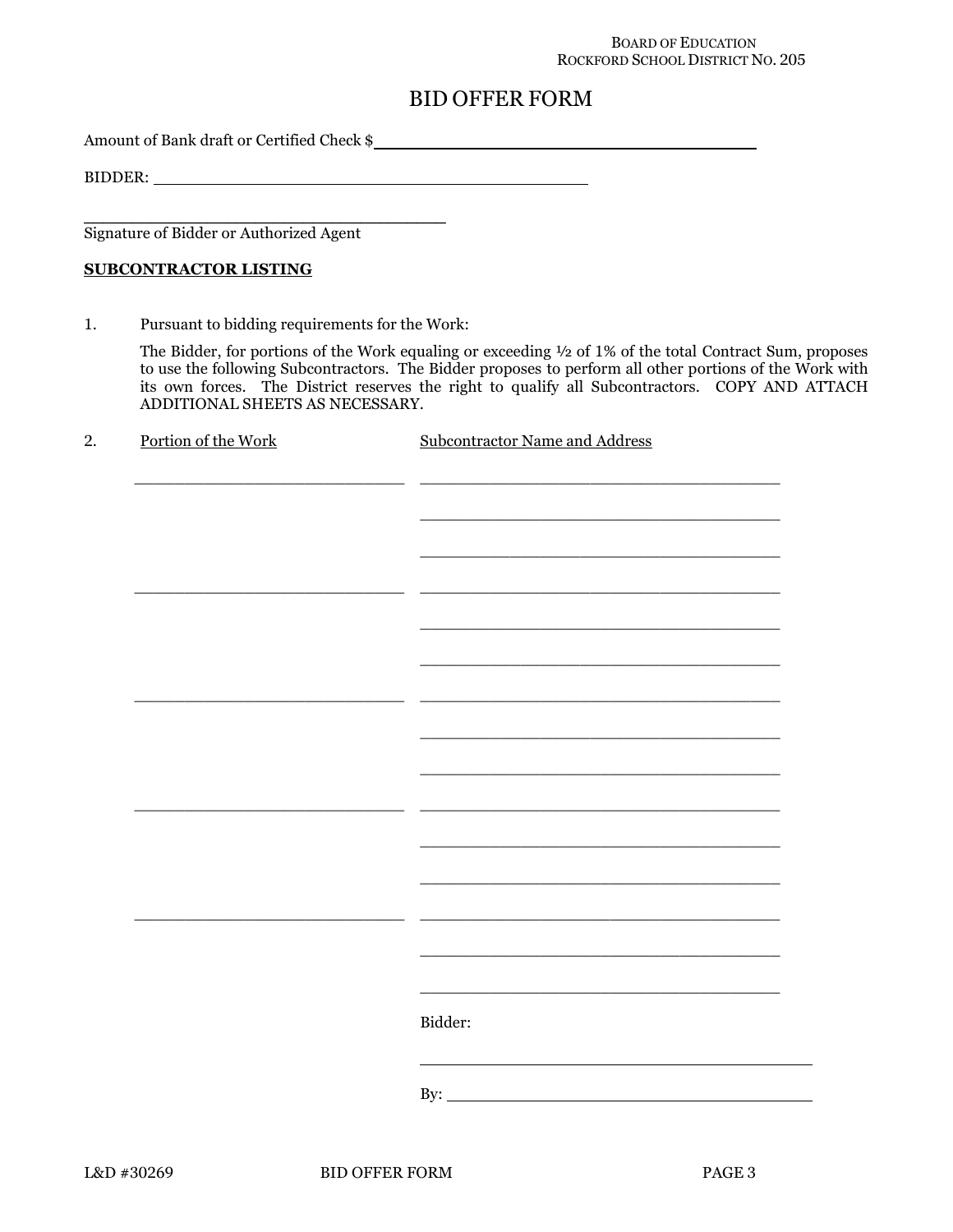#### BOARD OF EDUCATION ROCKFORD SCHOOL DISTRICT NO. 205

# BID OFFER FORM

Bidder or Authorized Agent Signature

-END OF BID OFFER FORM-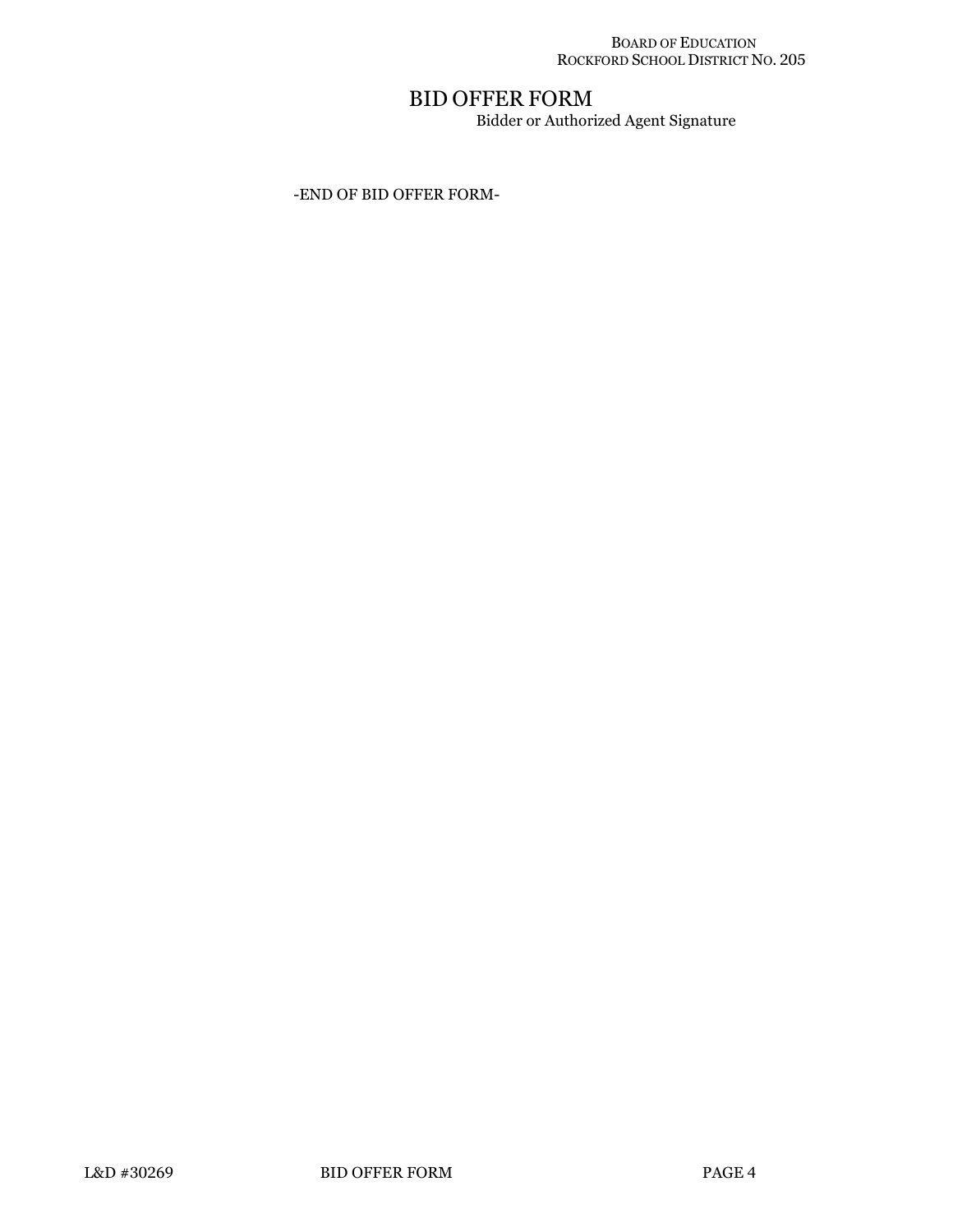# DOCUMENT 007300 – SUPPLEMENTARY CONDITIONS

- 1. CHANGE ORDER MARK-UPS: Add the following to provisions regarding Change Order markups in the Conditions of the Contract:
	- A. The combined overhead and profit included in the total cost to the Owner for a change in the Work shall be based on the following schedule:
		- .1 For the Contractor, for Work performed by the Contractor's own forces, twelve percent (12%) of the cost.
		- .2 For the Contractor, for Work performed by the Contractor's Subcontractors, five percent (5%) of the amount due the Subcontractors.
		- .3 For each Subcontractor involved, for Work performed by that Subcontractor's own forces, twelve percent (12%) of the cost.
		- .4 For each Subcontractor involved, for Work performed by the Subcontractor's Subcontractors, five percent (5%) of the amount due the Sub-subcontractor.
		- .5 In order to facilitate checking of quotations for extras or credits, all proposals, except those so minor that their propriety can be seen by inspection, shall be accompanied by a complete itemization of costs including labor, materials and Subcontracts. Labor and materials shall be itemized in the manner prescribed above. Where major cost items are Subcontracts, they shall be itemized also.

END OF DOCUMENT 007300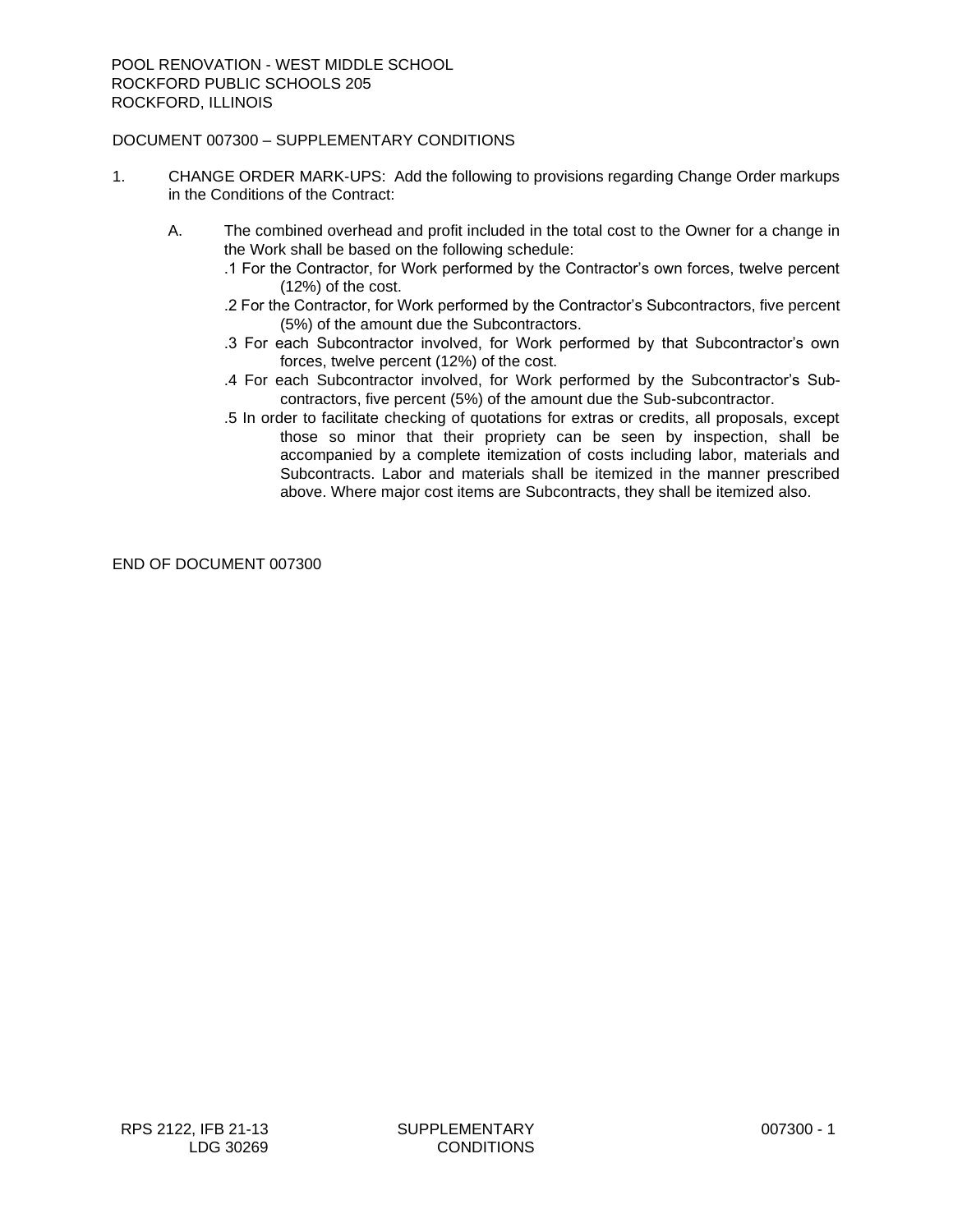SECTION 01 10 00 - SUMMARY

PART 1 - GENERAL

- 1.1 SUMMARY OF WORK
	- A. Project: Pool Renovation at West Middle School, Rockford, Illinois.
	- B. Owner: Rockford Public Schools District 205.
	- C. The Work includes but is not limited to the following:
		- 1. New lighting and repairs to finishes.
	- D. Work Under Other Contracts:
		- 1. General: Cooperate fully with separate contractors so work on those contracts may be carried out smoothly, without interfering with or delaying work under this Contract or other contracts. Coordinate the Work of this Contract with work performed under separate contracts.

# 1.2 WORK RESTRICTIONS

- A. Contractor's Use of Premises: During construction, Contractor will have limited use of site and building indicated.
	- 1. Owner will occupy premises during construction. Perform construction during normal working hours (7 AM to 4 PM Monday thru Friday, other than holidays), unless otherwise agreed to in advance by Owner. Clean up work areas and return to a useable condition at the end of each work period.
- PART 2 PRODUCTS (Not Applicable)
- PART 3 EXECUTION (Not Applicable)

END OF SECTION 01 10 00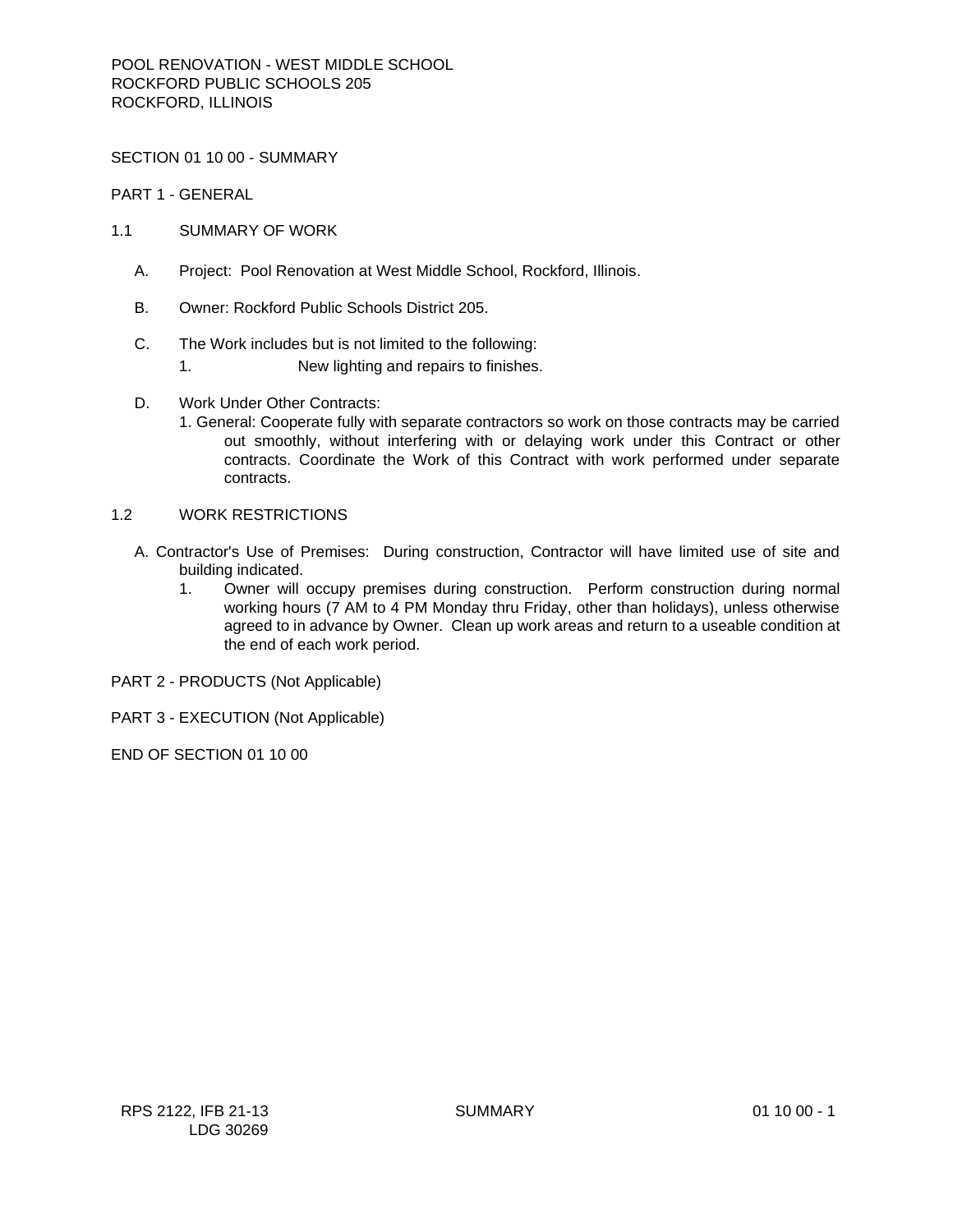# SECTION 01 20 00 - PRICE AND PAYMENT PROCEDURES

## PART 1 - GENERAL

### 1.1 ALLOWANCES

- A. Allowances shall include cost to Contractor of specific products and materials ordered by Owner under allowance and shall include taxes, freight, and delivery to Project site. Allowances are specified in the Bid Form.
- B. Obtain three proposals for each allowance and submit to Architect with recommendations. Purchase products and systems selected by Owner.
- C. Advise Architect of the date when selection and purchase of each product or system described by an allowance must be completed to avoid delaying the Work.
- D. Submit invoices to show cost of products furnished under each allowance. Reconciliation of Allowance amounts with actual costs will be by Change Order.

# 1.2 ALTERNATES

A. An alternate is an amount proposed by bidder for certain work that may be added to or deducted from the Base Bid amount if Owner accepts the Alternate. The cost or credit for each alternate is the net addition to or deduction from the Contract Sum to incorporate the Alternate into the Work. No other adjustments are made to the Contract Sum. B. Alternates are specified in the Bid Form.

## 1.3 UNIT PRICES

- A. A unit price is an amount proposed by bidders and stated on the Bid Form as a price per unit of measurement for work added to or deducted from the Contract Sum by appropriate modification, if estimated quantities of Work required by the Contract Documents are increased or decreased. Unit prices are specified in the Bid Form.
- B. Unit prices include all necessary material, plus cost for delivery, installation, insurance, overhead, and profit.

### PART 2 - PRODUCTS (Not Applicable)

### PART 3 - EXECUTION (Not Applicable)

END OF SECTION 01 20 00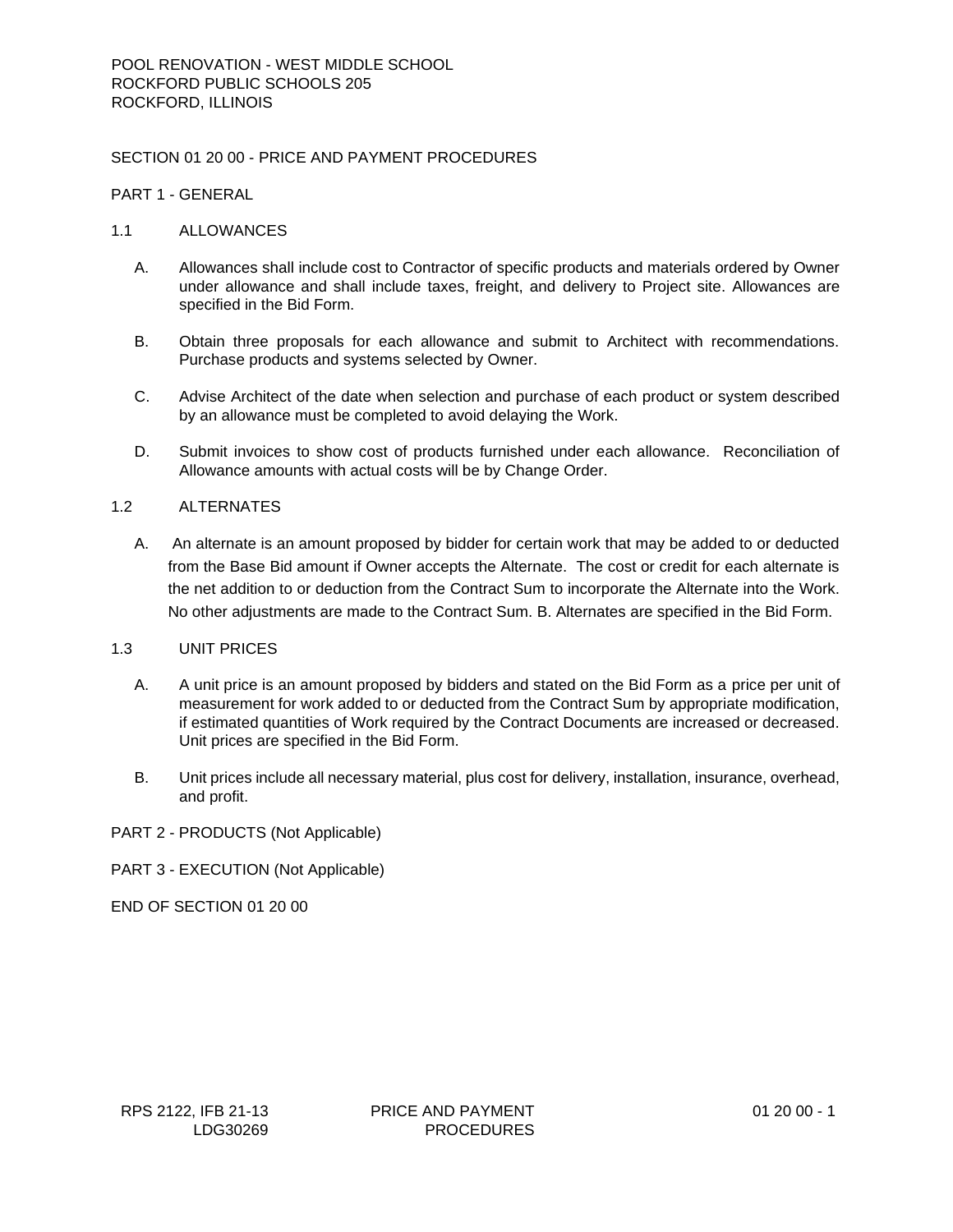# SECTION 01 30 00 - ADMINISTRATIVE REQUIREMENTS

## PART 1 - GENERAL

# 1.1 PROJECT MANAGEMENT AND COORDINATION

- A. Coordinate construction to ensure efficient and orderly installation of each part of the Work.
- B. Schedule and conduct progress meetings at Project site at regular intervals. Notify Owner and Architect of meeting dates and times. Require attendance of each subcontractor or other entity concerned with current progress or involved with planning or coordination of future activities.
	- 1. Record minutes and distribute to everyone concerned, including Owner and Architect.

## 1.2 SUBMITTAL PROCEDURES

- A. Coordinate each submittal with fabrication, purchasing, testing, delivery, other submittals, and related activities that require sequential activity.
	- 1. No extension of the Contract Time will be authorized because of failure to transmit submittals enough in advance of the Work to permit processing, including resubmittals.
	- 2. Prepare submittals as PDF packages and transmit to Architect by email.
		- 1 Email Address: DocumentAdmin@Larsondarby.com.
		- 2 Architect will annotate PDF submittal and return.
	- 3. Architect will return submittals, without review, received from sources other than Contractor.
- B. Place a permanent label or title block on each submittal for identification. Provide a space approximately 6 by 8 inches on label or beside title block to record Contractor's review and approval markings and action taken by Architect. Include the following information on the label:
	- 1. Project name.
	- 2. Date.
	- 3. Name and address of Contractor.
	- 4. Name and address of subcontractor or supplier.
	- 5. Number and title of appropriate Specification Section.
- C. Identify deviations from the Contract Documents on submittals.
- D. Contractor's Construction Schedule Submittal Procedure: Submit two copies of schedule within 10 working days after date established for Commencement of the Work.

### PART 2 - PRODUCTS

# 2.1 ACTION SUBMITTALS

- A. Product Data: Mark each copy to show applicable products and options. Include the following:
	- 1. Manufacturer's written recommendations, product specifications, and installation instructions.
	- 2. Testing by recognized testing agency.
	- 3. Compliance with specified standards and requirements.

ADMINISTRATIVE REQUIREMENTS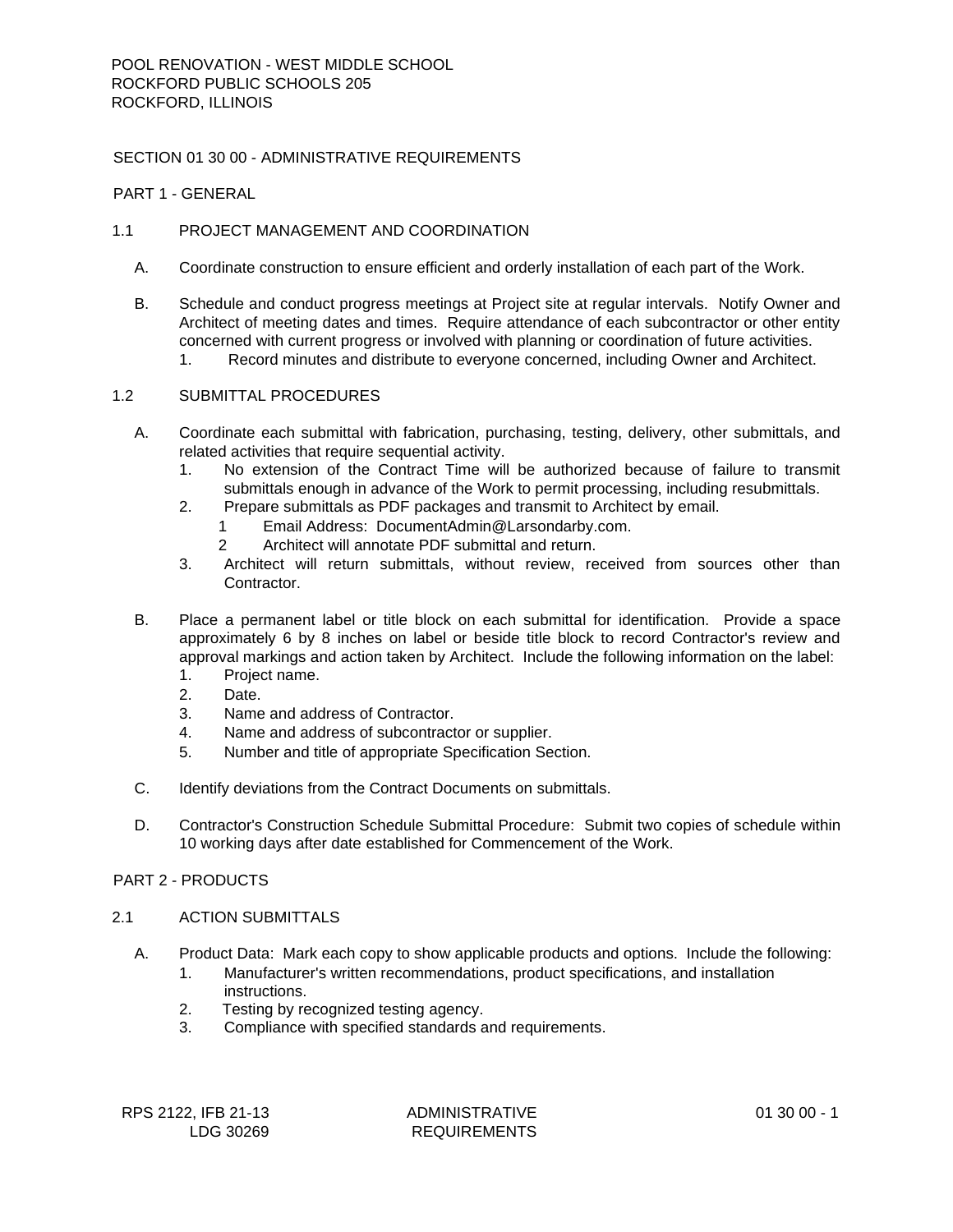- B. Shop Drawings: Prepare Project-specific information, drawn accurately to scale. Do not base Shop Drawings on reproductions of the Contract Documents or standard printed data. Submit on sheets at least 8-1/2 by 11 inches but no larger than 30 by 42 inches. Include the following:
	- 1. Dimensions and identification of products.
	- 2. Fabrication and installation drawings and roughing-in and setting diagrams.
- C. Samples: Submit Samples for review of kind, color, pattern, and texture and for a comparison of these characteristics between submittal and actual component as delivered and installed. Include name of manufacturer and product name on label.

1. If variation is inherent in material or product, submit at least three sets of paired units that show variations.

### 2.2 INFORMATION SUBMITTALS

- A. Qualification Data: Include lists of completed projects with project names and addresses, names and addresses of architects and owners, and other information specified.
- B. Product Certificates: Prepare written statements on manufacturer's letterhead certifying that product complies with requirements in the Contract Documents.

# 2.3 DELEGATED DESIGN

- A. Performance and Design Criteria: Where professional design services or certifications by a design professional are specifically required of Contractor by the Contract Documents, provide products and systems complying with specific performance and design criteria indicated.
	- 1. If criteria indicated are not sufficient to perform services or certification required, submit a written request for additional information to Architect.
- B. Delegated-Design Submittal: In addition to Shop Drawings, Product Data, and other required submittals, submit three copies of a statement, signed and sealed by the responsible design professional, for each product and system specifically assigned to Contractor to be designed or certified by a design professional.
	- 1. Indicate that products and systems comply with performance and design criteria in the Contract Documents. Include list of codes, loads, and other factors used in performing these services.

### 2.4 CONTRACTOR'S CONSTRUCTION SCHEDULE

- A. Gantt-Chart Schedule: Submit a comprehensive, fully developed, horizontal Gantt-chart-type schedule within 10 days of date established for the Notice of Award.
- B. Preparation: Indicate each significant construction activity separately. Identify first workday of each week with a continuous vertical line.

PART 3 - EXECUTION

3.1 SUBMITTAL REVIEW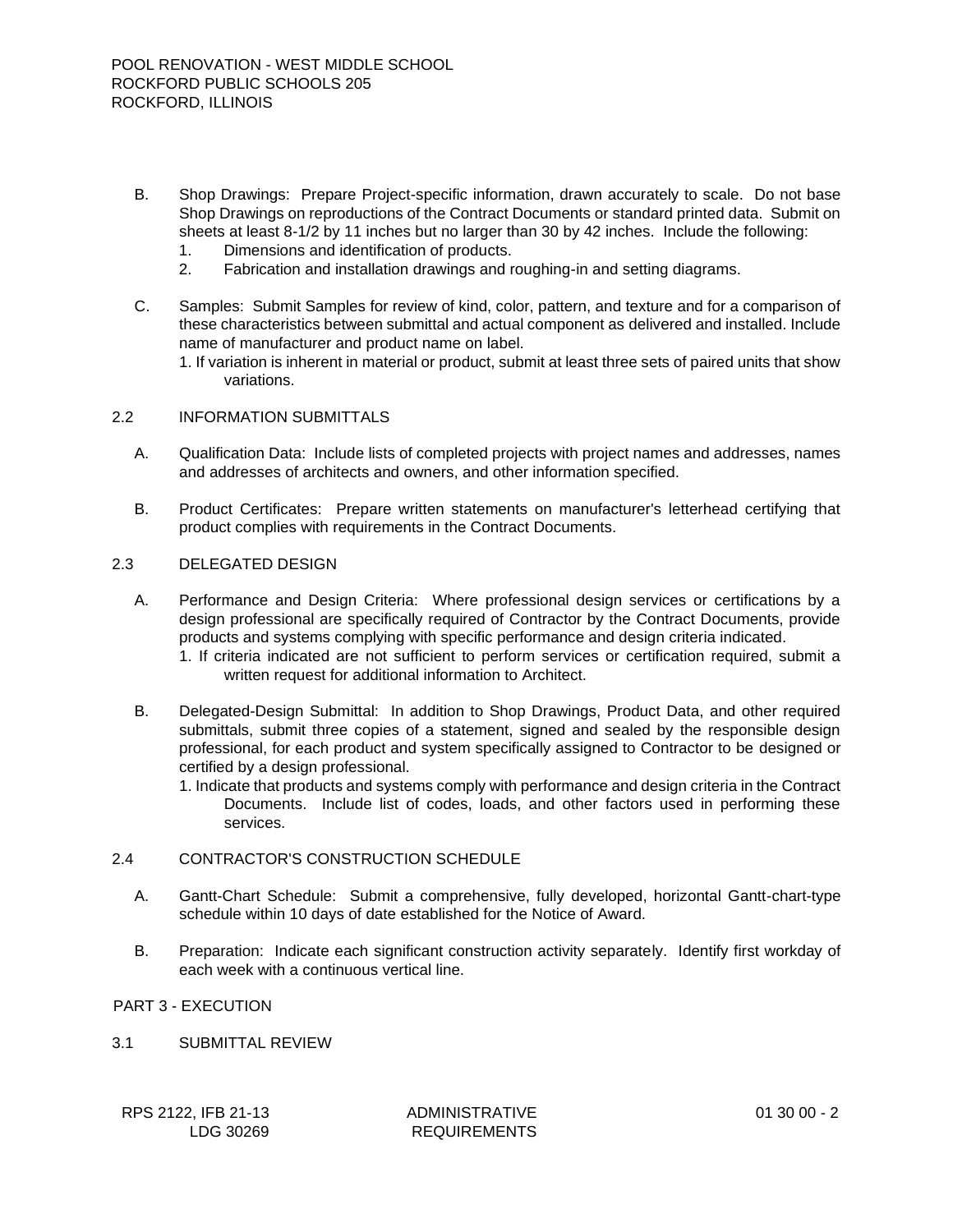- A. Review each submittal and check for coordination with other Work of the Contract and for compliance with the Contract Documents. Note corrections and field dimensions. Mark with approval stamp before submitting to Architect.
- B. Architect will review each action submittal, make marks to indicate corrections or modifications required, stamp and mark as appropriate to indicate action taken, and return.

### 3.2 CONTRACTOR'S CONSTRUCTION SCHEDULE

- A. Distribute copies of approved schedule to Owner, Architect, subcontractors, testing and inspecting agencies, and parties identified by Contractor with a need-to-know schedule responsibility. When revisions are made, distribute updated schedules to the same parties.
- B. Updating: At monthly intervals, update schedule to reflect actual construction progress and activities.
	- 1. As the Work progresses, indicate Actual Completion percentage for each activity.

END OF SECTION 01 30 00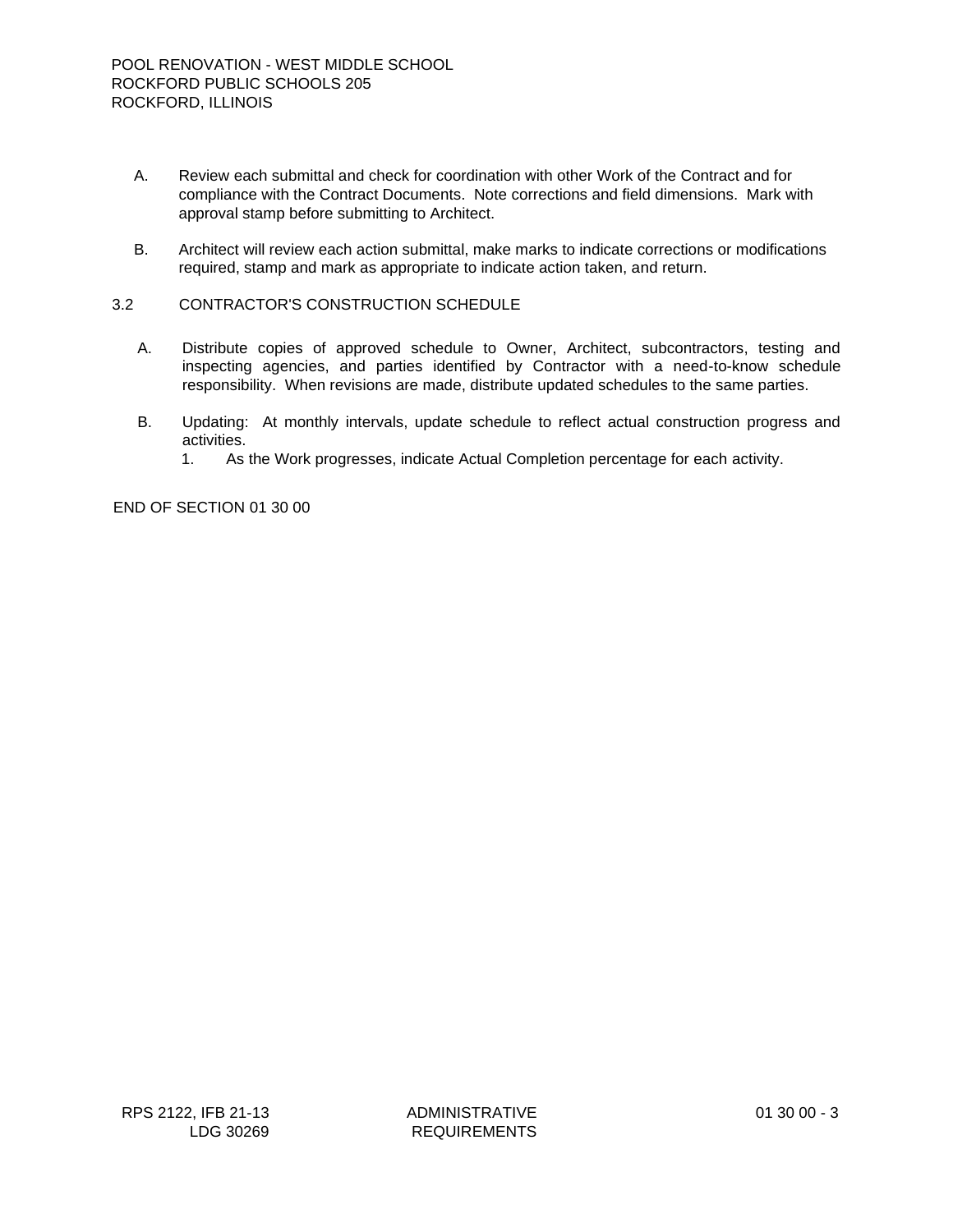SECTION 01 50 00 - TEMPORARY FACILITIES AND CONTROLS

PART 1 - GENERAL

- 1.1 SECTION REQUIREMENTS
	- A. Use Charges: Cost or use charges for temporary facilities shall be included in the Contract Sum.
	- B. Use water and electric power from Owner's existing system without metering and without payment of use charges.
	- C. Electrical Service: Comply with NEMA, NECA, and UL standards and regulations for temporary electric service. Install service to comply with NFPA 70.
- PART 2 PRODUCTS (Not Applicable)
- PART 3 EXECUTION
- 3.1 TEMPORARY UTILITIES
	- A. Sanitary Facilities: Contractor may use existing toilets when the building is not occupied by students.
- 3.2 TEMPORARY SUPPORT FACILITIES
	- A. Provide waste-collection containers in sizes adequate to handle waste from construction operations. Collect waste daily and, when containers are full, legally dispose of waste off-site. Comply with requirements of authorities having jurisdiction.
	- B. Install project identification and other signs in locations approved by Owner to inform the public and persons seeking entrance to Project.

# 3.3 TEMPORARY SECURITY AND PROTECTION FACILITIES

- A. Provide temporary environmental protection, operate temporary facilities, and conduct construction in ways and by methods that comply with environmental regulations and that minimize possible air, waterway, and subsoil contamination or pollution or other undesirable effects.
- B. Comply with requirements of authorities having jurisdiction for erecting structurally adequate barricades, including warning signs and lighting.

END OF SECTION 01 50 00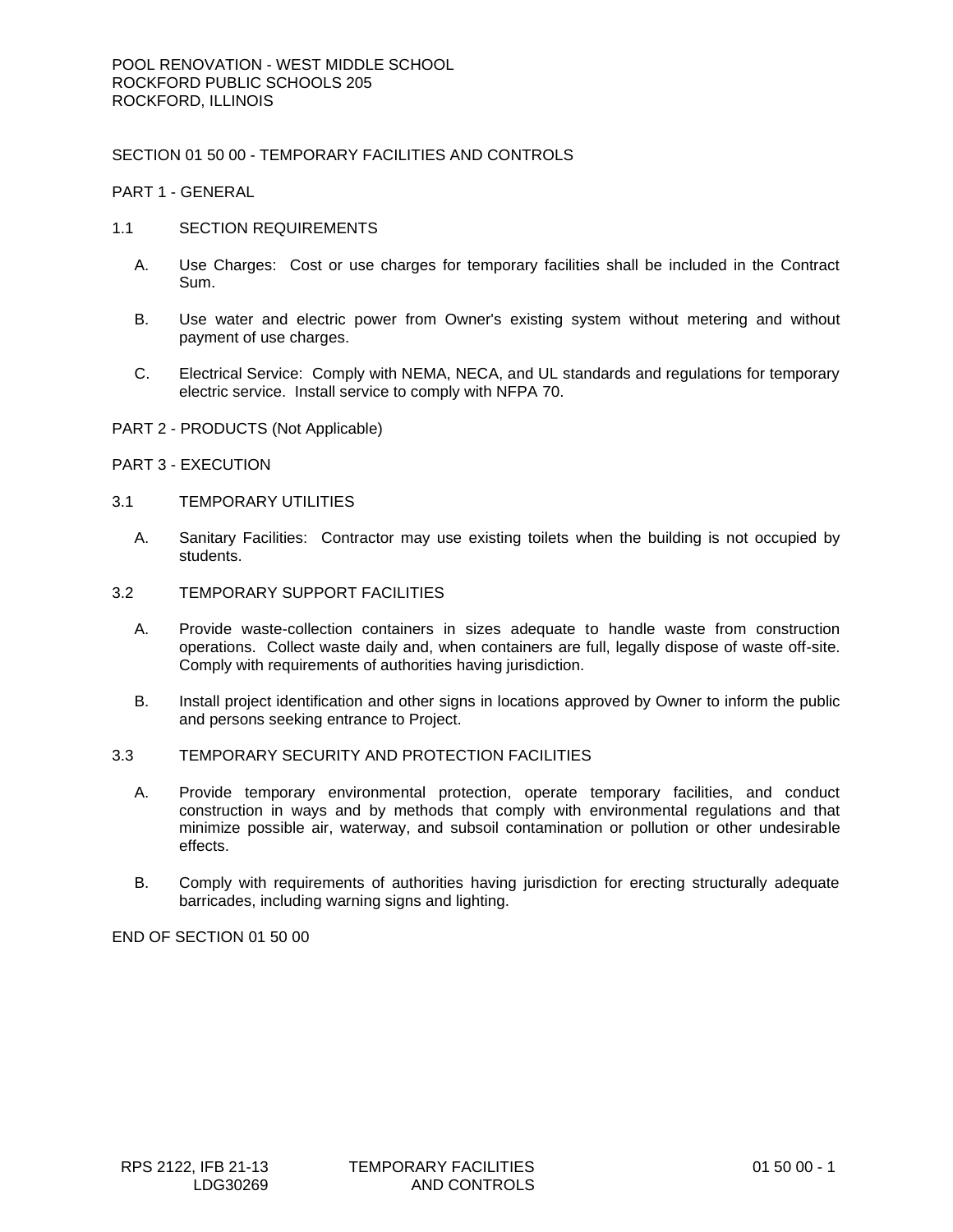#### SECTION 01 60 00 - PRODUCT REQUIREMENTS

PART 1 - GENERAL

# 1.1 SECTION REQUIREMENTS

- A. The term "product" includes the terms "material," "equipment," "system," and terms of similar intent.
- B. Product Substitutions: Substitutions include changes in products, materials, equipment, and methods of construction from those required by the Contract Documents and proposed by Contractor after award of the Contract.
	- 1. Submit three copies of each request for product substitution.
	- 2. Submit requests within ten days after the Notice of Award.
	- 3. Do not submit unapproved substitutions on Shop Drawings or other submittals.
	- 4. Identify product to be replaced and show compliance with requirements for substitutions. Include a detailed comparison of significant qualities of proposed substitution with those of the Work specified, a list of changes needed to other parts of the Work required to accommodate proposed substitution, and any proposed changes in the Contract Sum or the Contract Time should the substitution be accepted.
	- 5. Architect will review the proposed substitution and notify Contractor of its acceptance or rejection.
- C. Comparable Product Requests:
	- 1. Submit three copies of each request for comparable product. Do not submit unapproved products on Shop Drawings or other submittals.
	- 2. Identify product to be replaced and show compliance with requirements for comparable product requests. Include a detailed comparison of significant qualities of proposed substitution with those of the Work specified.
	- 3. Architect will review the proposed product and notify Contractor of its acceptance or rejection.
- D. Deliver, store, and handle products using means and methods that will prevent damage, deterioration, and loss, including theft. Comply with manufacturer's written instructions.
	- 1. Schedule delivery to minimize long-term storage at Project site and to prevent overcrowding of construction spaces.
	- 2. Deliver products to Project site in manufacturer's original sealed container or packaging, complete with labels and instructions for handling, storing, unpacking, protecting, and installing.
	- 3. Inspect products on delivery to ensure compliance with the Contract Documents and to ensure that products are undamaged and properly protected.
	- 4. Store materials in a manner that will not endanger Project structure.
	- 5. Store products that are subject to damage by the elements, under cover in a weathertight enclosure above ground, with ventilation adequate to prevent condensation.
- E. Warranties specified in other Sections shall be in addition to, and run concurrent with, other warranties required by the Contract Documents. Manufacturer's disclaimers and limitations on product warranties do not relieve Contractor of obligations under requirements of the Contract **Documents**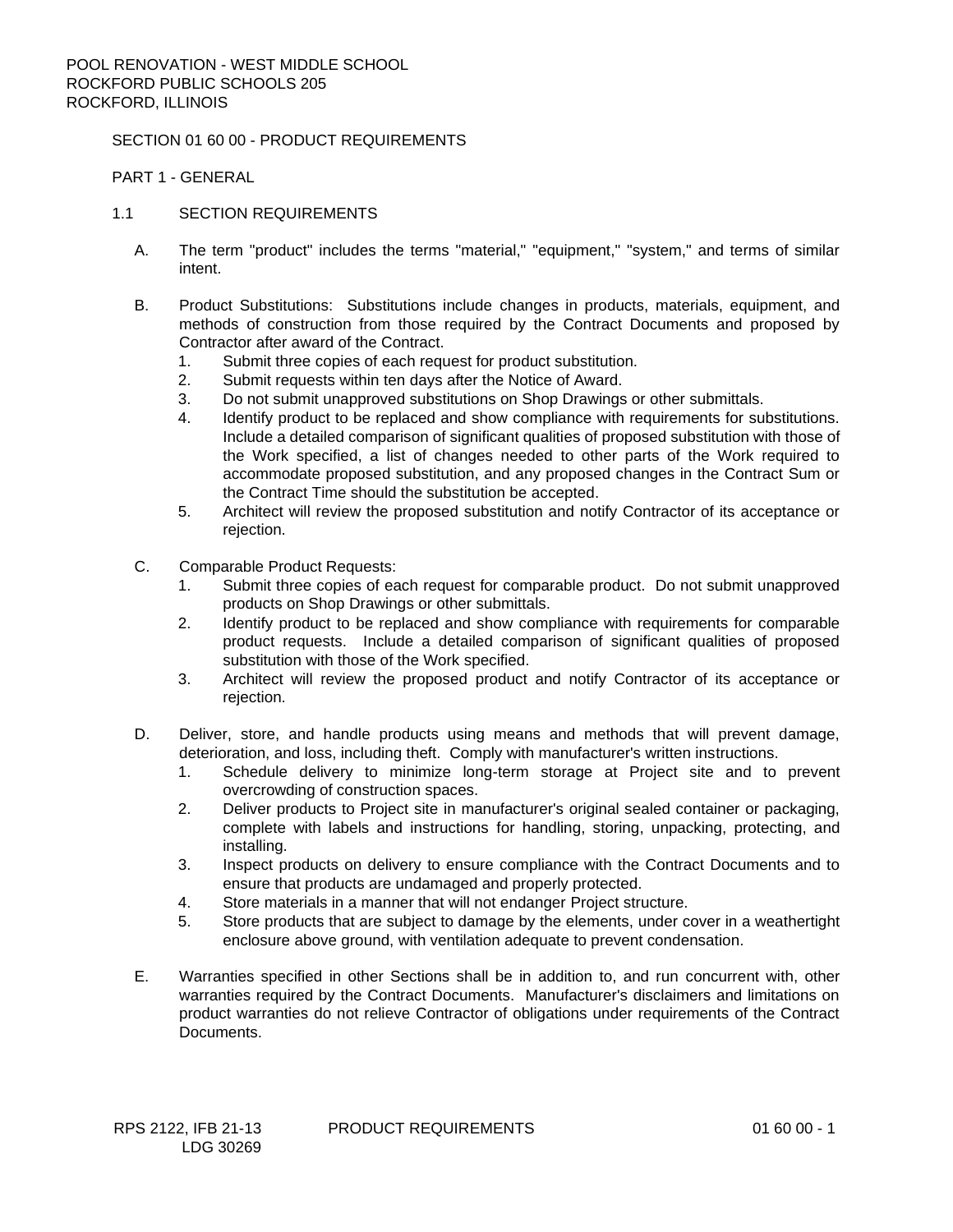PART 2 - PRODUCTS

## 2.1 PRODUCT OPTIONS

- A. Provide products that comply with the Contract Documents, are undamaged, and are new at the time of installation.
	- 1. Provide products complete with accessories, trim, finish, and other devices and components needed for a complete installation and the intended use and effect.
	- 2. Descriptive, performance, and reference standard requirements in the Specifications establish "salient characteristics" of products.
- B. Product Selection Procedures:
	- 1. Where Specifications name a single product or manufacturer, provide the item indicated that complies with requirements, or Owner-approved equal.
	- 2. Where Specifications include a list of names of products or manufacturers, provide one of the items indicated that complies with requirements, or Owner-approved equal.
	- 3. Where Specifications include a list of names of products or manufacturers, accompanied by the term "available products" or "available manufacturers," provide one of the named items that complies with requirements, or Owner-approved equal. Comply with provisions for "comparable product requests" for consideration of an unnamed product.
	- 4. Where Specifications name a product as the "basis-of-design" and include a list of manufacturers, provide the named product, or Owner-approved equal. Comply with provisions for "comparable product requests" for consideration of an unnamed product by the other named manufacturers.
	- 5. Where Specifications name a single product as the "basis-of-design" and no other manufacturers are named, provide the named product or Owner-approved equal. Comply with provisions for "comparable product requests" for consideration of an unnamed product by another manufacturer.
- C. Unless otherwise indicated, Architect will select color, pattern, and texture of each product from manufacturer's full range of options that includes both standard and premium items.

PART 3 - EXECUTION (Not Applicable)

END OF SECTION 01 60 00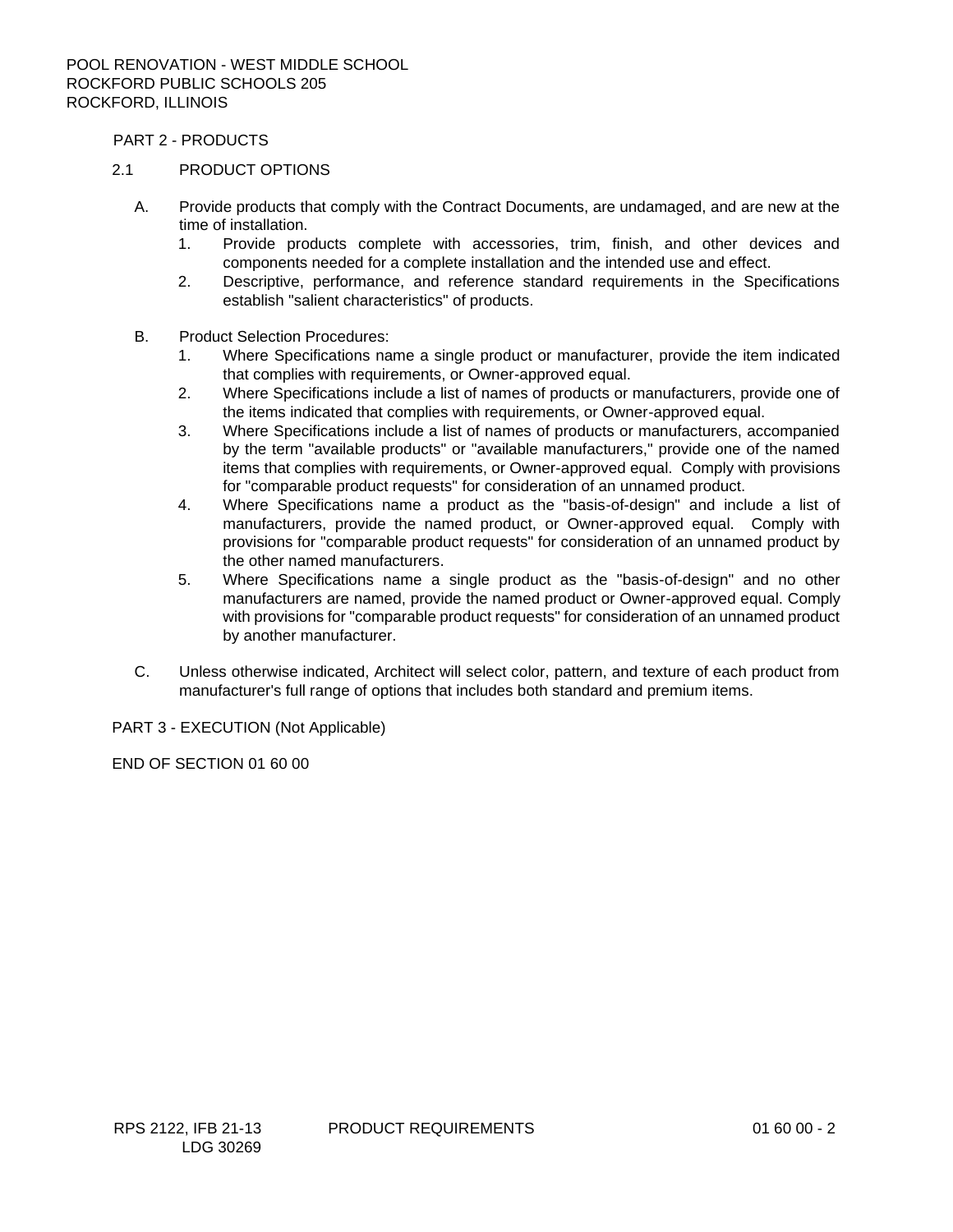# SECTION 01 70 00 - EXECUTION AND CLOSEOUT REQUIREMENTS

PART 1 - GENERAL

# 1.1 CLOSEOUT SUBMITTALS

- A. Record Drawings: Maintain a set of prints of the Contract Drawings as Record Drawings. Mark to show actual installation where installation varies from that shown originally.
	- 1. Identify and date each Record Drawing; include the designation "PROJECT RECORD DRAWING" in a prominent location.
- B. Operation and Maintenance Data: Submit one copy of manual. Organize data into three-ring binders with identification on front and spine of each binder, and envelopes for folded drawings. Include the following:
	- 1. Manufacturer's operation and maintenance documentation.
	- 2. Video on CD or flashdrive of training seminar for Owner use.
	- 3. Maintenance and service schedules.
	- 4. Maintenance service contracts.
	- 5. Emergency instructions.
	- 6. Spare parts list.
	- 7. Copies of warranties.
- PART 2 PRODUCTS (Not Applicable)
- PART 3 EXECUTION
- 3.1 EXAMINATION AND PREPARATION
	- A. Examine substrates and conditions for compliance with manufacturer's written requirements including, but not limited to, surfaces that are sound, level, plumb, smooth, clean, and free of deleterious substances; substrates within installation tolerances; and application conditions within environmental limits. Proceed with installation only after unsatisfactory conditions have been corrected.
	- B. Before proceeding to lay out the Work, verify layout information shown on Drawings.
	- C. Take field measurements as required to fit the Work properly. Where fabricated products are to be fitted to other construction, verify dimensions by field measurement before fabrication and, when possible, allow for fitting and trimming during installation.

## 3.2 CUTTING AND PATCHING

- A. Do not cut structural members or operational elements without prior written approval of Architect.
- B. Where existing services/systems are required to be removed, relocated, or abandoned, bypass such services/systems before cutting to prevent interruption to occupied areas.
- C. Patch with durable seams that are as invisible as possible. Provide materials and comply with installation requirements specified in other Sections.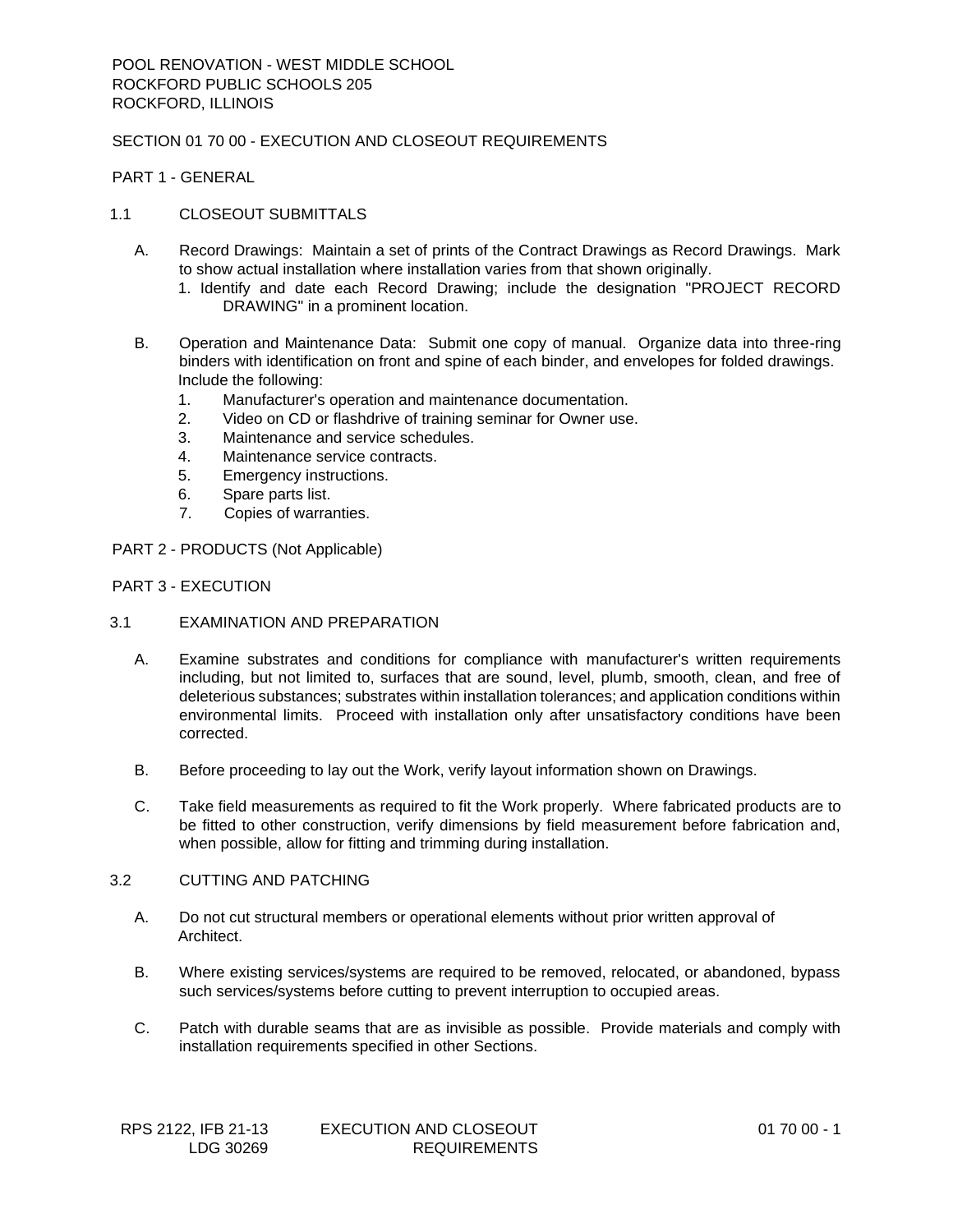#### 3.3 INSTALLATION

- A. Instruct Owner's personnel in operation, adjustment, and maintenance of products, equipment, and systems.
- B. Comply with manufacturer's written instructions for installation. Anchor each product securely in place, accurately located and aligned with other portions of the Work. Clean exposed surfaces and protect from damage.
- C. Clean Project site and work areas daily, including common areas.

## 3.4 FINAL CLEANING

- A. Complete the following cleaning operations before requesting inspection for certification of Substantial Completion:
	- 1. Remove labels that are not permanent.
	- 2. Clean exposed finishes to a dust-free condition, free of stains, films, and foreign substances. Sweep concrete floors broom clean.
	- 3. Vacuum clean floors in areas of Work.
	- 4. Wipe surfaces of mechanical and electrical equipment. Remove excess lubrication. Clean plumbing fixtures. Clean light fixtures, lamps, globes, and reflectors.
	- 5. Clean Project site, yard, and grounds, in areas disturbed by construction activities. Sweep paved areas; remove stains, spills, and foreign deposits. Rake grounds to a smooth, eventextured surface.

### 3.5 CLOSEOUT PROCEDURES

- A. Substantial Completion: Before requesting Substantial Completion inspection, complete the following:
	- 1. Prepare a list of items to be completed and corrected (punch list), the value of items on the list, and reasons why the Work is not complete.
	- 2. Advise Owner of pending insurance changeover requirements.
	- 3. Submit specific warranties, maintenance service agreements, and similar documents.
	- 4. Obtain and submit releases permitting Owner unrestricted use of the Work and access to services and utilities. Include occupancy permits, operating certificates, and similar releases.
	- 5. Submit Record Drawings and Specifications, operation and maintenance manuals, and Similar final record information.
	- 6. Deliver tools, spare parts, extra materials, and similar items.
	- 7. Complete final cleaning requirements.
	- 8. Touch up and otherwise repair and restore marred exposed finishes to eliminate visual defects.
- B. Submit a written request for inspection for Substantial Completion. On receipt of request, Architect will proceed with inspection or advise Contractor of unfulfilled requirements. Architect will prepare the Certificate of Substantial Completion after inspection or will advise Contractor of items that must be completed or corrected before certificate will be issued. C. Request inspection for Final Completion, once the following are complete:
	- 1. Submit a copy of Substantial Completion inspection list stating that each item has been completed or otherwise resolved for acceptance.
- C. Request re-inspection when the Work identified in previous inspections as incomplete is completed or corrected.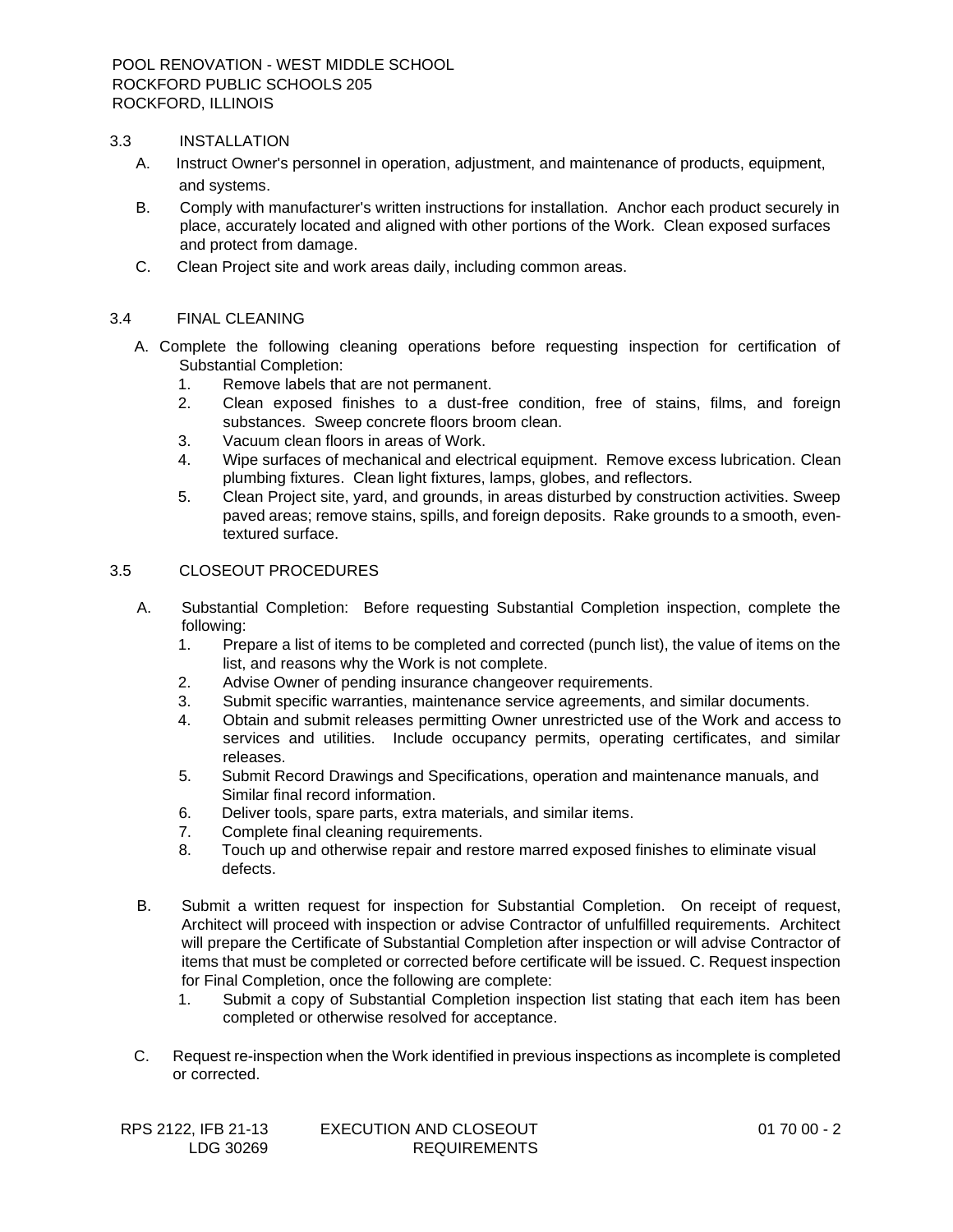- D. Submit a written request for final inspection for acceptance. On receipt of request, Architect will proceed with inspection or advise Contractor of unfulfilled requirements. Architect will prepare final Certificate for Payment after inspection or will advise Contractor of items that must be completed or corrected before certificate will be issued.
- 3.6 DEMONSTRATION AND TRAINING
	- A. Engage qualified instructors to instruct Owner's personnel to adjust, operate, and maintain systems, subsystems, and equipment not part of a system. Include a detailed review of the following:
		- 1. Include instruction for basis of system design and operational requirements, review of documentation, emergency procedures, operations, adjustments, troubleshooting, maintenance, and repairs.

END OF SECTION 01 70 00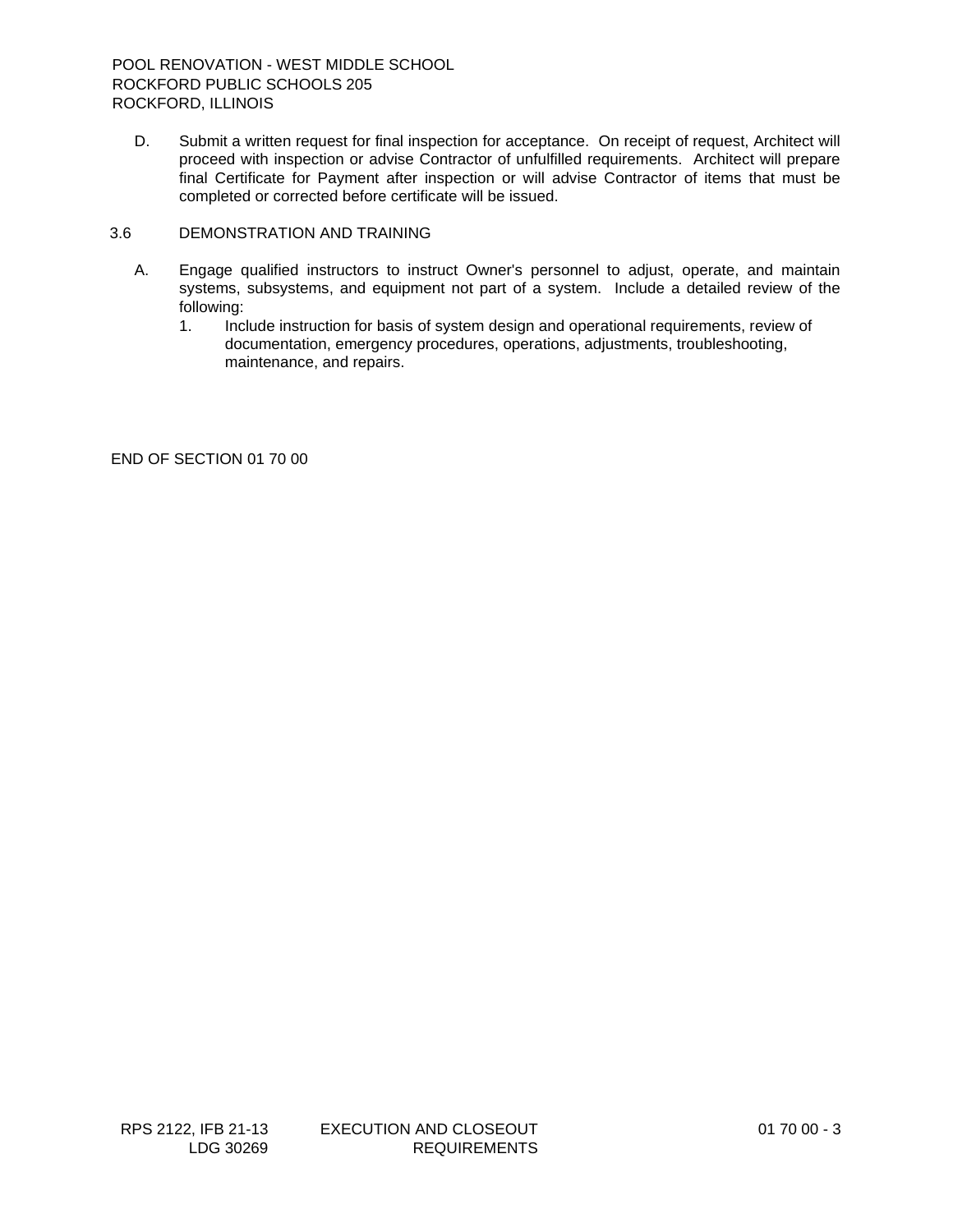## SECTION 01 78 23 - OPERATION AND MAINTENANCE DATA

### PART 1 - GENERAL

## 1.1 SUMMARY

- A. Section includes administrative and procedural requirements for preparing operation and maintenance manuals, including the following:
	- 1. Operation and maintenance documentation directory.
	- 2. Emergency manuals.
	- 3. Operation manuals for systems, subsystems, and equipment.
	- 4. Product maintenance manuals.

## 1.2 CLOSEOUT SUBMITTALS

- A. Manual Content: Operations and maintenance manual content is specified in individual Specification Sections to be reviewed at the time of Section submittals. Submit reviewed manual content formatted and organized as required by this Section.
	- 1. Where applicable, clarify and update reviewed manual content to correspond to revisions and field conditions.
- B. Format: Submit operations and maintenance manuals in the following format:
	- 1. PDF electronic file. Assemble each manual into a composite electronically indexed file. Submit on digital media acceptable to Owner.
		- a. Name each indexed document file in composite electronic index with applicable item name. Include a complete electronically linked operation and maintenance directory.
		- b. Enable inserted reviewer comments on draft submittals.
	- 2. Three paper copies. Include a complete operation and maintenance directory. Enclose title pages and directories in clear plastic sleeves. Owner will return two copies.
- C. Manual Submittal: Submit each manual in final form prior to requesting inspection for Substantial Completion and at least 15 days before commencing demonstration and training. Owner will return copy with comments.
	- 1. Correct or revise each manual to comply with Owner's comments. Submit copies of each corrected manual within 15 days of receipt of Owner's comments and prior to commencing demonstration and training.

## PART 2 - PRODUCTS

# 2.1 REQUIREMENTS FOR EMERGENCY, OPERATION, AND MAINTENANCE MANUALS

- A. Directory: Prepare a single, comprehensive directory of emergency, operation, and maintenance data and materials, listing items and their location to facilitate ready access to desired information.
- B. Organization: Unless otherwise indicated, organize each manual into a separate section for each system and subsystem, and a separate section for each piece of equipment not part of a system. Each manual shall contain the following materials, in the order listed:
	- 1. Title page.
	- 2. Table of contents.
	- 3. Manual contents.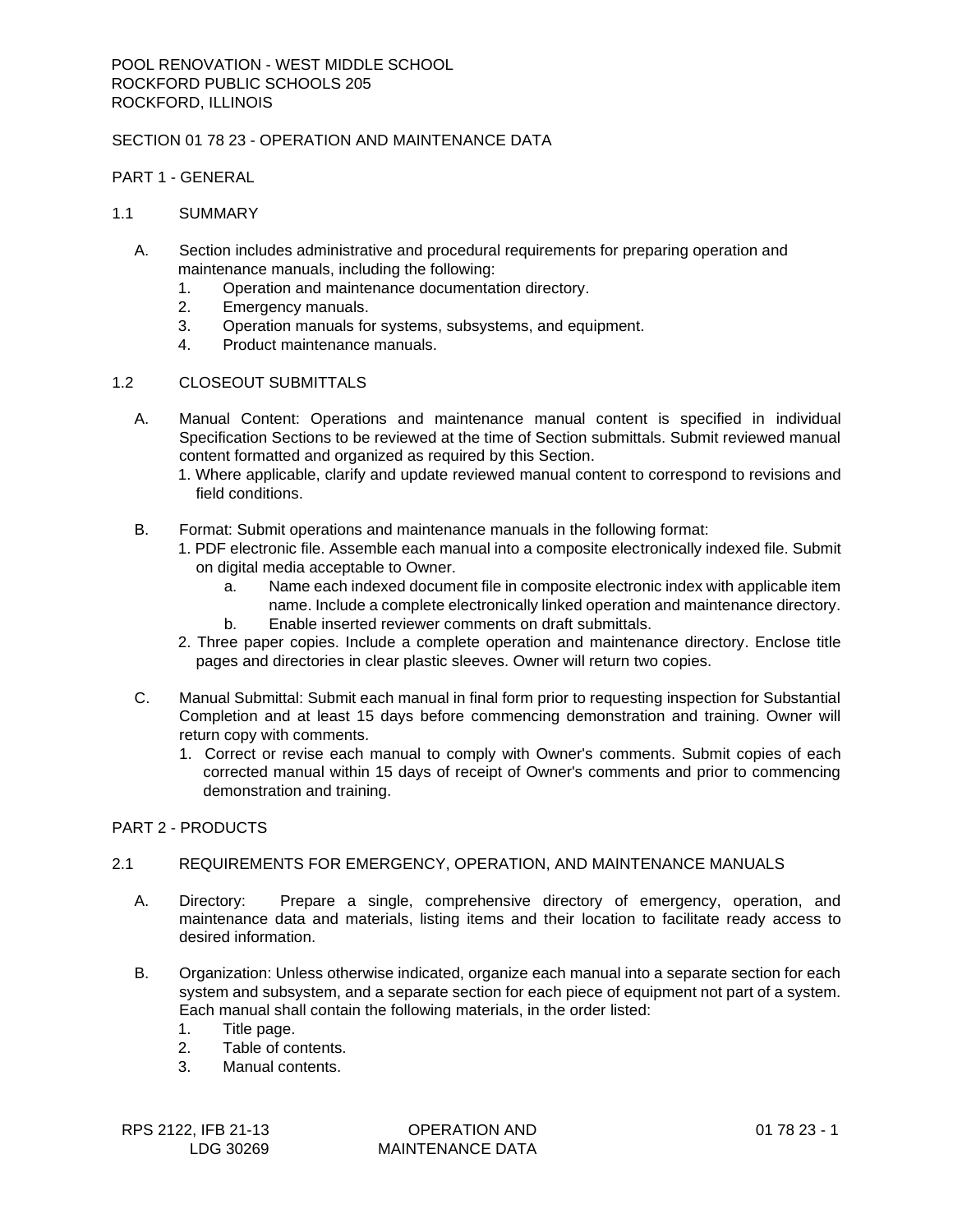- C. Title Page: Include the following information:
	- 1. Subject matter included in manual.
	- 2. Name and address of Project.
	- 3. Name and address of Owner.
	- 4. Date of submittal.
	- 5. Name and contact information for Contractor.
	- 6. Name and contact information for Architect.
	- 7. Names and contact information for major consultants to the Owner that designed the systems contained in the manuals.
	- 8. Cross-reference to related systems in other operation and maintenance manuals.
- D. Table of Contents: List each product included in manual, identified by product name, indexed to the content of the volume, and cross-referenced to Specification Section number in Project Manual.
- E. Manual Contents: Organize into sets of manageable size. Arrange contents alphabetically by system, subsystem, and equipment. If possible, assemble instructions for subsystems, equipment, and components of one system into a single binder.
- F. Manuals, Electronic Files: Submit manuals in the form of a multiple file composite electronic PDF file for each manual type required.
	- 1. Electronic Files: Use electronic files prepared by manufacturer where available. Where scanning of paper documents is required, configure scanned file for minimum readable file size.
	- 2. File Names and Bookmarks: Enable bookmarking of individual documents based on file names. Name document files to correspond to system, subsystem, and equipment names used in manual directory and table of contents. Group documents for each system and subsystem into individual composite bookmarked files, then create composite manual, so that resulting bookmarks reflect the system, subsystem, and equipment names in a readily navigated file tree. Configure electronic manual to display bookmark panel on opening file.
- G. Manuals, Paper Copy: Submit manuals in the form of hard copy, bound and labeled volumes.
	- Binders: Heavy-duty, three-ring, vinyl-covered, loose-leaf binders, in thickness necessary to accommodate contents, sized to hold 8-1/2-by-11-inch paper; with clear plastic sleeve on spine to hold label describing contents and with pockets inside covers to hold folded oversize sheets.
		- a. Identify each binder on front and spine, with printed title "OPERATION AND MAINTENANCE MANUAL," Project title or name, and subject matter of contents. Indicate volume number for multiple-volume sets.
	- 2. Dividers: Heavy-paper dividers with plastic-covered tabs for each section of the manual. Mark each tab to indicate contents. Include typed list of products and major components of equipment included in the section on each divider, cross-referenced to Specification Section number and title of Project Manual.
	- 3. Protective Plastic Sleeves: Transparent plastic sleeves designed to enclose diagnostic software storage media for computerized electronic equipment.
	- 4. Drawings: Attach reinforced, punched binder tabs on drawings and bind with text.
		- a. If oversize drawings are necessary, fold drawings to same size as text pages and use as foldouts.
		- b. If drawings are too large to be used as foldouts, fold and place drawings in labeled envelopes and bind envelopes in rear of manual. At appropriate locations in manual, insert typewritten pages indicating drawing titles, descriptions of contents, and drawing locations.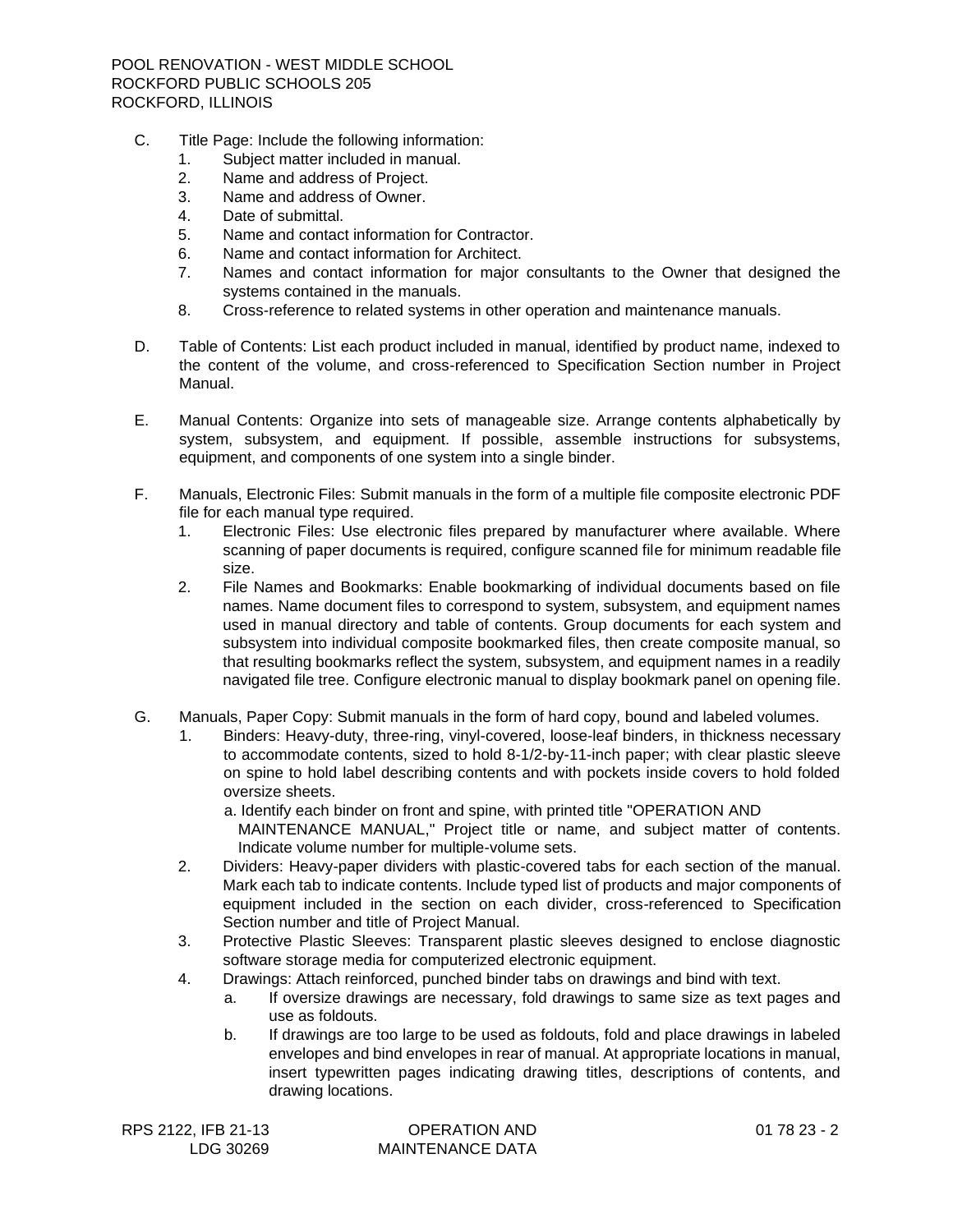## 2.2 EMERGENCY MANUALS

- A. Content: Organize manual into a separate section for each of the following:
	- 1. Type of emergency.
	- 2. Emergency instructions.
	- 3. Emergency procedures.
- B. Type of Emergency: Where applicable for each type of emergency indicated below, include instructions and procedures for each system, subsystem, piece of equipment, and component:
	- 1. Fire.
	- 2. Flood.
	- 3. Gas leak.
	- 4. Water leak.
	- 5. Power failure.
	- 6. Water outage.
	- 7. System, subsystem, or equipment failure.
	- 8. Chemical release or spill.
- C. Emergency Instructions: Describe and explain warnings, trouble indications, error messages, and similar codes and signals. Include responsibilities of Owner's operating personnel for notification of Installer, supplier, and manufacturer to maintain warranties.
- D. Emergency Procedures: Include the following, as applicable:
	- 1. Instructions on stopping.
	- 2. Shutdown instructions for each type of emergency.
	- 3. Operating instructions for conditions outside normal operating limits.
	- 4. Required sequences for electric or electronic systems.
	- 5. Special operating instructions and procedures.

## 2.3 OPERATION MANUALS

- A. Content: In addition to requirements in this Section, include operation data required in individual Specification Sections and the following information:
	- 1. System, subsystem, and equipment descriptions. Use designations for systems and equipment indicated on Contract Documents.
	- 2. Performance and design criteria if Contractor is delegated design responsibility.
	- 3. Operating standards.
	- 4. Operating procedures.
	- 5. Operating logs.
	- 6. Wiring diagrams.
	- 7. Control diagrams.
	- 8. Piped system diagrams.
	- 9. Precautions against improper use.
	- 10. License requirements including inspection and renewal dates.
- B. Descriptions: Include the following:
	- 1. Product name and model number. Use designations for products indicated on Contract Documents.
	- 2. Manufacturer's name.
	- 3. Equipment identification with serial number of each component.
	- 4. Equipment function.

RPS 2122, IFB 21-13 LDG 30269

OPERATION AND MAINTENANCE DATA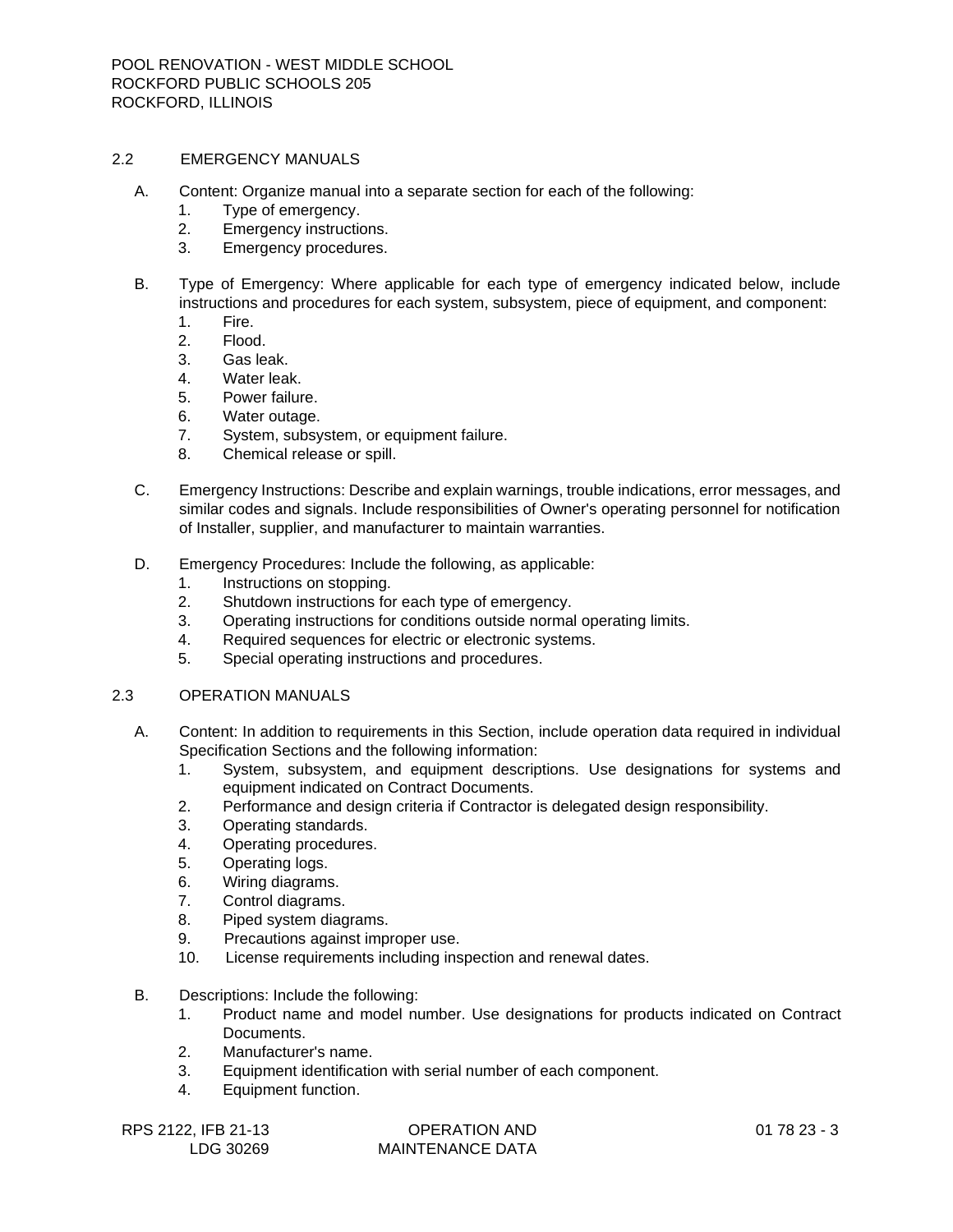- 5. Operating characteristics.
- 6. Limiting conditions.
- 7. Performance curves.
- 8. Engineering data and tests.
- 9. Complete nomenclature and number of replacement parts.
- C. Operating Procedures: Include the following, as applicable:
	- 1. Startup procedures.
	- 2. Equipment or system break-in procedures.
	- 3. Routine and normal operating instructions.
	- 4. Regulation and control procedures.
	- 5. Instructions on stopping.
	- 6. Normal shutdown instructions.
	- 7. Seasonal and weekend operating instructions.
	- 8. Required sequences for electric or electronic systems.
	- 9. Special operating instructions and procedures.
- D. Systems and Equipment Controls: Describe the sequence of operation, and diagram controls as installed.
- E. Piped Systems: Diagram piping as installed, and identify color-coding where required for identification.
- 2.4 PRODUCT MAINTENANCE MANUALS
	- A. Content: Organize manual into a separate section for each product, material, and finish. Include source information, product information, maintenance procedures, repair materials and sources, and warranties and bonds, as described below.
	- B. Source Information: List each product included in manual, identified by product name and arranged to match manual's table of contents. For each product, list name, address, and telephone number of Installer or supplier and maintenance service agent, and cross-reference Specification Section number and title in Project Manual.
	- C. Product Information: Include the following, as applicable:
		- 1. Product name and model number.
		- 2. Manufacturer's name.
		- 3. Color, pattern, and texture.
		- 4. Material and chemical composition.
		- 5. Reordering information for specially manufactured products.
	- D. Maintenance Procedures: Include manufacturer's written recommendations and the following:
		- 1. Inspection procedures.
		- 2. Types of cleaning agents to be used and methods of cleaning.
		- 3. List of cleaning agents and methods of cleaning detrimental to product.
		- 4. Schedule for routine cleaning and maintenance.
		- 5. Repair instructions.
	- E. Repair Materials and Sources: Include lists of materials and local sources of materials and related services.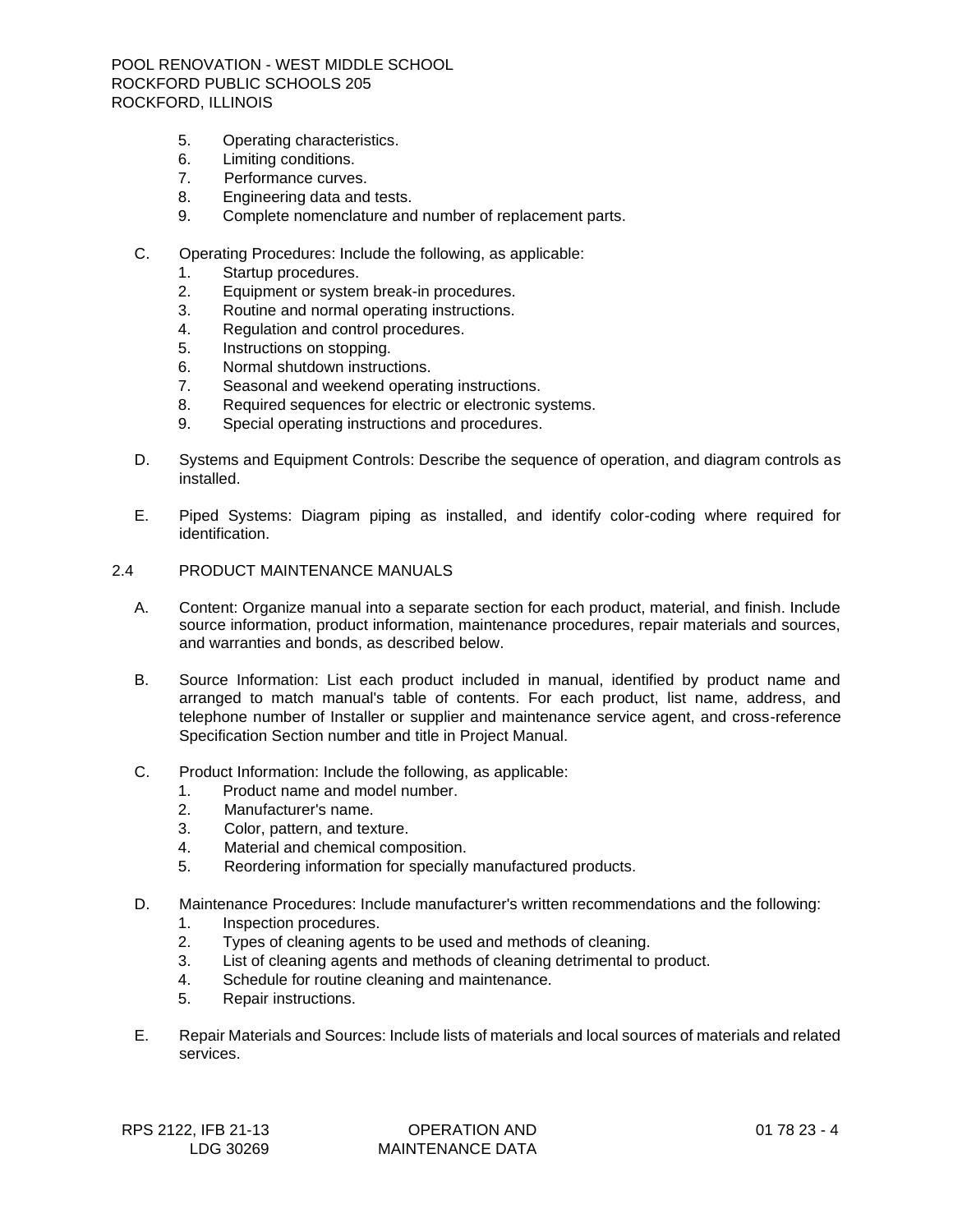F. Warranties and Bonds: Include copies of warranties and bonds and lists of circumstances and conditions that would affect validity of warranties or bonds.

# 2.5 SYSTEMS AND EQUIPMENT MAINTENANCE MANUALS

- A. Content: For each system, subsystem, and piece of equipment not part of a system, include source information, manufacturers' maintenance documentation, maintenance procedures, maintenance and service schedules, spare parts list and source information, maintenance service contracts, and warranty and bond information, as described below.
- B. Source Information: List each system, subsystem, and piece of equipment included in manual, identified by product name and arranged to match manual's table of contents. For each product, list name, address, and telephone number of Installer or supplier and maintenance service agent, and cross-reference Specification Section number and title in Project Manual.
- C. Manufacturers' Maintenance Documentation: Manufacturers' maintenance documentation including the following information for each component part or piece of equipment:
	- 1. Standard maintenance instructions and bulletins.
	- 2. Drawings, diagrams, and instructions required for maintenance, including disassembly and component removal, replacement, and assembly.
	- 3. Identification and nomenclature of parts and components.
	- 4. List of items recommended to be stocked as spare parts.
- D. Maintenance Procedures: Include the following information and items that detail essential maintenance procedures:
	- 1. Test and inspection instructions.
	- 2. Troubleshooting guide.
	- 3. Precautions against improper maintenance.
	- 4. Disassembly; component removal, repair, and replacement; and reassembly instructions.
	- 5. Aligning, adjusting, and checking instructions.
	- 6. Demonstration and training video recording, if available.
- E. Maintenance and Service Schedules: Include service and lubrication requirements, list of required lubricants for equipment, and separate schedules for preventive and routine maintenance and service with standard time allotment. Spare Parts List and Source Information: Include lists of replacement and repair parts, with parts identified and cross-referenced to manufacturers' maintenance documentation and local sources of maintenance materials and related services.
- F. Maintenance Service Contracts: Include copies of maintenance agreements with name and telephone number of service agent.
- G. Warranties and Bonds: Include copies of warranties and bonds and lists of circumstances and conditions that would affect validity of warranties or bonds.

### PART 3 - EXECUTION

- 3.1 MANUAL PREPARATION
	- A. Emergency Manual: Assemble a complete set of emergency information indicating procedures for use by emergency personnel and by Owner's operating personnel for types of emergencies indicated.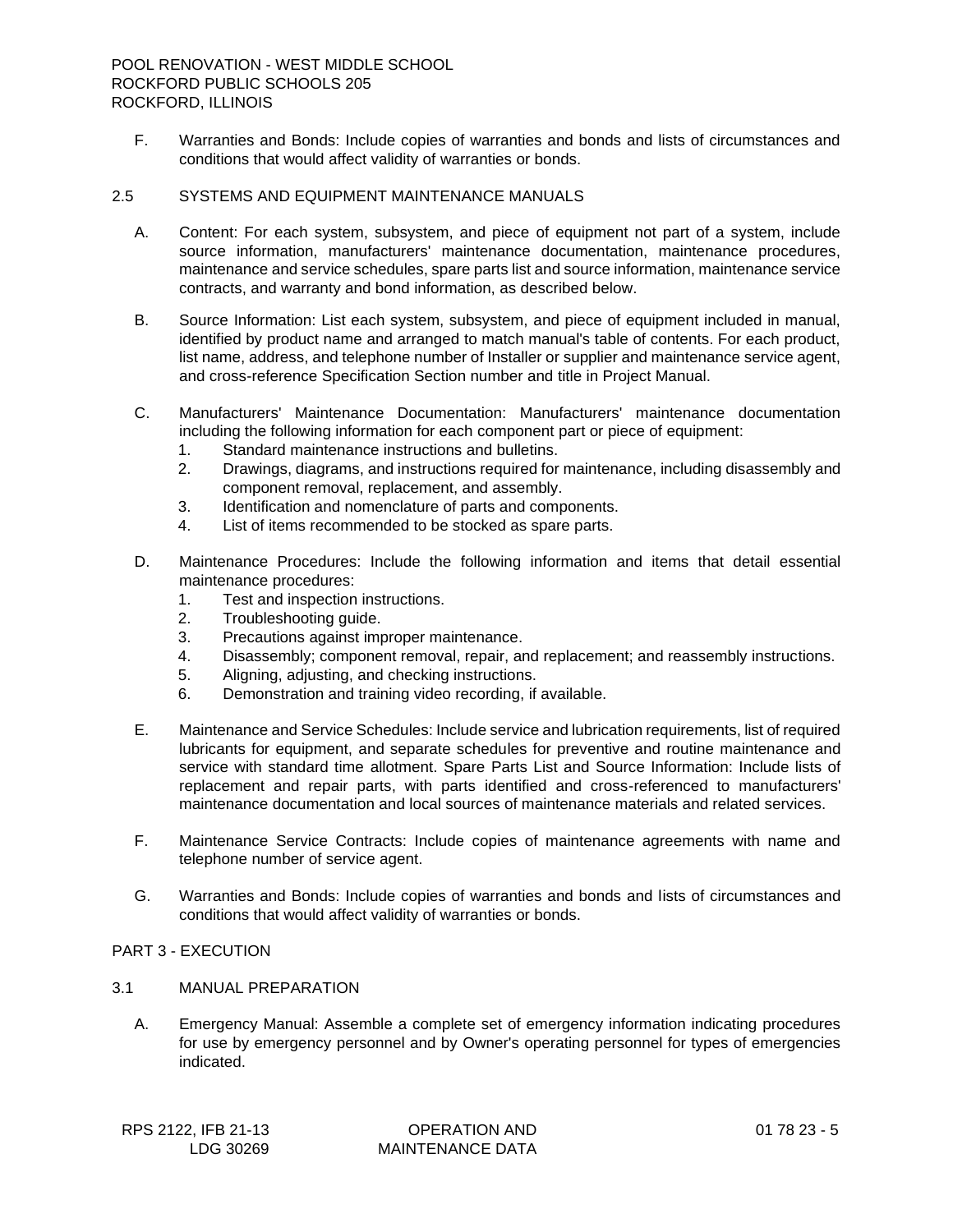- B. Product Maintenance Manual: Assemble a complete set of maintenance data indicating care and maintenance of each product, material, and finish incorporated into the Work.
- C. Operation and Maintenance Manuals: Assemble a complete set of operation and maintenance data indicating operation and maintenance of each system, subsystem, and piece of equipment not part of a system.
- D. Manufacturers' Data: Where manuals contain manufacturers' standard printed data, include only sheets pertinent to product or component installed. Mark each sheet to identify each product or component incorporated into the Work. If data include more than one item in a tabular format, identify each item using appropriate references from the Contract Documents. Identify data applicable to the Work and delete references to information not applicable.
- E. Drawings: Prepare drawings supplementing manufacturers' printed data to illustrate the relationship of component parts of equipment and systems and to illustrate control sequence and flow diagrams. Coordinate these drawings with information contained in record Drawings to ensure correct illustration of completed installation.
	- 1. Do not use original project record documents as part of operation and maintenance manuals.

END OF SECTION 017823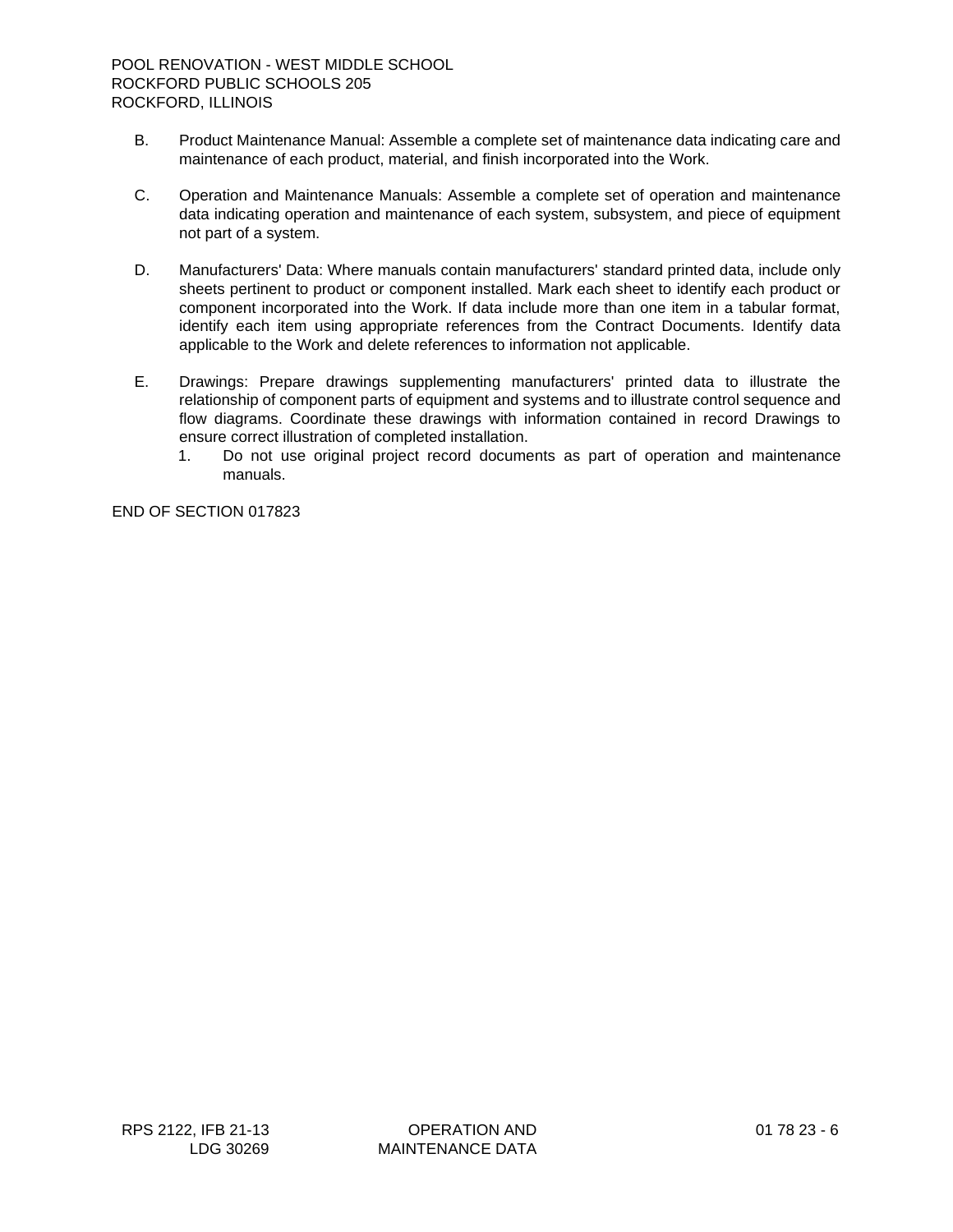# SECTION 01 78 39 - PROJECT RECORD DOCUMENTS

### PART 1 - GENERAL

#### 1.1 SUMMARY

- A. Section includes administrative and procedural requirements for project record documents, including the following:
	- 1. Record Drawings.
	- 2. Record Specifications.<br>3. Record Product Data.
	- Record Product Data.
- B. Related Requirements:
	- 1. Section 01 78 23 "Operation and Maintenance Data" for operation and maintenance manual requirements.

# 1.2 CLOSEOUT SUBMITTALS

- A. Record Drawings: Comply with the following:
	- 1. Number of Copies: Submit copies of record Drawings as follows:
		- a. Initial Submittal:
			- 1) Submit PDF electronic files of scanned record prints and one set(s) of file prints.
			- 2) Owner will indicate whether general scope of changes, additional information recorded, and quality of drafting are acceptable.
		- b. Final Submittal:
			- 1) Submit PDF electronic files of scanned record prints and one set(s) of prints.
			- 2) Print each drawing, whether or not changes and additional information were recorded.
- B. Record Specifications: Submit one paper copy and annotated PDF electronic files of Project's Specifications, including addenda and contract modifications.
- C. Record Product Data: Submit one paper copy and annotated PDF electronic files and directories of each submittal.

# PART 2 - PRODUCTS

### 2.1 RECORD DRAWINGS

- A. Record Prints: Maintain one set of marked-up paper copies of the Contract Drawings and Shop Drawings, incorporating new and revised Drawings as modifications are issued.
	- 1. Preparation: Mark record prints to show the actual installation where installation varies from that shown originally. Require individual or entity who obtained record data, whether individual or entity is Installer, subcontractor, or similar entity, to provide information for preparation of corresponding marked-up record prints.
		- a. Give particular attention to information on concealed elements that would be difficult to identify or measure and record later.
		- b. Record data as soon as possible after obtaining it.
		- c. Record and check the markup before enclosing concealed installations.
	- 2. Mark the Contract Drawings and Shop Drawings completely and accurately. Use personnel proficient at recording graphic information in production of marked-up record prints.
	- 3. Mark record sets with erasable, red-colored pencil. Use other colors to distinguish between changes for different categories of the Work at same location.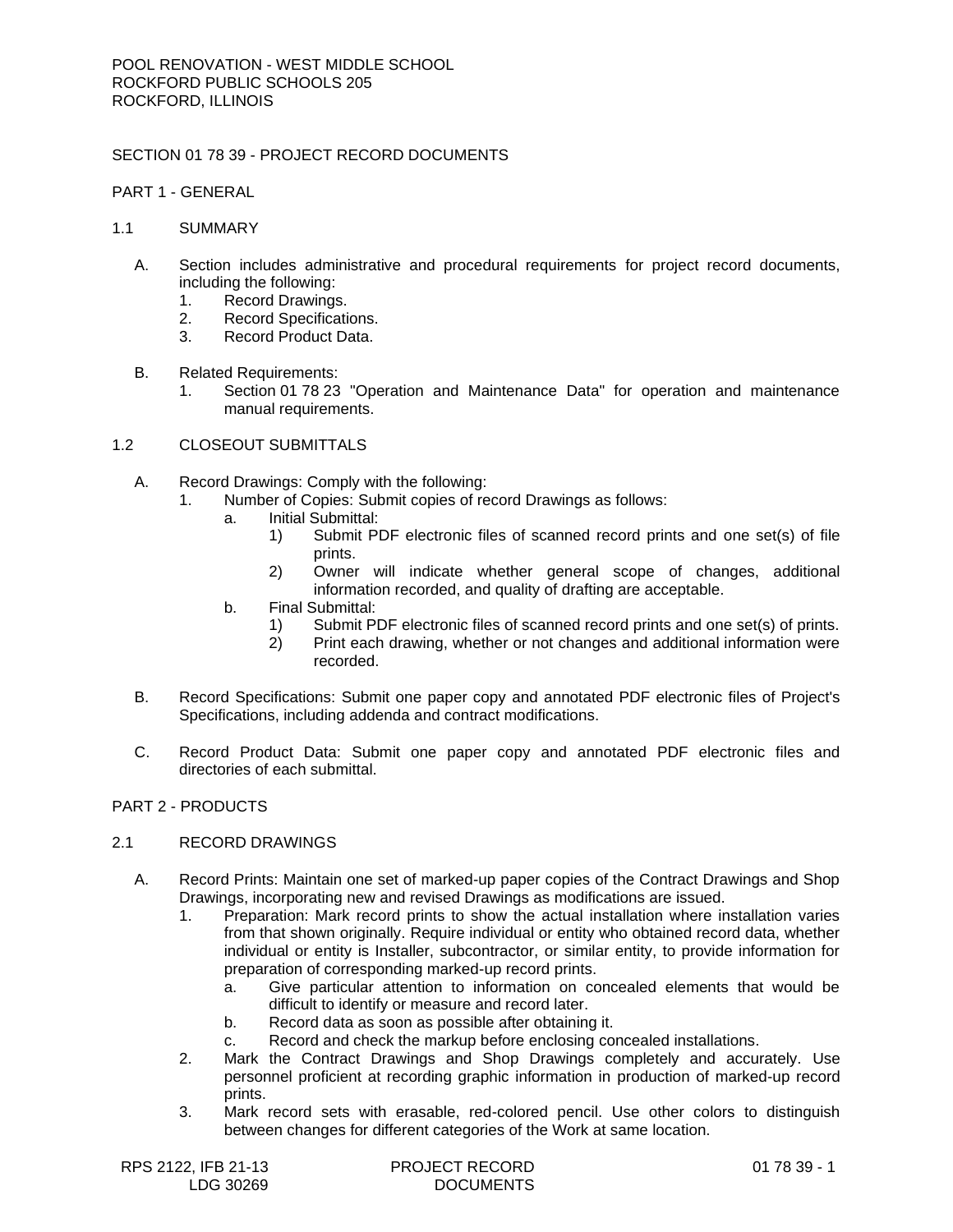- 4. Note Construction Change Directive numbers, alternate numbers, Change Order numbers, and similar identification, where applicable.
- B. Record Digital Data Files: Immediately before inspection for Certificate of Substantial Completion, review marked-up record prints with Owner. When authorized, prepare a full set of corrected digital data files of the Contract Drawings, as follows:
	- 1. Format: Annotated PDF electronic file with comment function enabled.
	- 2. Incorporate changes and additional information previously marked on record prints. Delete, redraw, and add details and notations where applicable.
	- 3. Refer instances of uncertainty to Owner for resolution.
- C. Format: Identify and date each record Drawing; include the designation "PROJECT RECORD DRAWING" in a prominent location.
	- 1. Record Prints: Organize record prints and newly prepared record Drawings into manageable sets. Bind each set with durable paper cover sheets. Include identification on cover sheets.
	- 2. Format: Annotated PDF electronic file with comment function enabled.
	- 3. Record Digital Data Files: Organize digital data information into separate electronic files that correspond to each sheet of the Contract Drawings. Name each file with the sheet identification. Include identification in each digital data file.
	- 4. Identification: As follows:
		- a. Project name.
		- b. Date.
		- c. Designation "PROJECT RECORD DRAWINGS."
		- d. Name of Owner.
		- e. Name of Contractor.

# 2.2 RECORD SPECIFICATIONS

- A. Preparation: Mark Specifications to indicate the actual product installation where installation varies from that indicated in Specifications, addenda, and contract modifications.
	- 1. Give particular attention to information on concealed products and installations that cannot be readily identified and recorded later.
	- 2. Mark copy with the proprietary name and model number of products, materials, and equipment furnished, including substitutions and product options selected.
	- 3. Record the name of manufacturer, supplier, Installer, and other information necessary to provide a record of selections made.
	- 4. Note related Change Orders, record Product Data, and record Drawings where applicable.
- B. Format: Submit record Specifications as annotated PDF electronic file.

# 2.3 RECORD PRODUCT DATA

- A. Preparation: Mark Product Data to indicate the actual product installation where installation varies substantially from that indicated in Product Data submittal.
	- 1. Give particular attention to information on concealed products and installations that cannot be readily identified and recorded later.
	- 2. Include significant changes in the product delivered to Project site and changes in manufacturer's written instructions for installation.
	- 3. Note related Change Orders, record Specifications, and record Drawings where applicable.
- B. Format: Submit record Product Data as annotated PDF electronic file.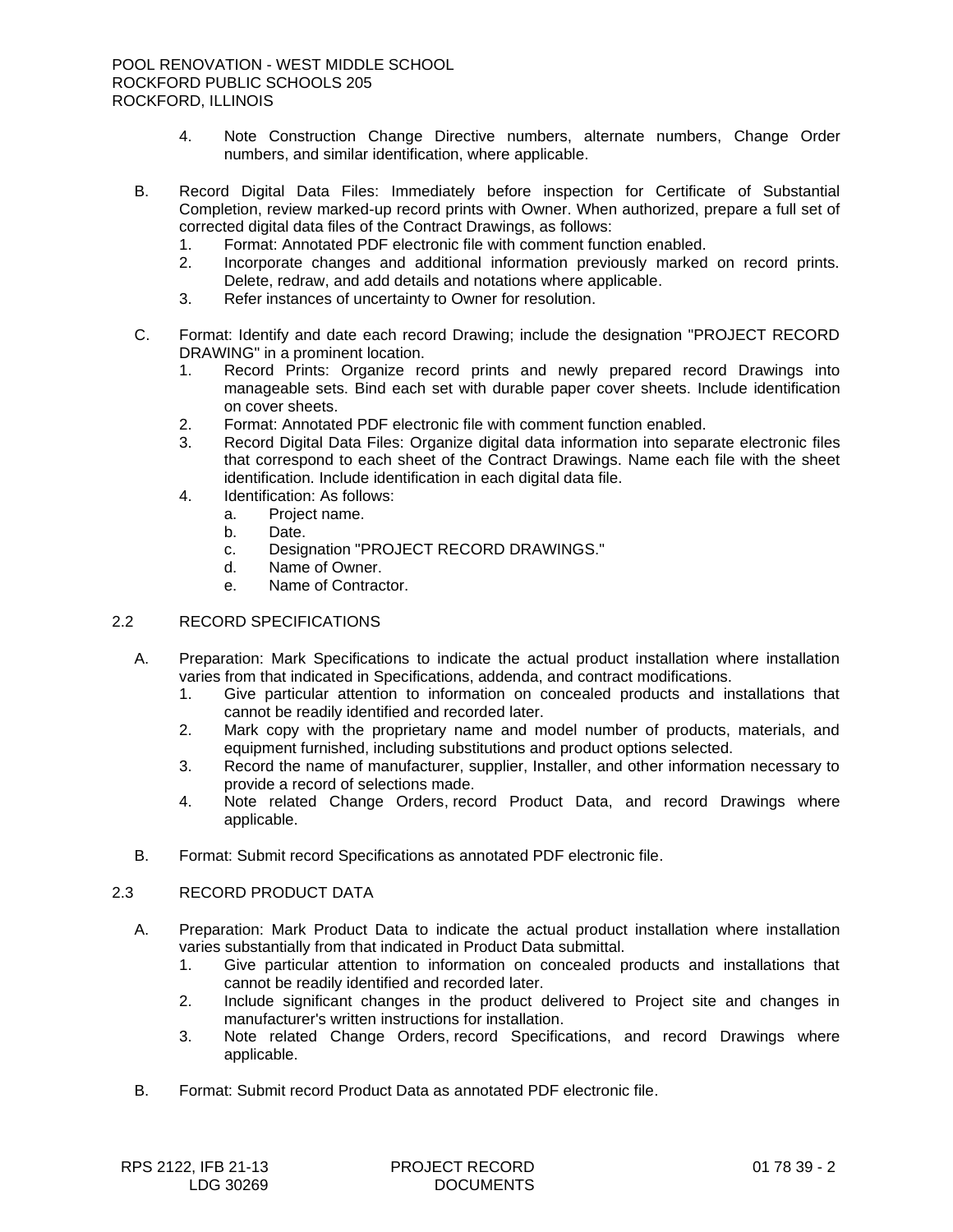# 2.4 MISCELLANEOUS RECORD SUBMITTALS

- A. Assemble miscellaneous records required by other Specification Sections for miscellaneous record keeping and submittal in connection with actual performance of the Work. Bind or file miscellaneous records and identify each, ready for continued use and reference.
- B. Format: Submit miscellaneous record submittals as PDF electronic file.

## PART 3 - EXECUTION

## 3.1 RECORDING AND MAINTENANCE

- A. Recording: Maintain one copy of each submittal during the construction period for project record document purposes. Post changes and revisions to project record documents as they occur; do not wait until end of Project.
- B. Maintenance of Record Documents and Samples: Store record documents and Samples in the field office apart from the Contract Documents used for construction. Do not use project record documents for construction purposes. Maintain record documents in good order and in a clean, dry, legible condition, protected from deterioration and loss. Provide access to project record documents for Owner's reference during normal working hours.

END OF SECTION 01 78 39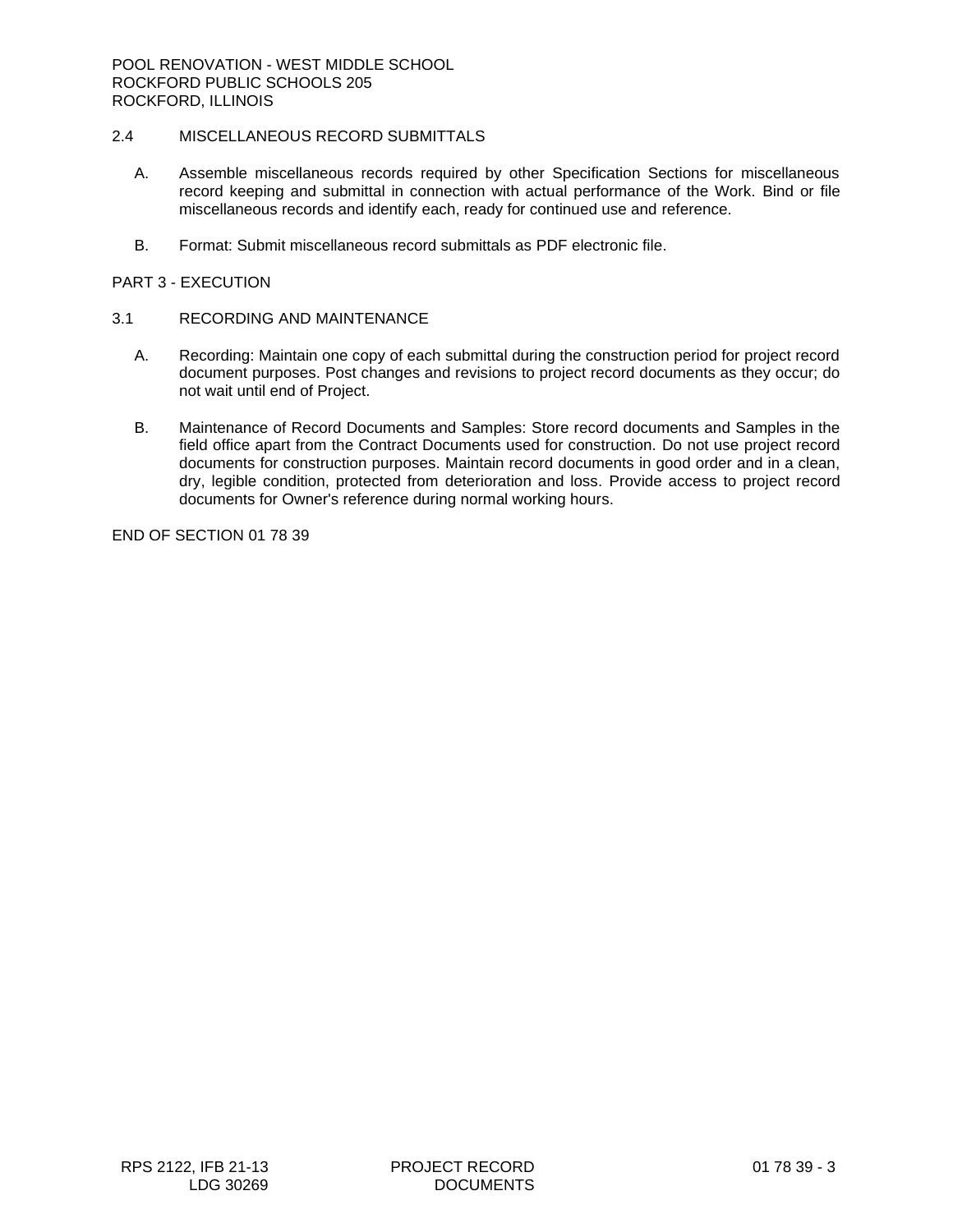## SECTION 09 01 90.52 - MAINTENANCE REPAINTING

### PART 1 - GENERAL

#### 1.1 SUMMARY

- A. Section includes maintenance repainting as follows:
	- 1. Patching substrates.
	- 2. Surface preparation.
	- 3. Repainting.
- B. Substrates to be repainted include but are not limited to:
	- 1. Concrete.
	- 2. Steel.

#### 1.2 DEFINITIONS

- A. Gloss Level 1: Not more than 5 units at 60 degrees and 10 units at 85 degrees, according to ASTM D 523.
- B. Gloss Level 2: Not more than 10 units at 60 degrees and 10 to 35 units at 85 degrees, according to ASTM D 523.
- C. Gloss Level 3: 10 to 25 units at 60 degrees and 10 to 35 units at 85 degrees, according to ASTM D 523.
- D. Gloss Level 4: 20 to 35 units at 60 degrees and not less than 35 units at 85 degrees, according to ASTM D 523.
- E. Gloss Level 5: 35 to 70 units at 60 degrees, according to ASTM D 523.
- F. Gloss Level 6: 70 to 85 units at 60 degrees, according to ASTM D 523.
- G. Gloss Level 7: More than 85 units at 60 degrees, according to ASTM D 523.
- 1.3 PREINSTALLATION MEETINGS
	- A. Preinstallation Conference: Conduct conference at Project site.

## 1.4 ACTION SUBMITTALS

- A. Product Data: For each type of product and in each color and gloss of topcoat.
- B. Samples: For each type of paint system and each pattern, color, and gloss.
	- 1. Submit Samples on rigid backing, 8 inches (200 mm) square.
	- 2. Label each coat of each sample.
	- 3. Label each Sample for location and application and application area.
- C. Product List: For each product indicated, include the following:
	- 1. Cross-reference to paint system and locations of application areas. Use same designations indicated on Drawings and in schedules.
	- 2. VOC content.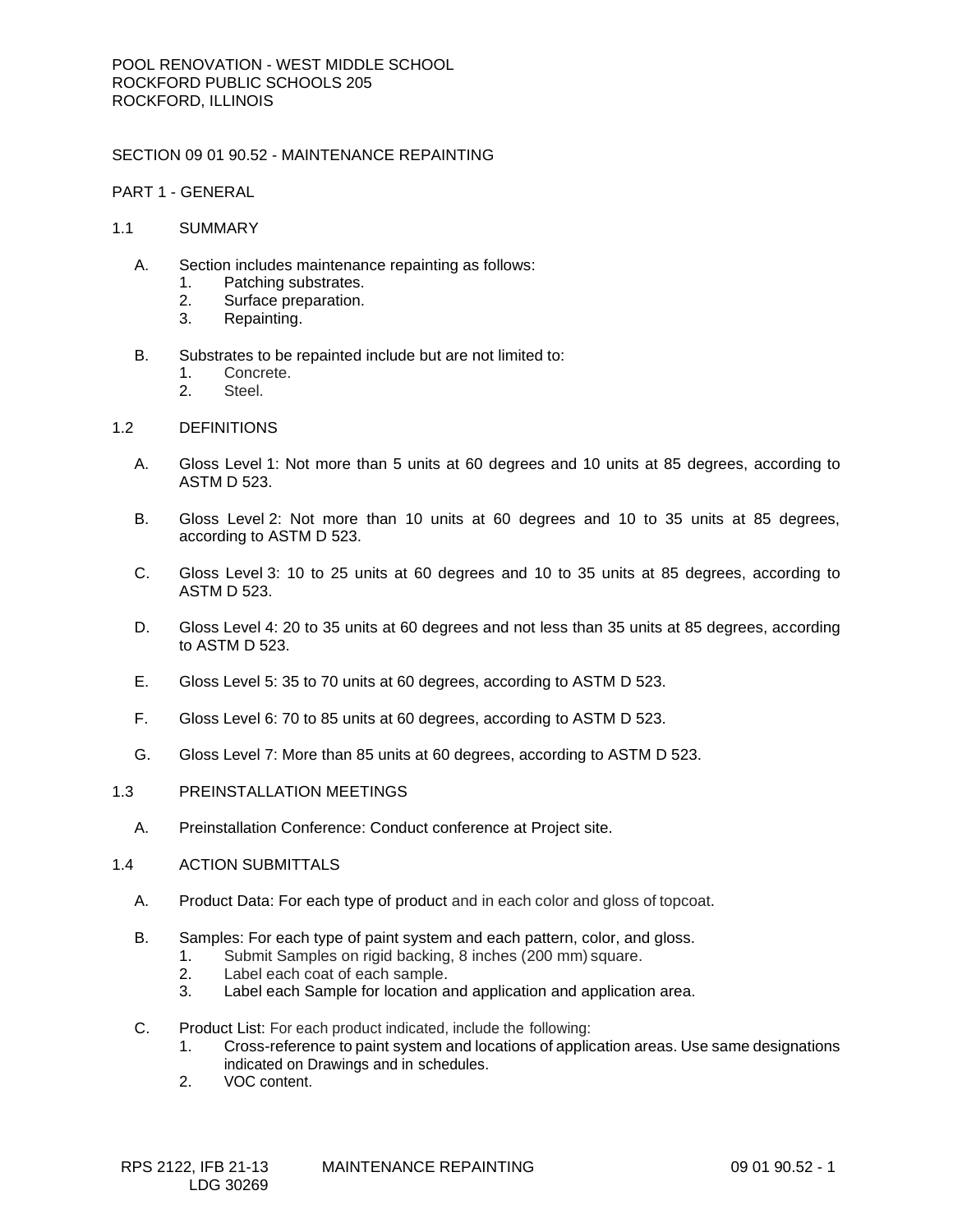# 1.5 CLOSEOUT SUBMITTALS

A. Coating Maintenance Manual: Provide coating maintenance manual including area summary with finish schedule, area detail designating location where each product/color/finish was used, product data pages, material safety data sheets, care and cleaning instructions, touch-up procedures, and color samples of each color and finish used. Use same designations indicated on drawings / schedules.

## 1.6 MAINTENANCE MATERIAL SUBMITTALS

A. Furnish extra materials, from the same product run, that match products installed and that are packaged with protective covering for storage and identified with labels describing contents. 1. Paint: Provide 1 gal. of each coating typeineachcolor applied.

# 1.7 DELIVERY, STORAGE, AND HANDLING

- A. Delivery and Handling: Deliver products to Project site in an undamaged condition in manufacturer's original sealed containers, complete with labels and instructions for handling, storing, unpacking, protecting, and installing. Packaging shall bear the manufacturer's label with the following information:
	- 1. Product name and type (description).
	- 2. Batch date.
	- 3. Color number.
	- 4. VOC content.
	- 5. Surface preparation requirements.
	- 6. Application instructions.
- B. Store materials not in use in tightly covered containers in well-ventilated areas with ambient temperatures continuously maintained at not less than 45 degF.
	- 1. Maintaincontainers incleancondition,freeofforeignmaterials andresidue.
	- 2. Removerags andwaste fromstorageandwork areasdaily.

### 1.8 FIELD CONDITIONS

- A. Apply paints only when temperature of surfaces to be painted and ambient air temperatures are between 50 and 95 deg F.
- B. Do not apply paints when relative humidity exceeds 85 percent; at temperatures less than 5 deg F above the dew point; orto damp or wet surfaces.
- C. Lead Paint: It is not expected that lead paint will be encountered in the Work.
	- 1. If suspected lead paint is encountered, do not disturb; immediately notify Owner.
- D. Lead Paint: Lead paint may be present in buildings and structures to be painted. A report on the presence of lead paint is on file for review and use. Examine report to become aware of locationswhereleadpaintispresent.
	- 1. Do not disturb lead paint or items suspected of containing hazardous materials except under procedures specified.
	- 2. Where applicable, perform preparation for painting of substrates known to include lead paint in accordance with EPA Renovation, Repair and Painting Rule and additional requirements of authorities having jurisdiction.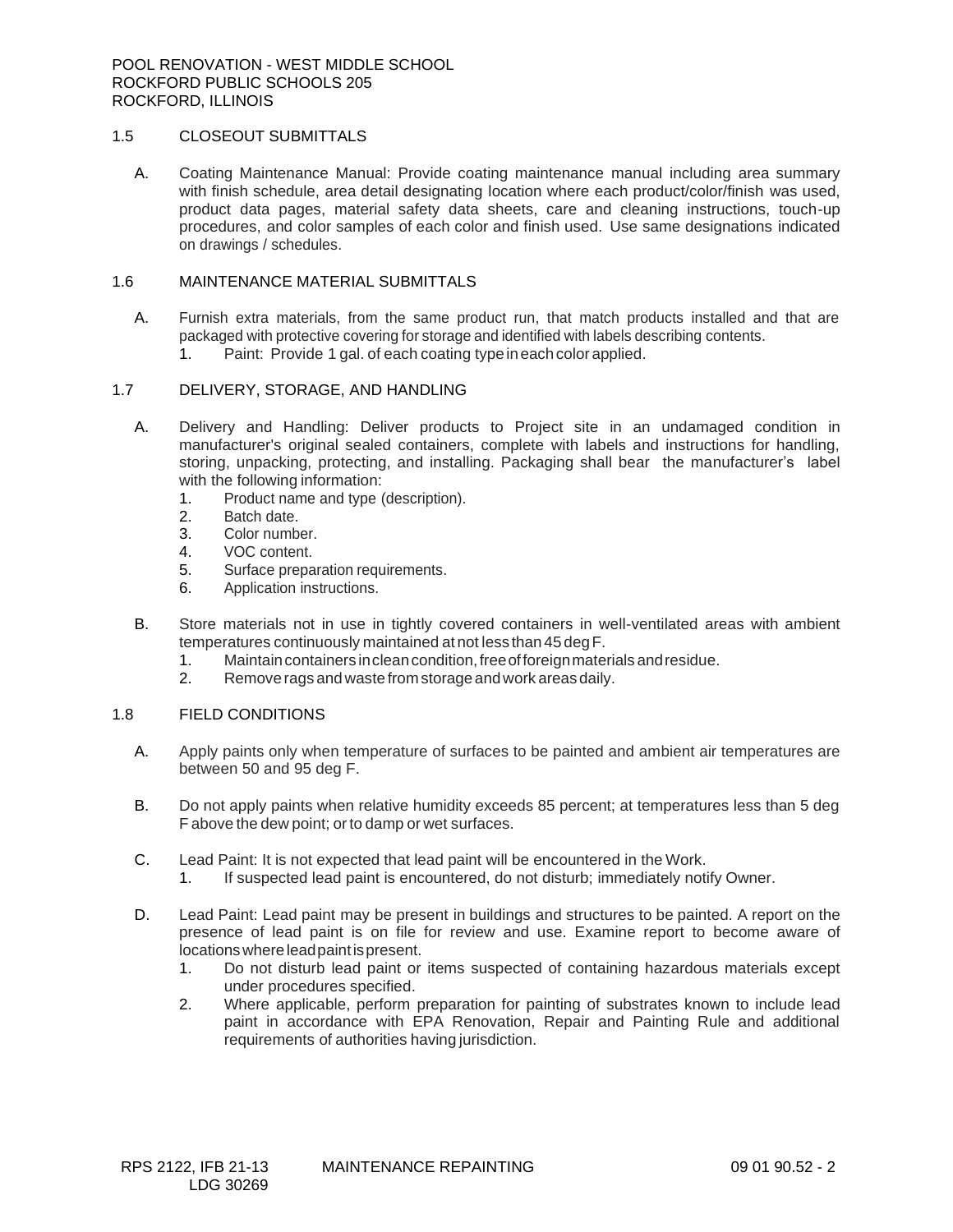PART 2 - PRODUCTS

### 2.1 PREPARATORY CLEANING MATERIALS

- A. Water: Potable.
- B. Hot Water: Water heated to a temperature of 140 to 160 deg F.
- C. Detergent Solution: Solution prepared by mixing 2 cups of tetrasodium pyrophosphate (TSPP), 1/2 cup of laundry detergent that contains no ammonia, 5 quarts of 5 percent sodium hypochlorite bleach, and 15 quarts of warm water for every 5 gal. of solution required.
- D. Mildewcide: Commercial proprietary mildewcide or a job-mixed solution prepared by mixing 1/3 cup of household detergent that contains no ammonia, 1 quart of 5 percent sodium hypochlorite bleach, and 3 quarts of warm water.
- E. Abrasives for Ferrous Metal Cleaning: Aluminum oxide paper, emery paper, fine steel wool, steel scrapers, and steel-wire brushes of various sizes.

#### 2.2 PAINT, GENERAL

- A. Material Compatibility:
	- 1. Provide materials for use within each paint system that are compatible with one another and substrates indicated, under conditions of service and application as demonstrated by manufacturer, based on testing and field experience.
	- 2. For each coat in a paint system, provide products recommended in writing by manufacturers of topcoat for use in paint system and on substrate indicated.
- B. VOC Content: Comply with current State of Illinois Regulations regarding VOC (Volatile Organic Compounds).
- C. Colors: Specified on Drawings.

### 2.3 SOURCE QUALITYCONTROL

- A. TestingofPaintMaterials:Ownerreserves therighttoinvokethefollowingprocedure:
	- 1. Owner will engage the services of a qualified testing agency to sample paint materials. Contractor will be notified in advance and may be present when samples are taken. If paint materials have already been delivered to Project site, samples may be taken at Project site. Samples will be identified, sealed, and certified by testing agency.
	- 2. Testing agency will perform tests for compliance with product requirements.
	- 3. Owner may direct Contractor to stop applying coatings if test results show materials being used do not comply with product requirements. Contractor shall remove noncomplying paint materials from Project site, pay for testing, and repaint surfaces painted with rejected materials. Contractor will be required to remove rejected materials from previously painted surfaces if, on repainting with complying materials, the two paints are incompatible. Contractor responsible for substrate damage identified, resulting from removal of rejected materials based on compliance testing.

#### 2.4 PAINT MATERIALS, GENERAL

A. MPI Standards: Provide products that comply with MPI standards indicated and that are listed in its "MPI Approved Products List."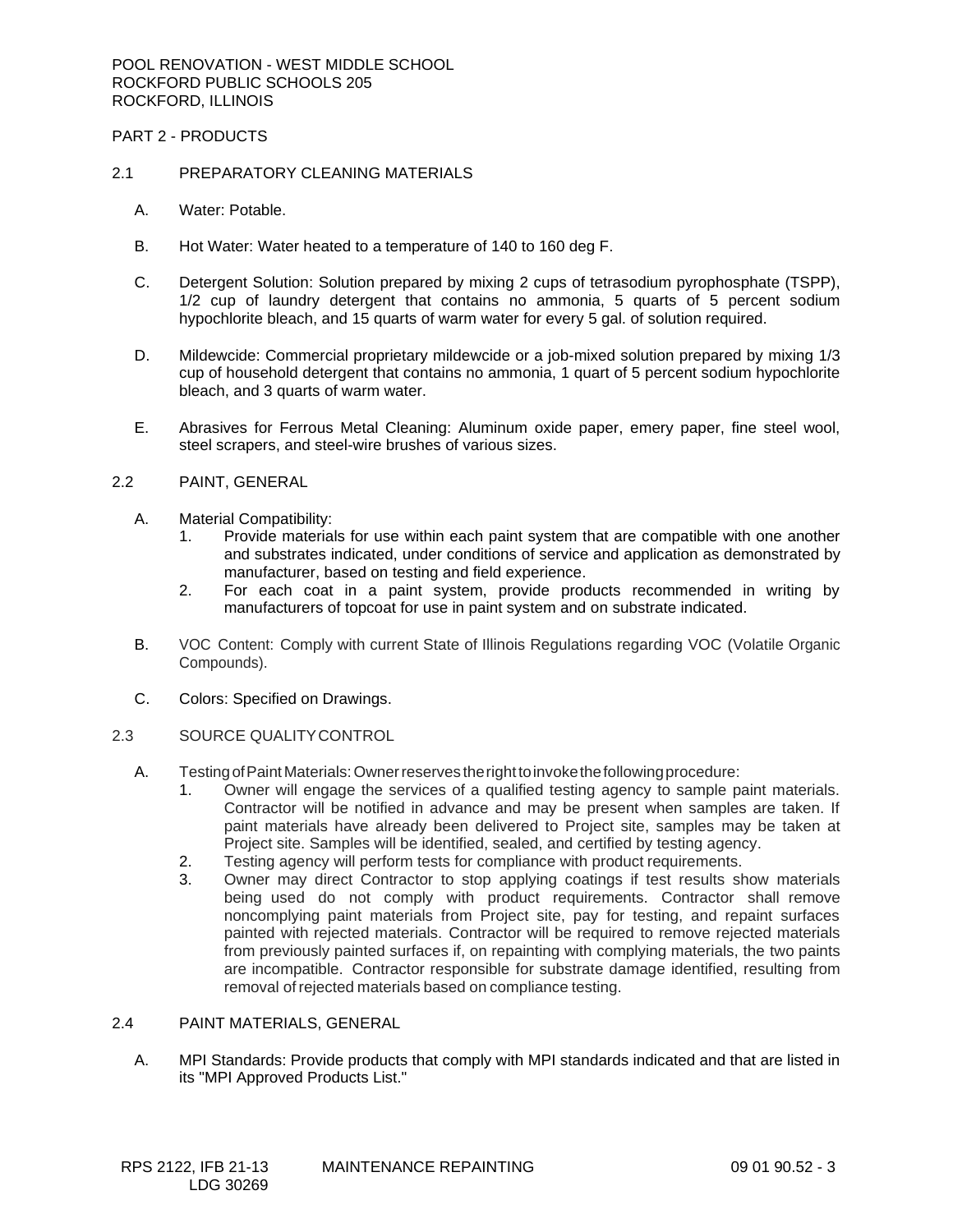B. Transition Coat: Paint manufacturer's recommended coating for use where a residual existing coating is incompatible with the paint system.

# 2.5 PAINT MATERIAL MANUFACTURERS

- A. Basis-of-Design Product: Subject to compliance with requirements, provide products indicated in construction documents or Owner-approved equal from one of the following:
	- 1. Sherwin-Williams Company.
	- 2. Benjamin Moore & Co.
	- 3. Glidden Professional, Division of PPG Architectural Finishes, Inc.
	- 4. PPG Architectural Finishes, Inc.
	- 5. Pratt & Lambert.

#### 2.6 PATCHING MATERIALS

- A. Metal-Patching Compound: Two-part, polyester-resin, metal-patching compound; knife-grade formulation as recommended in writing by manufacturer for type of metal repair indicated, tooling time required for the detail of work, and site conditions. Compound shall be produced for filling metal that has deteriorated from corrosion. Filler shall be capable of filling deep holes and spreading to feather edge.
- B. Cementitious Patching Compounds: Cementitious patching compounds and repair materials specifically manufactured for filling cementitious substrates and for sanding or tooling prior to repainting; formulation as recommended in writing by manufacturer for type of cementitious substrate indicated, exposure to weather and traffic, the detail of work, and site conditions.

## PART 3 - EXECUTION

### 3.1 MAINTENANCE REPAINTING, GENERAL

- A. Execution of the Work: In repainting surfaces, disturb them as minimally as possible and as follows:
	- 1. Remove failed coatings and corrosion and repaint.
	- 2. Verify that substrate surface conditions are suitable for repainting.
- B. Mechanical Abrasion: Where mechanical abrasion is needed for the work, use gentle methods, such as scraping and lightly hand sanding, that will not abrade softer substrates, reducing clarity of detail.
- C. Heat Processes: Do not use torches, heat guns, or heat plates.

#### 3.2 EXAMINATION

- A. Examine substrates and conditions for compliance with requirements for maximum moisture content and other conditions affecting performance of painting work. Comply with paint manufacturer's written instructions for inspection.
- B. Maximum Moisture Content of Substrates: Do not begin application of coatings unless moisture content of exposed surface is below the maximum value recommended in writing by paint manufacturer and not greater than the following maximum values when measured with an electronic moisture meter appropriate to the substrate material:
	- 1. Concrete: 12 percent.
- C. Existing finished surfaces: Verify existing finish is adequate or made ready to receive new finish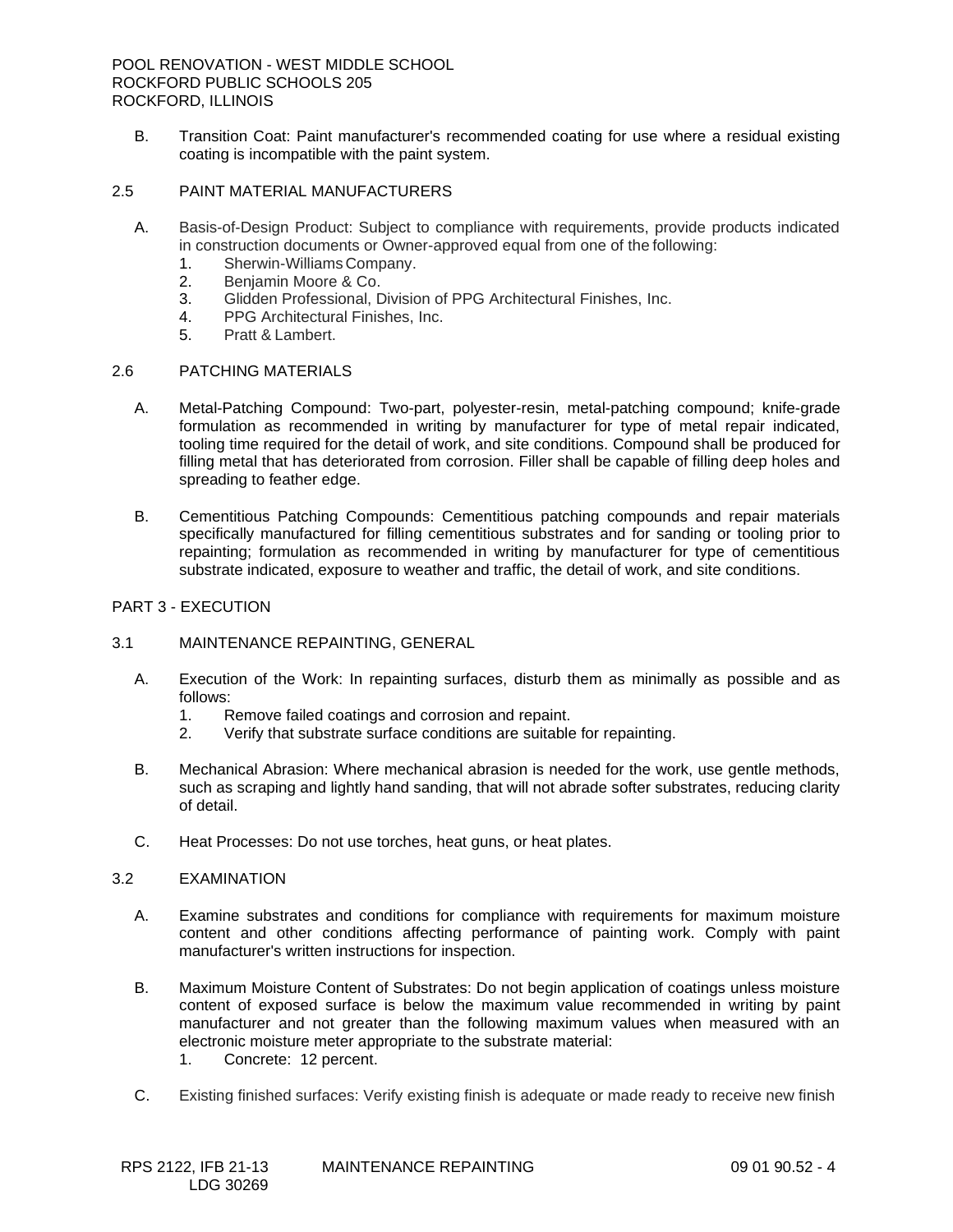- D. Proceed with coating application only after unsatisfactory conditions have been corrected; application of coating indicates acceptance of surfaces andconditions.
- E. Alkalinity: Do not begin application of coatings unless surface alkalinity is within range recommended in writing by paint manufacturer. Conduct alkali testing with litmus paper on exposed plaster, cementitious, and masonry surfaces.

#### 3.3 PREPARATORY CLEANING

- A. General: Use the gentlest, appropriate method necessary to clean surfaces in preparation for painting. Clean all surfaces, corners, contours, and interstices.
- B. Detergent Cleaning: Wash surfaces by hand using clean rags, sponges, and bristle brushes. Scrub surface with detergent solution and bristle brush until soil is thoroughly dislodged and can be removed by rinsing. Use small brushes to remove soil from joints and crevices. Dip brush in solution often to ensure that adequate fresh detergent is used and that surface remains wet. Rinse with water applied by clean rags or sponges.
- C. Solvent Cleaning: Use solvent cleaning to remove oil, grease, smoke, tar, and asphalt from painted or unpainted surfaces before other preparation work. Wipe surfaces with solvent using clean rags and sponges. If necessary, spot-solvent cleaning may be employed just prior to commencement of paint application, provided enough time is allowed for complete evaporation. Use clean solvent and clean rags for the final wash to ensure that all foreign materials have been removed. Do not use solvents, including primer thinner and turpentine, that leave residue.
- D. Mildew: Clean off existing mildew, algae, moss, plant material, loose paint, grease, dirt, and other debris by scrubbing with bristle brush or sponge and detergent solution. Scrub mildewed areas with mildewcide. Rinse with water applied by clean rags or sponges.
- E. Mechanical Rust Removal:
	- 1. Remove rust with specified abrasives for ferrous-metal cleaning. Clean to bright metal.
	- 2. Wipe off residue with mineral spirits and either steel wool or soft rags.
	- 3. Dry immediately with clean, soft cloths. Follow direction of grain in metal.
	- 4. Prime immediately to prevent rust. Do not touch cleaned metal surface until primed.

# 3.4 SUBSTRATE REPAIR

- A. General: Repair substrate surface defects that are inconsistent with the surface appearance of adjacent materials and finishes.
- B. Cementitious Material Substrate:
	- 1. General: Repair defects including dents and chips more than 1/4 inch in size and all holes and cracks by filling with cementitious patching compound and sanding smooth. Remove protruding fasteners.
	- 2. Concrete, Cement Plaster, and Other Cementitious Products: Remove efflorescence, chalk, dust, dirt, grease, oils, and release agents. If surfaces are too alkaline to paint, correct this condition before painting.
- C. Metal Substrates:
	- 1. Preparation: Treat repair locations by wire-brushing and solvent cleaning. Use mechanical rust removal method to clean off rust.
	- 2. Defects in Metal Surfaces: Repair non-load-bearing defects in existing metal surfaces, including dents and gouges more than 1/16 inch deep or 1/2 inch across and all holes and cracks by filling with metal-patching compound and sanding smooth. Remove burrs and protruding fasteners.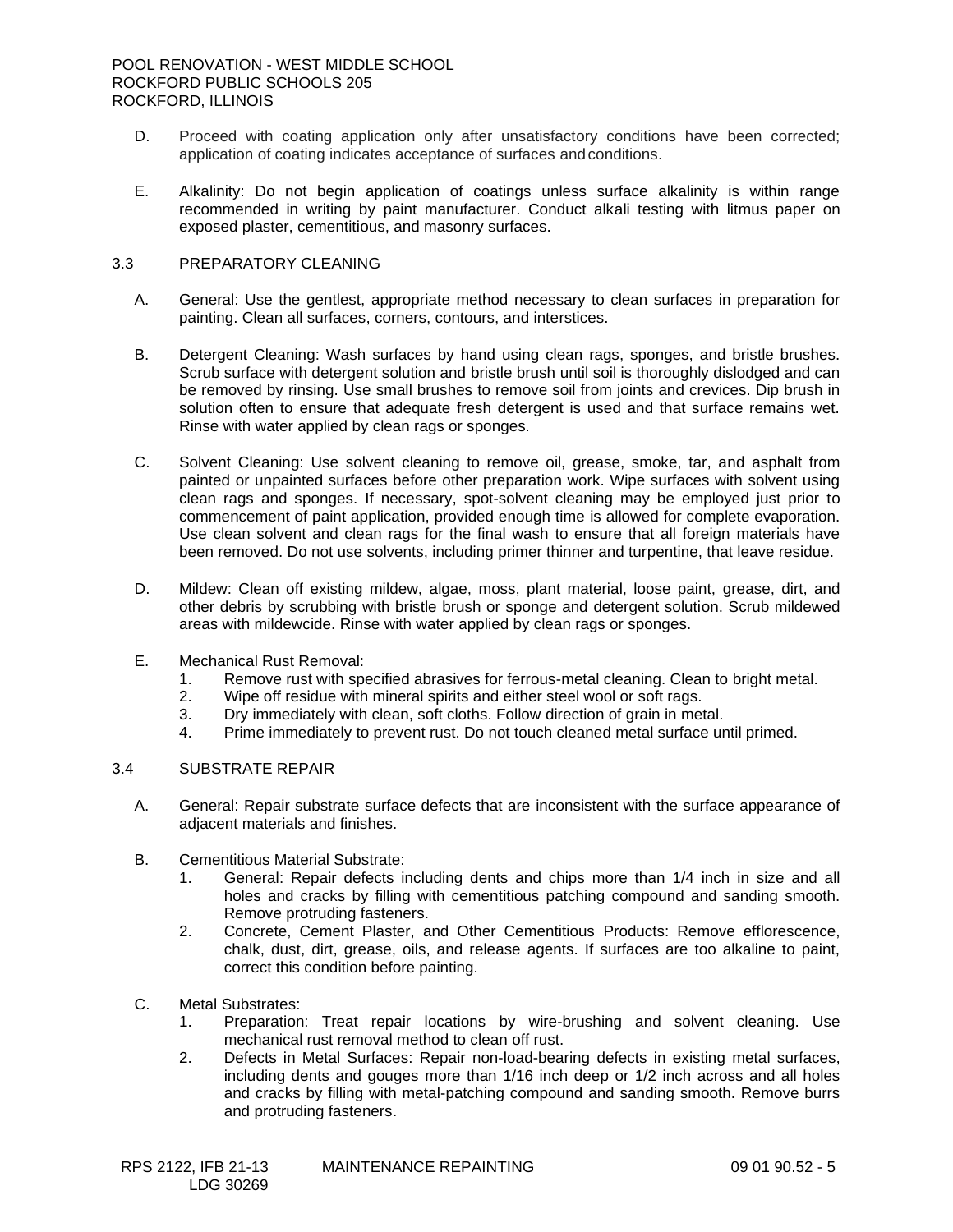- 3. Priming: Prime iron and steel surfaces immediately after repair to prevent flash rusting. Stripe paint corners, crevices, bolts, welds, and sharp edges. Apply two coats to surfaces that are inaccessible after completion of the Work.
- 3.5 PAINT APPLICATION, GENERAL
	- A. Prepare surfaces to be painted according to the Surface-Preparation Schedule and with manufacturer's written instructions for each substrate condition.
	- B. Apply a transition coat over incompatible existing coatings.
	- C. Metal Substrates: Stripe paint corners, crevices, bolts, welds, and sharp edges before applying full coat. Apply two coats to surfaces that are inaccessible after completion of the Work. Tint stripe coat different than the main coating and apply with brush.
	- D. Blending Painted Surfaces: When painting new substrates patched into existing surfaces or touching up missing or damaged finishes, apply coating system specified for the specific substrate. Apply final finish coat over entire surface from edge to edge and corner to corner.

# 3.6 CLEANING AND PROTECTION

- A. At end of each workday, remove rubbish, empty cans, rags, and other discarded materials from Project site.
- B. Protect work of other trades against damage from paint application. Correct damage to work of other trades by cleaning, repairing, replacing, and refinishing, as approved by Architect, and leave in an undamaged condition.
- C. At completion of construction activities of other trades, touch up and restore damaged or defaced painted surfaces.

### 3.7 SURFACE-PREPARATION SCHEDULE

- A. General: Before painting, prepare surfaces for painting according to applicable requirements specified in this schedule.
	- 1. Examine surfaces to evaluate each surface condition according to paragraphs below.
	- 2. Where existing degree of soiling prevents examination, preclean surface and allow it to dry before making an evaluation.
	- 3. Repair substrate defects according to "Substrate Repair" Article.
- B. Surface Preparation for MPI DSD 0 Degree of Surface Degradation:
	- 1. Surface Condition: Existing paint film in good condition and tightly adhered.
	- 2. Paint Removal: Not required.
	- 3. Preparation for Painting: Wash surface by detergent cleaning; use solvent cleaning where needed. Roughen or degloss cleaned surfaces to ensure paint adhesion according to paint manufacturer's written instructions.
- C. Surface Preparation for MPI DSD 1 Degree of Surface Degradation:
	- 1. Surface Condition: Paint film cracked or broken but adhered.
	- 2. Paint Removal: Scrape by hand-tool cleaning methods to remove loose paint until only tightly adhered paint remains.
	- 3. Preparation for Painting: Wash surface by detergent cleaning; use other cleaning methods for small areas of bare substrate if required. Roughen, degloss, and sand the cleaned surfaces to ensure paint adhesion and a smooth finish according to paint manufacturer's written instructions.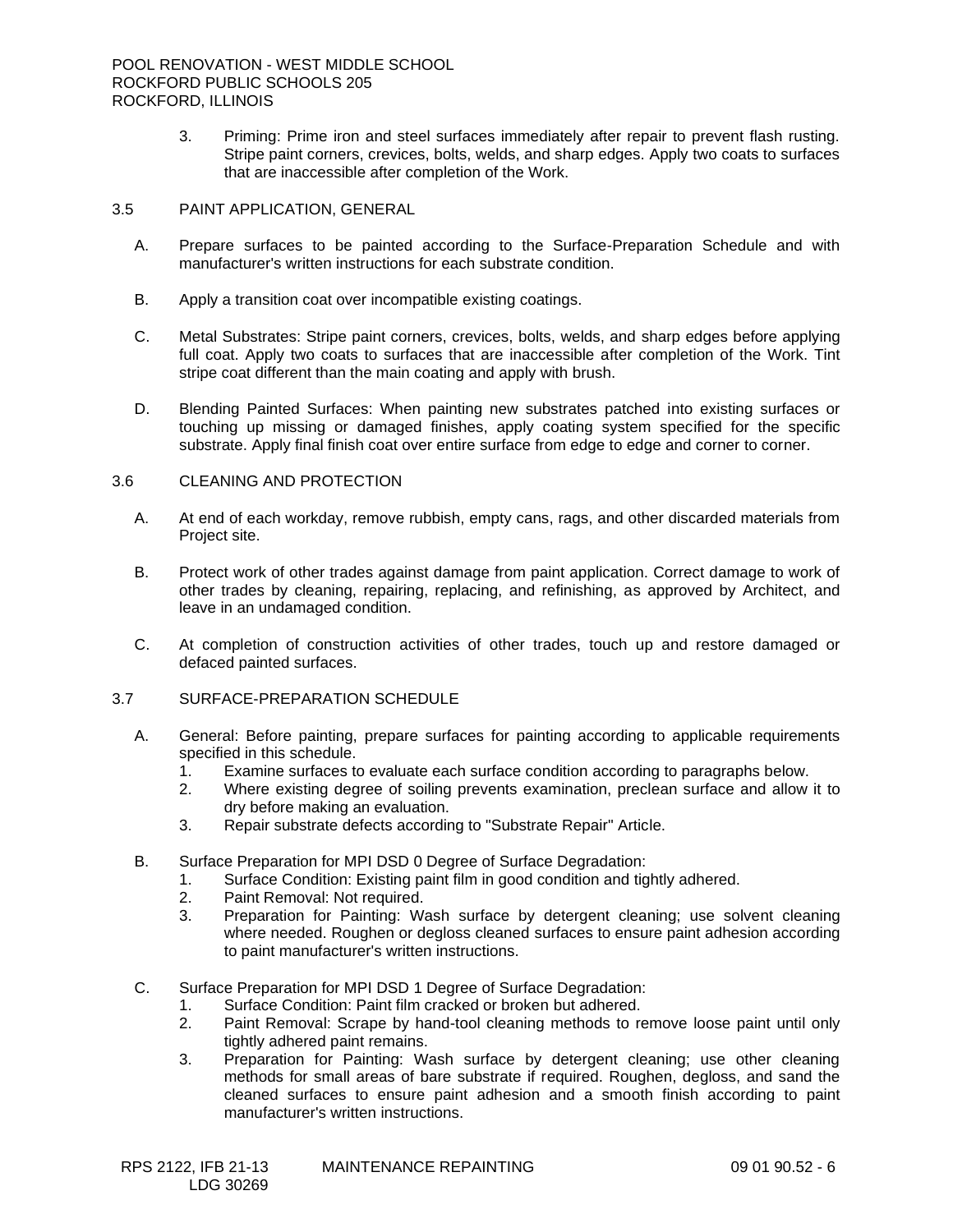- D. Surface Preparation for MPI DSD 2 Degree of Surface Degradation:
	- 1. Surface Condition: Paint film loose, flaking, or peeling.
	- 2. Paint Removal: Remove loose, flaking, or peeling paint film by hand-tool methods.
	- 3. Preparation for Painting: Wash surface by detergent cleaning; use solvent cleaning where needed. Use other cleaning methods for small areas of bare substrate if required. Sand surfaces to smooth remaining paint film edges. Prepare bare cleaned surface to be painted according to paint manufacturer's written instructions for substrate construction materials.
- E. Surface Preparation for MPI DSD 3 Degree of Surface Degradation:
	- 1. Surface Condition: Paint film severely deteriorated.
	- 2. Paint Removal: Completely remove paint film by hand-tool methods. Remove rust.<br>3. Preparation for Painting: Prepare bare cleaned surface according to paint manufac
	- Preparation for Painting: Prepare bare cleaned surface according to paint manufacturer's written instructions for substrate construction materials.
- F. Surface Preparation for MPI DSD 4 Degree of Surface Degradation:
	- 1. Surface Condition: Missing material, small holes and openings, and deteriorated or corroded substrate.
	- 2. Substrate Preparation: Repair, replace, and treat substrate according to "Substrate Repair" Article.
	- 3. Preparation for Painting: Sand substrate surfaces to smooth remaining paint film edges and prepare according to paint manufacturer's written instructions for substrate construction materials. Remove rust.
	- 4. Painting: Paint as required for MPI DSD 2 degree of surface degradation.

## 3.8 INTERIOR MAINTENANCE REPAINTING SCHEDULE

- A. Concrete Substrates:
	- 1. Epoxy System MPI INT 3.1F:<br>a. Prime Coat: Epoxy, ma
		- Prime Coat: Epoxy, matching topcoat.
		- b. Intermediate Coat: Epoxy, matching topcoat.
		- c. Topcoat: Epoxy, gloss, MPI #77.
- B. Steel Substrates:
	- 1. Pigmented Polyurethane over Epoxy Zinc-Rich and Epoxy System MPI INT 5.1J:
		- a. Prime Coat: Primer, zinc rich, epoxy, MPI #20.
		- b. Intermediate Coat: Epoxy, gloss, MPI #77.
		- c. Topcoat: Polyurethane, two component, pigmented, gloss (MPI Gloss Level 6), MPI #72.

END OF SECTION 09 01 90.52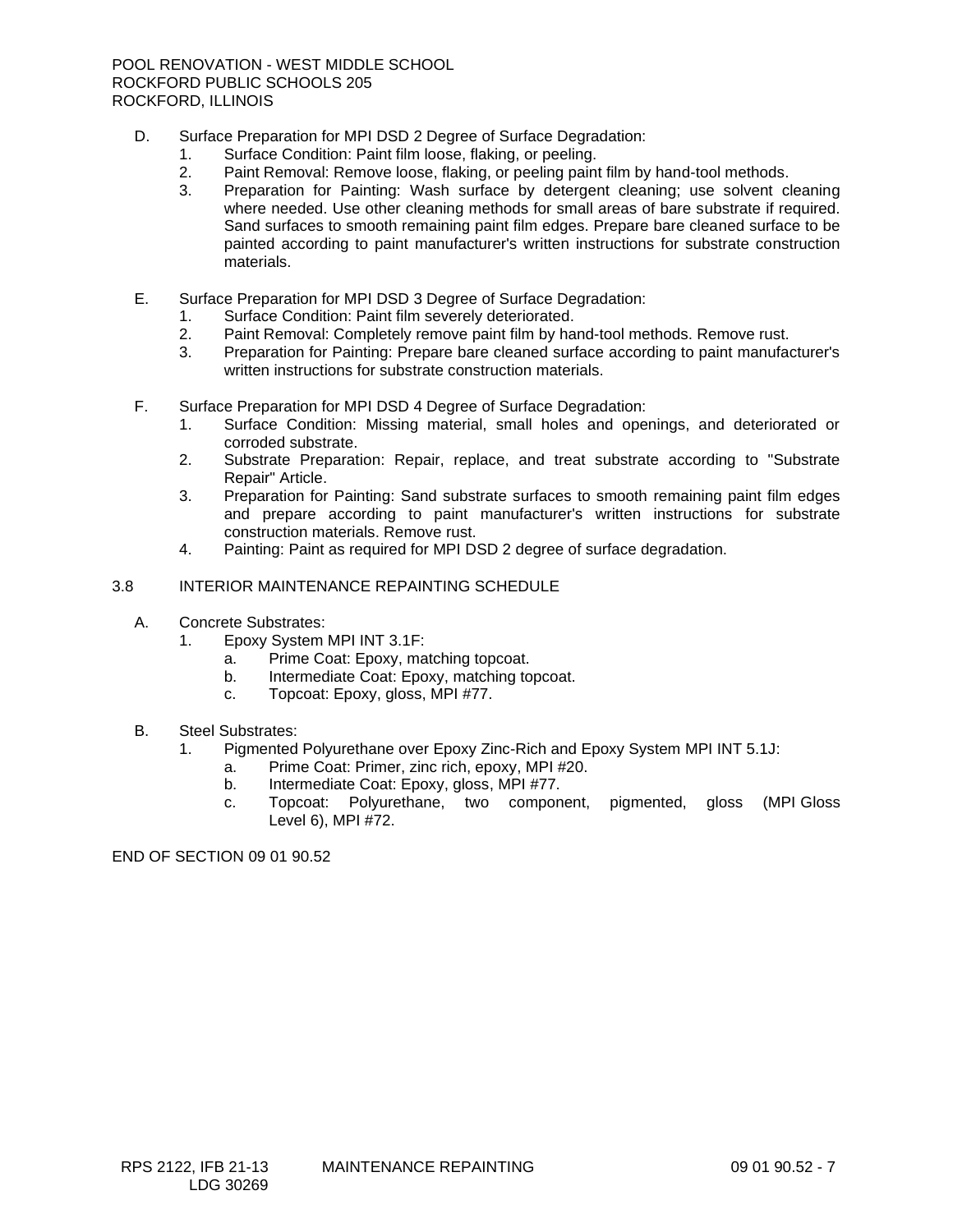SECTION 09 30 00 - TILING

PART 1 - GENERAL

#### 1.1 SUMMARY

A. Section Includes: 1. Ceramic tile on indicated existing metal stairs and landings.

## 1.2 ACTION SUBMITTALS

A. Product Data: For each type of product indicated.

### B. Samples:

- 1. Each type and composition of tile and for each color and finish required.
- 2. Assembled samples, with grouted joints, for each type and composition of tile and for each color and finish required.
- PART 2 PRODUCTS

### 2.1 TILE PRODUCTS

- A. ANSI Ceramic Tile Standard: Provide Standard grade tile that complies with ANSI A137.1 for types, compositions, and other characteristics indicated.
- B. Tile products are specified on Drawings.

## 2.2 SETTING MATERIALS

- A. Improved Modified Dry-Set Cement Mortar: ANSI A118.15.
	- 1. Manufacturers: Subject to compliance with requirements, provide products by one of the following:
		- a. [C-Cure.](http://www.specagent.com/LookUp/?uid=123456796544&mf=04&src=wd)
		- b. [Custom Building Products.](http://www.specagent.com/LookUp/?uid=123456796545&mf=04&src=wd)
		- c. [Laticrete International, Inc.](http://www.specagent.com/LookUp/?uid=123456796547&mf=04&src=wd)
		- d. [MAPEI Corporation.](http://www.specagent.com/LookUp/?uid=123456796548&mf=04&src=wd)
- B. Reinforcing Wire Fabric: Galvanized, welded wire fabric, 2 by 2 inches by 0.062-inch diameter; comply with ASTM A 185 and ASTM A 82 except for minimum wire size.

# 2.3 GROUT MATERIALS

- A. Polymer-Modified Tile Grout: ANSI A118.7.
	- 1. Manufacturers: Subject to compliance with requirements, provide products by one of the following:
		- a. [C-Cure.](http://www.specagent.com/LookUp/?uid=123456796685&mf=04&src=wd)
		- b. [Custom Building Products.](http://www.specagent.com/LookUp/?uid=123456796687&mf=04&src=wd)
		- c. [Laticrete International, Inc.](http://www.specagent.com/LookUp/?uid=123456796691&mf=04&src=wd)
		- d. [MAPEI Corporation.](http://www.specagent.com/LookUp/?uid=123456796693&mf=04&src=wd)

# 2.4 ELASTOMERIC SEALANTS

A. One-Part, Mildew-Resistant Silicone Sealant: ASTM C 920; Type S; Grade NS; Class 25; Uses NT, G, A, and, as applicable to nonporous joint substrates indicated, O; formulated with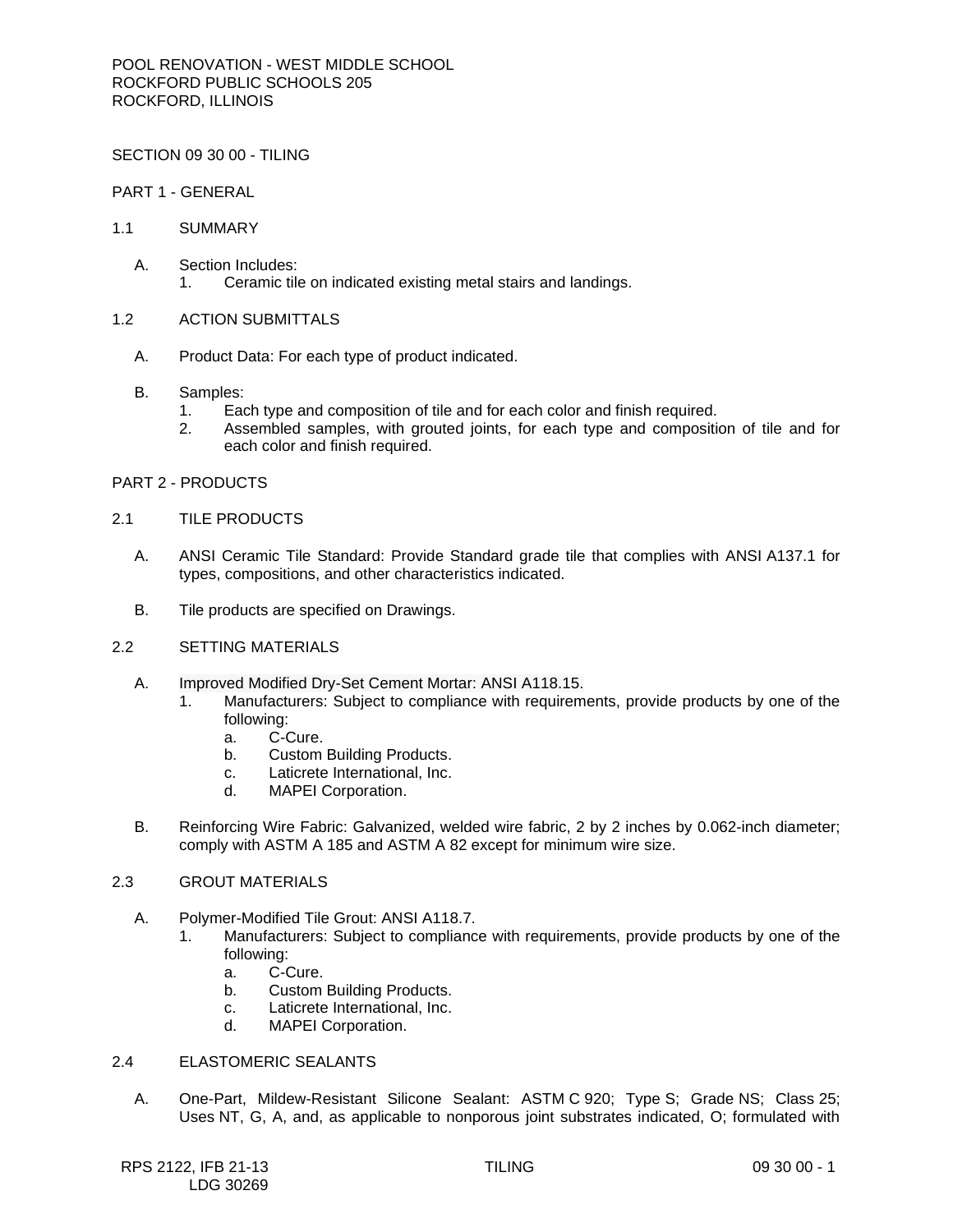fungicide, intended for sealing interior ceramic tile joints and other nonporous substrates that are subject to in-service exposures of high humidity and extreme temperatures.

# PART 3 - EXECUTION

#### 3.1 EXAMINATION

- A. Examine substrates, areas, and conditions where tile will be installed, with Installer present, for compliance with requirements for installation tolerances and other conditions affecting performance of installed tile.
	- 1. Verify that substrates for setting tile are firm, dry, clean, free of coatings that are incompatible with tile-setting materials including curing compounds and other substances that contain soap, wax, oil, or silicone; and comply with flatness tolerances required by ANSI A108.01 for installations indicated.

#### 3.2 INSTALLATION

- A. Comply with TCA's "Handbook for Ceramic Tile Installation" for TCA installation methods specified in tile installation schedules. Comply with parts of the ANSI A108 Series "Specifications for Installation of Ceramic Tile" that are referenced in TCA installation methods, specified in tile installation schedules, and apply to types of setting and grouting materials used.
- B. Accurately form intersections and returns. Perform cutting and drilling of tile without marring visible surfaces. Carefully grind cut edges of tile abutting trim, finish, or built-in items for straight aligned joints. Fit tile closely to electrical outlets, piping, fixtures, and other penetrations so plates, collars, or covers overlap tile.

### 3.3 INTERIOR TILE INSTALLATION SCHEDULE

- A. Interior Stair Installations, Metal Stairs:
	- 1. Tile Installation S151-20: Cement mortar bed (thickset) without cleavage membrane; TCA F111.
		- a. Mortar: A118.15 mortar. 95% mortar coverage, with metal reinforcing mesh.
		- b. Grout: Polymer-modified unsanded grout.
		- c. Silicone soft joint around the tile perimeter isolating it from the metal stair components.

END OF SECTION 09 30 00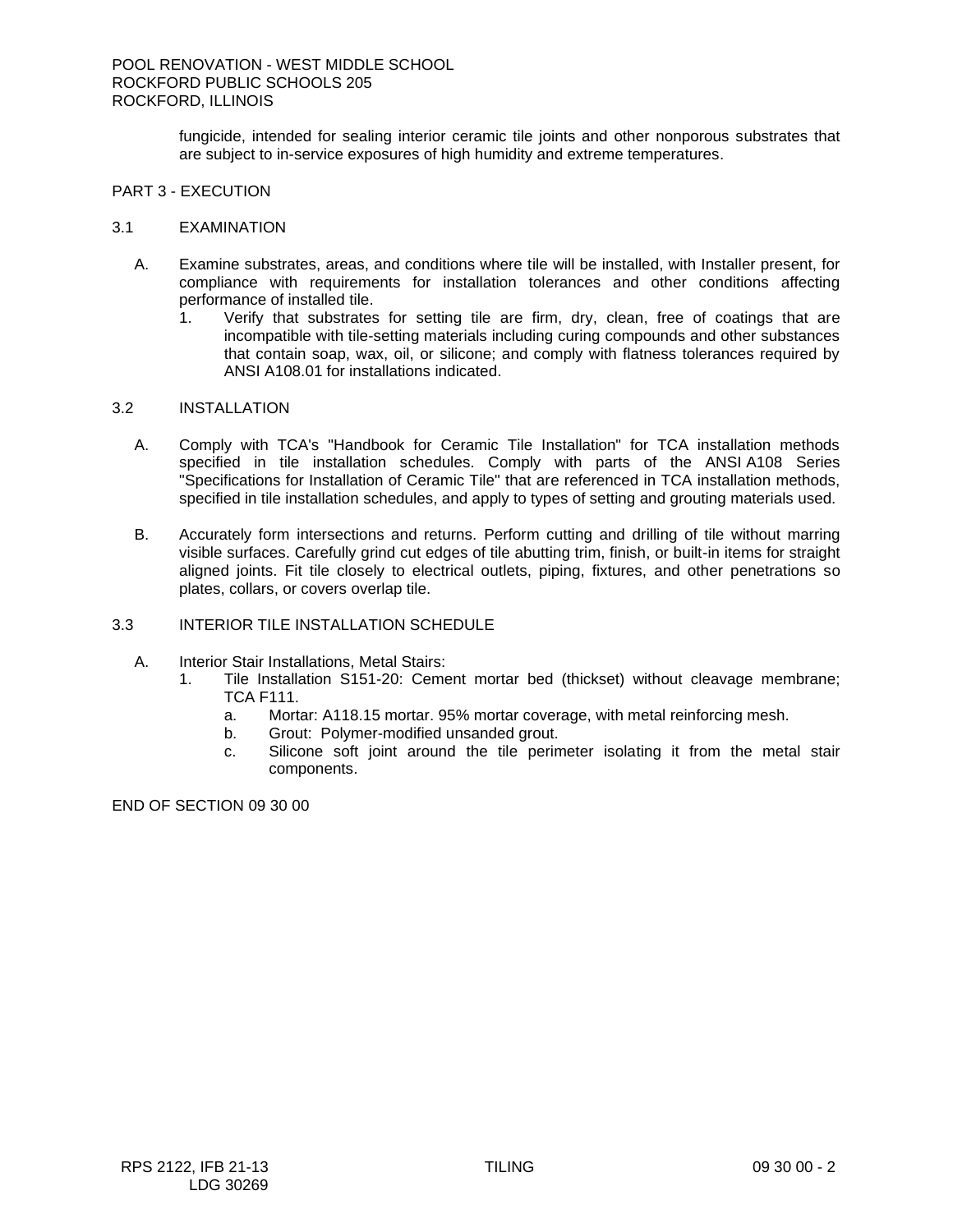# SECTION 09 51 13 - ACOUSTICAL PANEL CEILINGS

PART 1 - GENERAL

- 1.1 SUMMARY
	- A. Section includes acoustical panels and exposed suspension systems for interior ceilings.
- 1.2 PREINSTALLATION MEETINGS
	- A. Preinstallation Conference: Conduct conference at Project site.
- 1.3 ACTION SUBMITTALS
	- A. Product Data: For each type of product.
	- B. Samples: For each exposed product and for each color and texture specified.
- 1.4 INFORMATIONAL SUBMITTALS
	- A. Coordination Drawings: Reflected ceiling plans, drawn to scale, and coordinated with each other, using input from installers of the items involved.
	- B. Product test reports.
	- C. Research reports.
	- D. Field quality-control reports.
- 1.5 CLOSEOUT SUBMITTALS
	- A. Maintenance data.
- PART 2 PRODUCTS
- 2.1 PERFORMANCE REQUIREMENTS
	- A. Surface-Burning Characteristics: Comply with ASTM E 84; testing by a qualified testing agency. Identify products with appropriate markings of applicable testing agency.
		- 1. Flame-Spread Index: Class A according to ASTM E 1264.
		- 2. Smoke-Developed Index: 50 or less.
- 2.2 ACOUSTICAL PANELS
	- A. Acoustical Panel Product: Specified on Drawings.
- 2.3 METAL SUSPENSION SYSTEM
	- A. Metal Suspension System: Specified on Drawings.
	- B. Metal Suspension-System Standard: Manufacturer's corrosion-resistant, direct-hung, metal suspension system, recommended in writing by manufacturer for natatorium environment, and accessories according to ASTM C 635/C 635M.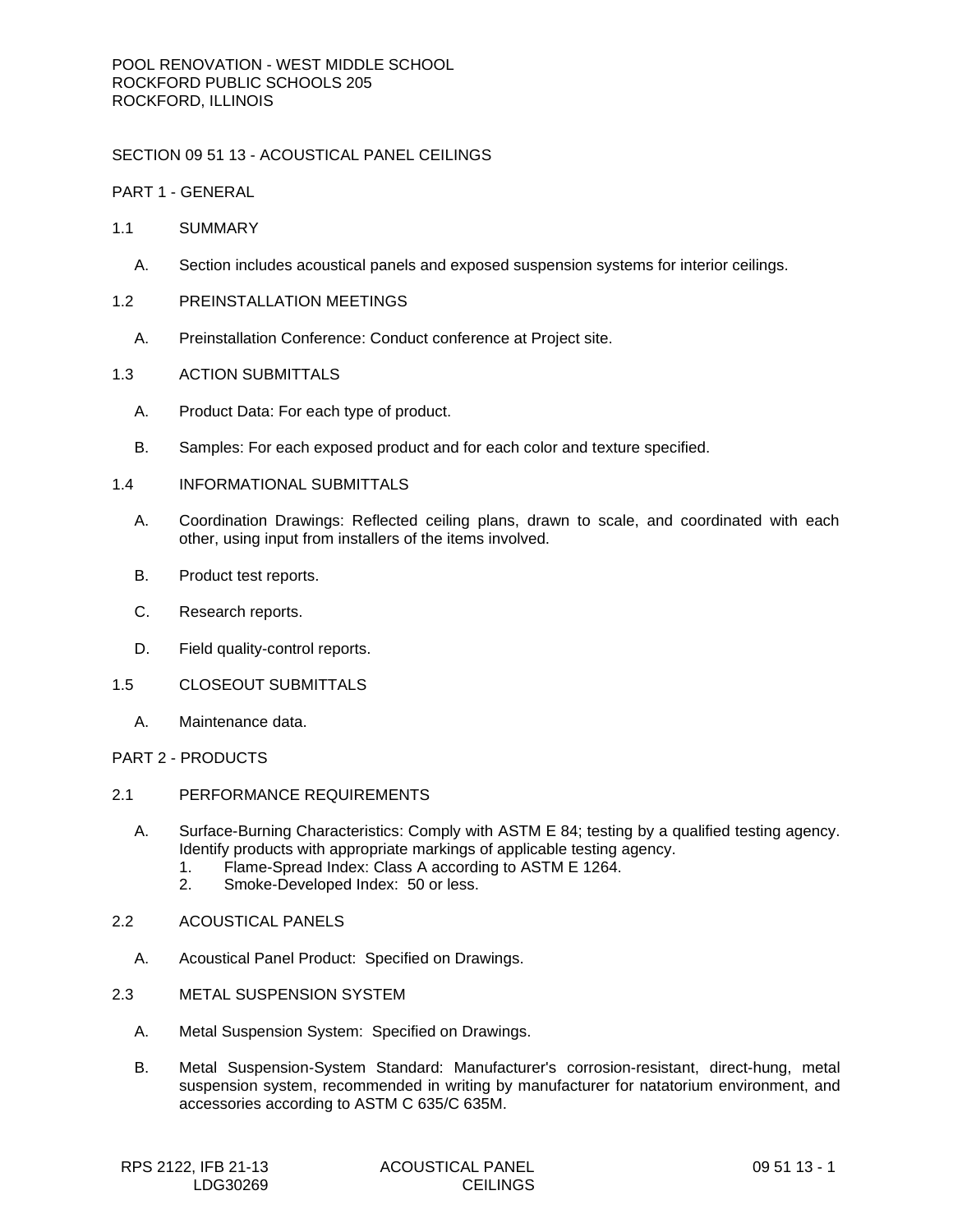## 2.4 ACCESSORIES

- A. Attachment Devices: Size for five times the design load indicated in ASTM C 635/C 635M, Table 1, "Direct Hung," unless otherwise indicated. Comply with seismic design requirements.
- 2.5 METAL EDGE MOLDINGS AND TRIM
	- A. Roll-Formed, Sheet-Metal Edge Moldings and Trim: Type and profile indicated or, if not indicated, manufacturer's standard moldings for edges and penetrations that comply with seismic design requirements; formed from sheet metal of same material, finish, and color as that used for exposed flanges of suspension-system runners.

#### PART 3 - EXECUTION

#### 3.1 PREPARATION

- A. Measure each ceiling area and establish layout of acoustical panels to balance border widths at opposite edges of each ceiling. Avoid using less-than-half-width panels at borders unless otherwise indicated.
- B. Layout openings for penetrations centered on the penetrating items.

#### 3.2 INSTALLATION

- A. Install acoustical panel ceilings according to ASTM C 636/C 636M and manufacturer's written instructions.
- B. Install edge moldings and trim of type indicated at perimeter of acoustical ceiling area and where necessary to conceal edges of acoustical panels.
	- 1. Apply acoustical sealant in a continuous ribbon concealed on back of vertical legs of moldings before they are installed.
	- 2. Do not use exposed fasteners, including pop rivets, on moldings and trim.

END OF SECTION 09 51 13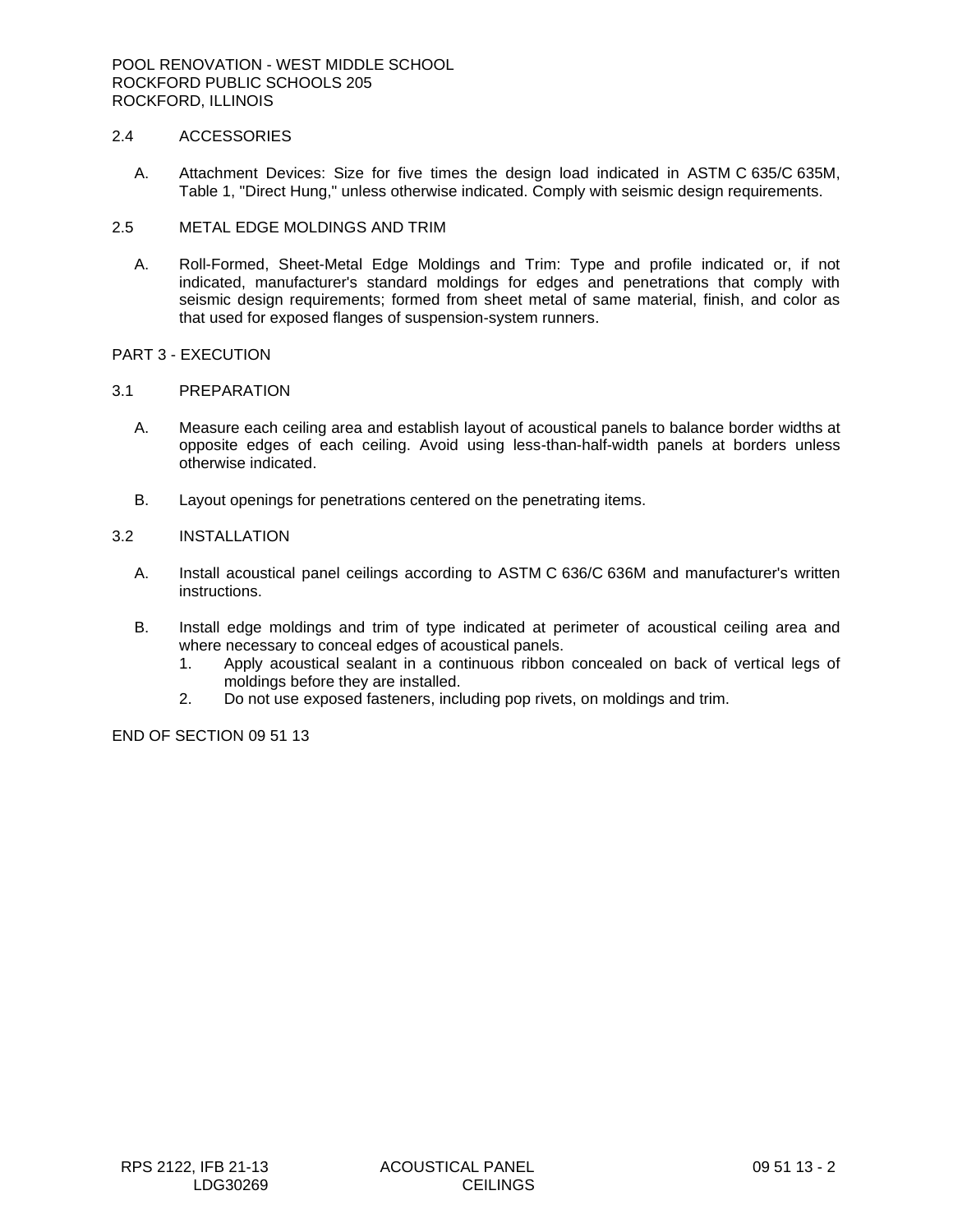# SECTION 26 05 00 - BASIC ELECTRICAL REQUIREMENTS

PART 1 - GENERAL

## 1.1 WORK INCLUDED

A. Drawings and general provisions of the Contract, including General and Supplementary Conditions and Division 01 Specification Sections, apply to this section.

### 1.2 DEFINITIONS

- A. Provide all required products and execution for a complete and fully operational Electrical System. Such work includes, but is not limited to, that which is identified on the contract documents. For the purpose of this specification, the following terms are defined:
	- 1. "Contract documents" include the most current project drawings and specification.
	- 2. "Provide" includes furnishing and installation.
	- 3. "Furnish" includes purchasing and transporting new equipment, as specified, to the job site.
	- 4. Install" includes mounting or setting equipment in place, in specified location, making all required electrical connections for a working product.
	- 5. "Electrical System" includes all distribution of power, lighting, fire protection, life safety, communications, security, special systems, and any other information, electrical in nature, identified on the Contract Documents, from the point(s) of service to utilization device(s).
	- 6. "Connecting" means providing a power source, overcurrent devices, raceways, conductors, terminations, insulation supports, and other materials and equipment required for the operation and control of the relevant operation.
- B. Provide materials, equipment, installation or testing identified on the drawings but not specified herein; or that which is specified herein, but not identified on the drawings shall be provided at no additional cost to the Owner.
- C. Provide materials or equipment including minor items, accessories, or devices reasonably inferable as necessary for the completion and proper operation of any systems or products identified on the Contract Documents.

# 1.3 QUALITY ASSURANCE

- A. Discovery of any conflicting design information or any design intentions which are not readily interpreted shall be referred to the Architect/Engineer for further description or illustration prior to any product selection or execution of work.
- B. Discovery of any materials or equipment which are damaged, unsuitable, incompatible, or noncompliant with any applicable codes, laws, ordinances, or other regulations shall be brought to the direct attention of the Architect/Engineer.
- C. Generally, the Drawings establish the location, quantity and relationship of the parts of the work, and the specifications define the type and quality of materials and workmanship. Work shown in the drawings and not mentioned in the specifications, or required by the specifications and not shown on the drawings, shall be provided as if fully provided for in both. In the case of conflicts between the drawings and specifications, or within either document, the Architect/Engineer shall determine the intent. In such cases, in general, the more stringent requirement concerning greater quantity, quality, and/or resulting in a higher cost shall govern without further cost to the Owner.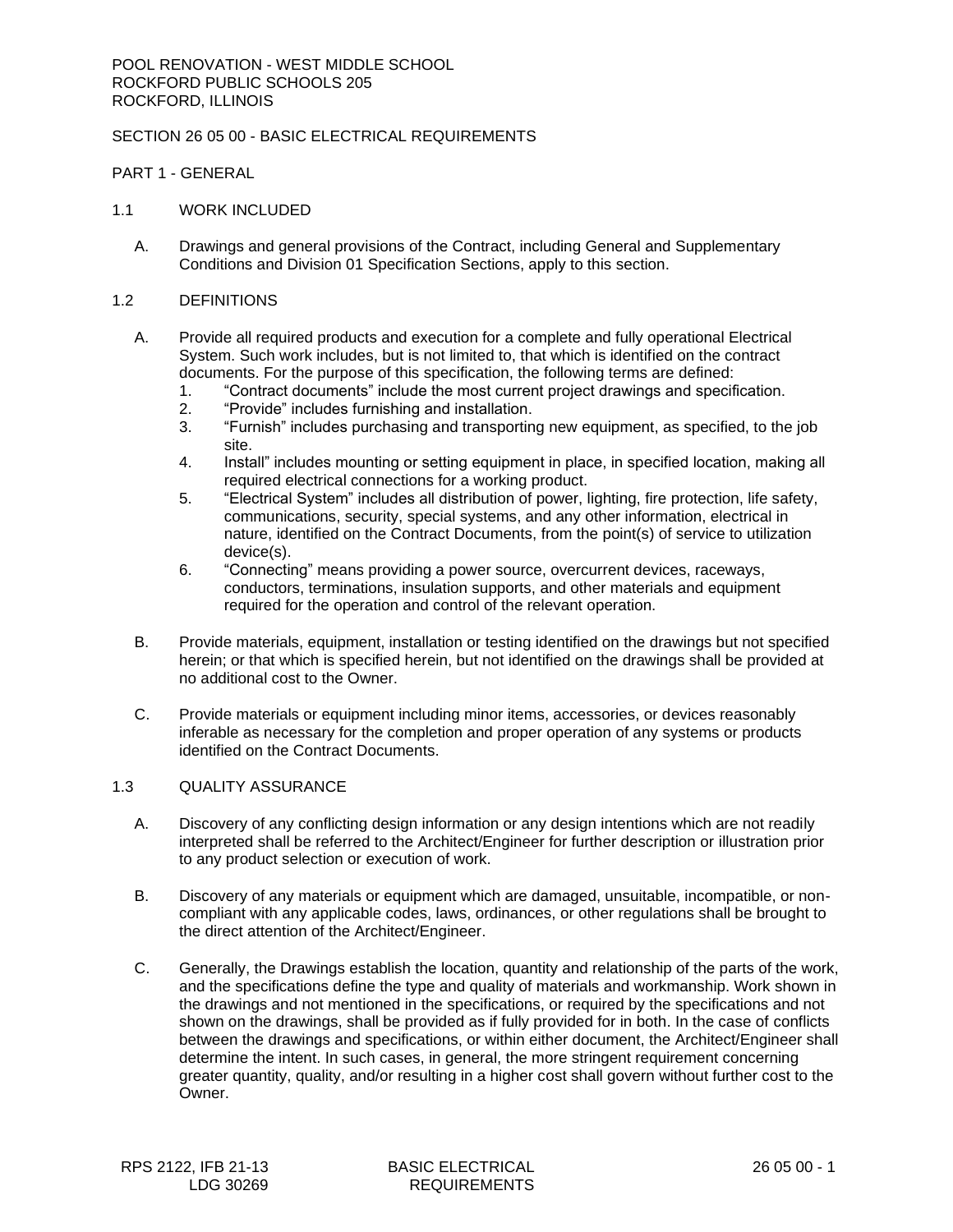D. The equipment list contained in this specification includes only the major equipment requirements. Verify the completeness and suitability of device to meet the intent of the specifications. Any additional equipment required, even if not specifically mentioned herein, shall be provided without claim for additional payment; it being understood that a complete operating system, satisfactory to the Engineer and the Owner, is required in all cases.

# 1.4 REGULATORY REQUIREMENTS

- A. Where governing codes indicate the Drawings and Specifications do not comply with the minimum requirements of applicable codes, the Contractor shall either notify the Architect/Engineer in writing during the bidding period identifying the revisions required to meet code requirements or provide an installation which will comply with the code requirements.
- B. All material, equipment, installation and testing should be in accordance with all applicable codes, laws, and ordinances of Federal, State and local governing bodies having jurisdiction.
- C. In case of differences between building codes, Federal and State laws, local ordinances and utility company regulations and the Contract Documents, the most stringent shall govern.
- D. Where any materials, equipment or installation is not in compliance with the more stringent of the applicable codes, laws, ordinances, regulations and contract documents, they shall be entirely removed, replaced, modified or otherwise corrected at no additional cost to the Owner.
- E. Materials, equipment, installation and testing shall conform to the latest editions of the applicable following codes:
	- 1. NEC National Electrical Code.
	- 2. State of Illinois Building Code.
	- 3. NFPA 72 National Fire Protection Association.
	- 4. IBC International Building Code.
	- 5. City of Rockford Amendments.
- F. All product materials and work shall comply with all local codes, including but not limited to the following codes and standards as applicable, in addition to any codes and standards referenced within individual specification sections. These codes and standards shall apply to all Division 26 Sections as applicable.
	- 1. ANSI American National Standards Institute.
	- 2. ASTM American Society for Testing Materials.
	- 3. CBM Certified Ballast Manufacturers.
	- 4. ETL Electrical Testing Laboratories.
	- 5. **IEEE** Institute of Electrical and Electronic Engineers.
	- 6. NBS National Bureau of Standards.
	- 7. NEMA National Electrical Manufacturer's Association.
	- 8. NFPA National Fire Protection Association.
	- 9. OSHA Occupation Safety and Health Act.
	- 10. UL Underwriters Laboratories.
	- 11. ADA Americans with Disabilities Act.
	- 12. NEC National Electrical Code.
	- 13. IBC International Building Code.
	- 14. IEC International Electrical Code.<br>15. IFC International Fire Code.
	- 15. IFC International Fire Code.
- G. Where a UL standard is available, the equipment supplied for the project shall be UL listed and shall bear the UL label.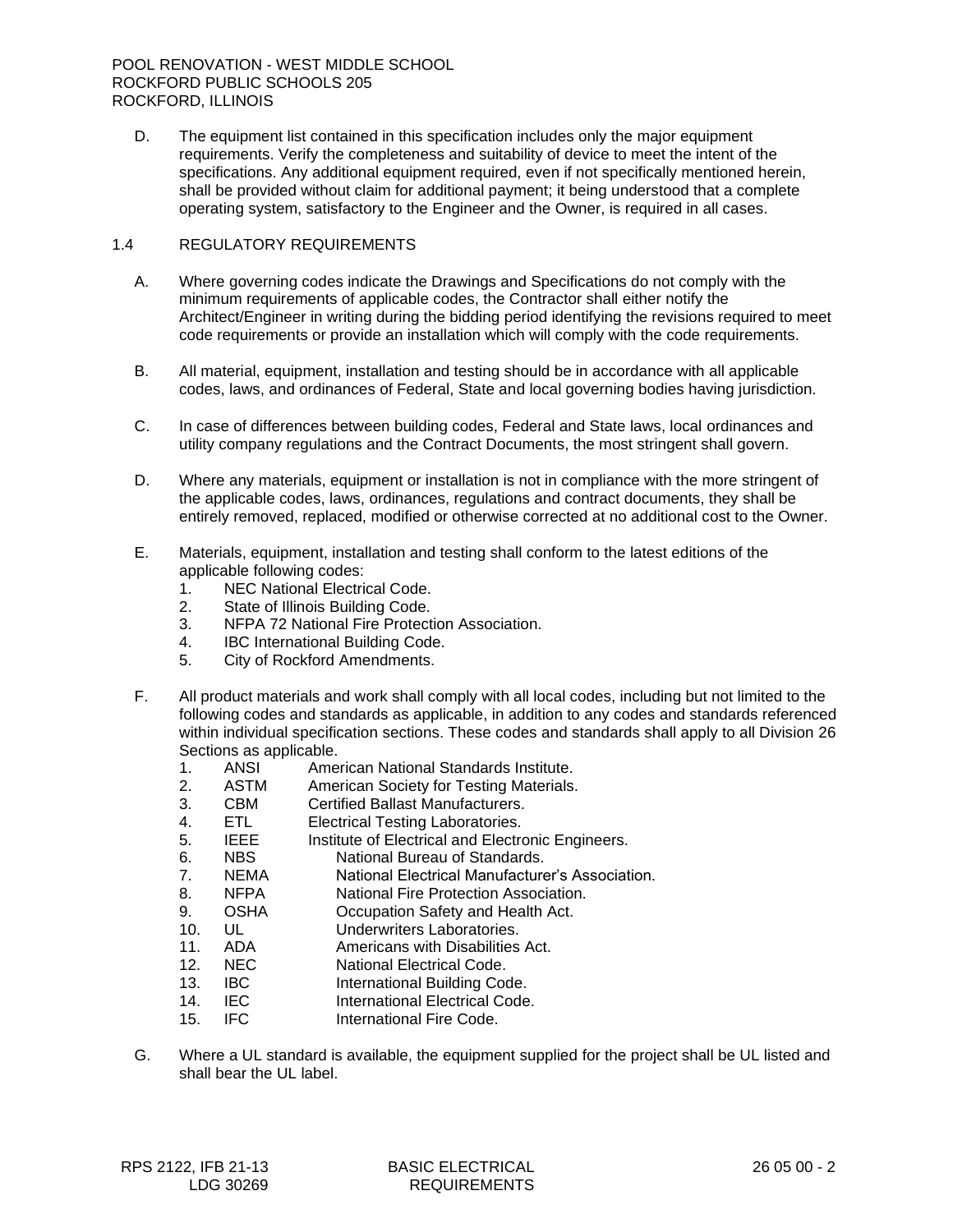H. Notify the Architect/Engineer of any materials or apparatus believed to be inadequate, unsuitable, in violation of laws, ordinances, rules or regulations of authorities having jurisdiction.

# 1.5 APPROVALS

- A. Prepare shop drawings and obtain approvals from inspection authorities for emergency and exit lighting, fire alarm and life safety systems, and other electrical installations requiring specific approval..
- B. Prepare shop drawings and obtain approvals from governmental agencies and utility companies for applicable electrical installations requiring approval.
- C. Copies of the final approved drawings shall be delivered to the Architect/Engineer. Approvals shall be obtained before commencement of related work.

#### 1.6 PERMIT AND INSPECTION

- A. Permit: Obtain and pay for all permits, bonds, license, tap-in fees, etc. required by the City, State, or other authority having jurisdiction over the work.
- B. Inspections: Arrange and pay for all inspections required by the above when they become due as part of the work of sections affected. Conceal no work until approved by these governing authorities.
- C. Engineer inspections include one above ceiling review and report before ceiling conceal work, one substantial review report and one final review report.

#### 1.7 FEES

A. Pay fees and other charges incidental to electrical work and obtain and pay for required insurance, permits, licenses, inspections and taxes. Arrange for required inspections and delivery certificates and approvals for same to the Architect/Engineer.

#### 1.8 SUBMITTALS

- A. Shop Drawings: As soon as practical and before any material or equipment is purchased, the Contractor shall submit shop drawings. A complete list in one category (example: all fixtures) of all shop drawings catalog cuts, material lists, etc. are to be submitted by this Contractor at one time. No consideration will be given to partial shop drawings submitted from time to time.
	- 1. Extended time for submitting special shop drawings may be requested; however, any extension of time approved does not relieve this Contractor of his responsibility of executing his work in accordance with this contract.
	- 2. Any listed materials, fixtures, apparatus, or equipment that are not in accordance with specifications requirements can and will be rejected for use in this installation and construction. Substitutions will not be permitted.
	- 3. Any materials, fixtures, apparatus or equipment installed without stamped or written approval shall be removed by the Contractor and replaced with specified equipment at the direction of the Architect/Engineer and without recourse for additional compensation.
	- 4. Review of shop drawings does not relieve the Contractor from any responsibility for deviation from the Contract Documents unless the deviation is specifically identified on the shop drawings.
	- 5. Contractor shall review and coordinate all shop drawings prior to submitting them for Architects/ Engineer's review. Contractor shall stamp each shop drawing to certify that all MEP related contractors have coordinated and reviewed it. Engineer will not check any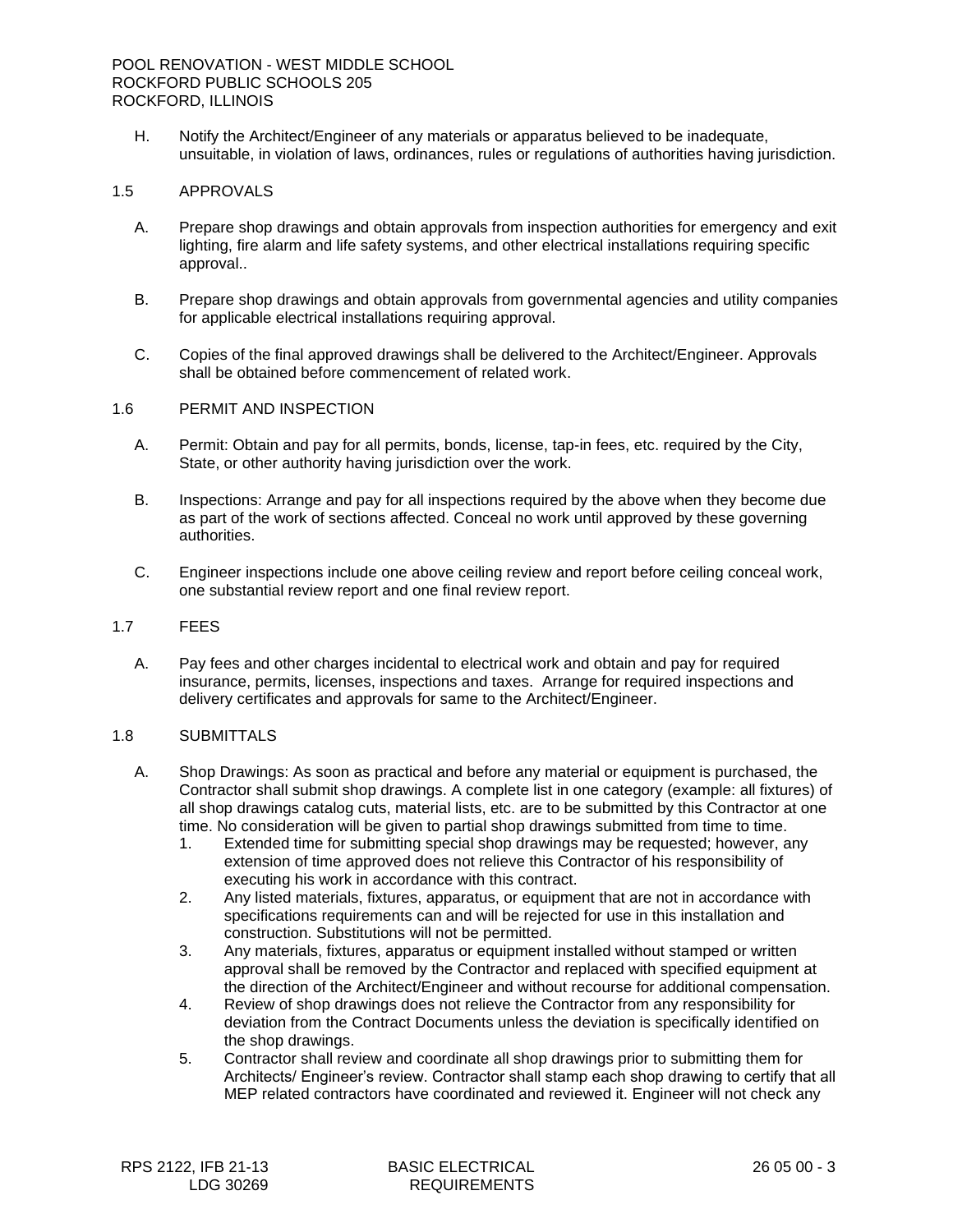shop drawings that Contractor has not stamped with his review certification. Shop drawings will be reviewed once.

- 6. Prior to ordering any switchboard, distribution panels, panelboards, or transformers, the contractor shall submit dimension drawings showing the switchboard will fit in the location shown on the drawings. In the event of conflicts, the contractor shall request a written clarification from the Architect/Engineer.
- B. As Built Drawings:
	- 1. Provide "as-built" drawings.

# 1.9 OVERTIME WORK

- A. All construction work shall be done on regular working hours and days, unless otherwise specified. If overtime work, other than specified, is required on the project, it shall be performed as indicated.
- B. System shutdown shall occur during off business hours and shall be done on over-time basis.
- C. The base bid shall include overtime work specified. No compensation shall be made for other work done on overtime basis, unless authorized.

# 1.10 ALTERNATES

- A. Accepted alternates, if any, may affect portions of the Base Bid Work.
- B. Acceptance of alternates shall include provisions necessary to alter, adjust or otherwise modify work affected by the alteration.
- C. Shop drawings shall include alternate work and shall reflect changes necessitated to other work.

### 1.11 GUARANTEE

- A. Electrical work shall be guaranteed for both materials and labor for a period of one year.
- B. On-the-premises maintenance shall be provided at no cost to the purchaser for one year from the date of an operational and accepted installation unless damage is caused by misuse or abuse.
- C. Guarantee all wiring and equipment to be free from inherent and mechanical defects due to workmanship and materials used for the period of one full year from date of operational and accepted installation. Replacement of all or part of the equipment and/or correction of such defects, including labor, shall be rendered without cost to the Owner with the guarantee period.
- D. Manufacturer's equipment guarantees or warranties for periods of more than one year shall be included in the Operation and Maintenance Data

### 1.12 WARRANTY

A. Warranty period shall be one year after final acceptance of the system. Repairs or replacements made under the warranty shall bear an additional 1-year warranty dated from final acceptance of the repair or replacement. The Owner shall receive the benefit of all warranties furnished by manufacturers.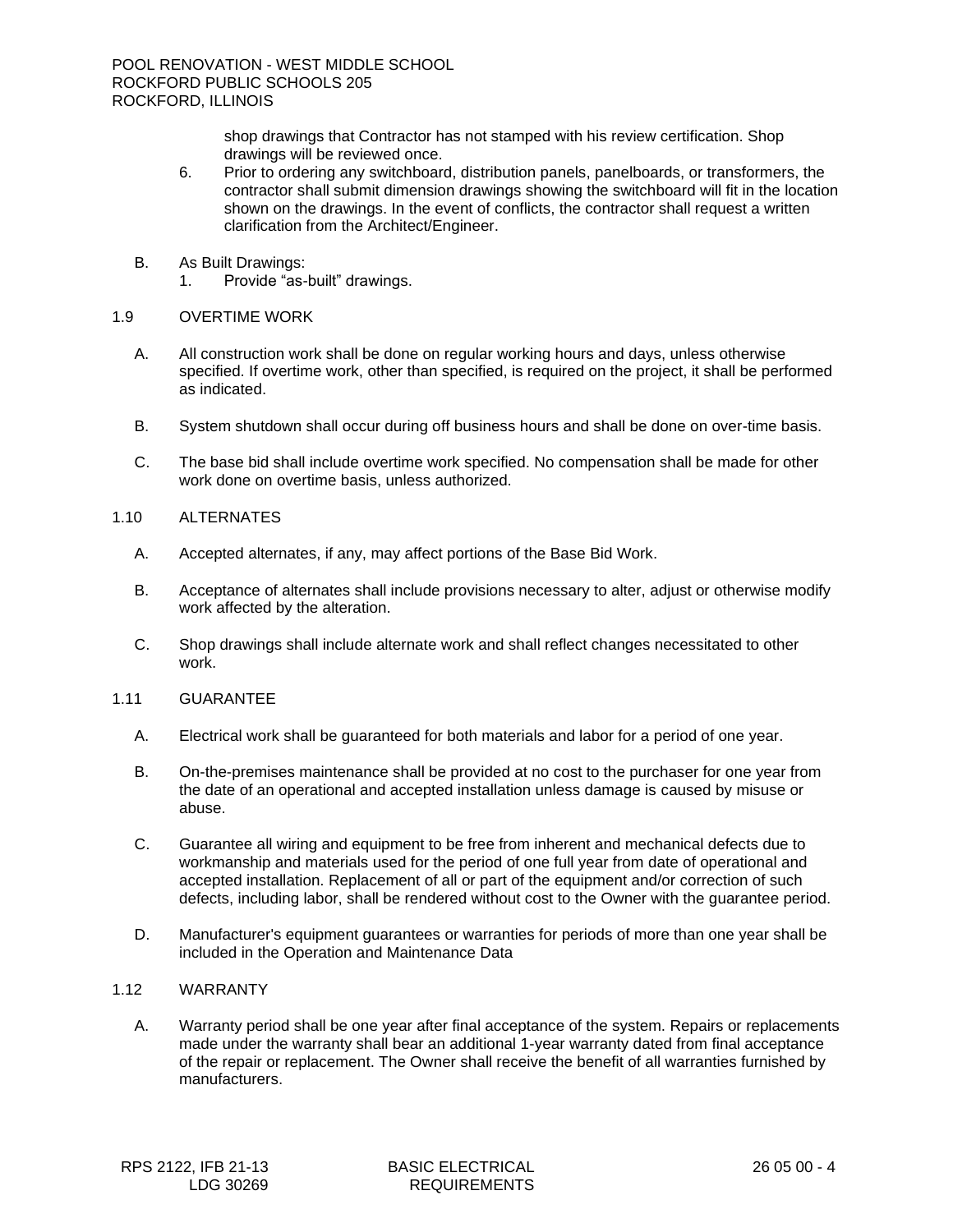# 1.13 PROJECT/SITE CONDITIONS

- A. Carefully examine the contract documents, visit the site, and thoroughly become familiar with the local conditions relating to the work prior to bidding. Failure to do so will not relieve the contractor of the obligations of the Contract.
- B. Install Work in locations shown on Drawings, unless prevented by Project conditions.
- C. Prepare drawings showing proposed rearrangement of Work to meet Project conditions, including changes to Work specified in other Sections. Obtain permission of Architect/Engineer before proceeding.

# 1.14 CONTRACTOR'S RESPONSIBILITY TO VERIFY EQUIPMENT DIMENSIONS

- A. The drawings, schedules and specifications have been prepared using one manufacturer for each piece of equipment as the basis for dimensional design. If the Contractor purchases equipment listed as a specified Acceptable Manufacturer but is not the scheduled manufacturer used for the base design, the Contractor shall be responsible for checking all the dimensions of the equipment to verify that it will fit in the space shown on the Drawings. Minor deviations in dimensions will be permitted, provided the ratings meet what was shown on the drawings and equipment will physically fit into the space allocated with suitable access around equipment for operation and maintenance on the equipment.
- B. Contractor and/or manufacturer shall verify that the capacity and duty specified meets the characteristics of the equipment he submits for review.
- C. If equipment is submitted for review and does not meet the physical size or arrangement of what was scheduled and specified, Contractor shall pay for all alternations required to accommodate such equipment at no additional cost to the Owner. Contractor shall also pay all costs for additional work required by other Contractors, Owner, Architect or Engineer to make changes which would allow the equipment to fit in the space.

### PART 2 - PRODUCTS

# 2.1 MATERIALS AND EQUIPMENT

- A. Proposal shall be based upon the furnishing of all materials and equipment as specified, which in every case shall be new and, where not specifically referred to by manufacturer's name, of the best grade and quality available.
- B. Equipment and material shall be without blemish or defect and shall not be used for temporary light or power purposes, including lamps, without the Architect/ Engineer's written authorization.
- C. Items of equipment of one generic type (such as fuses), except conduit, conduit fittings, outlet boxes, wiring and cable, shall be the product of one manufacturer throughout, unless otherwise indicated or accepted by the Architect/Engineer.
- D. Where two or more makes or kinds of materials or equipment are specified, indicate which of these choices will be used. This information shall be included with the list of manufacturers for equipment and materials to be submitted to the Architect/Engineer.
- E. Manufacturers of equipment shall be firms regularly engaged in manufacturing factoryfabricated systems and equipment whose products have been in satisfactory use in similar service for not less than 5 years.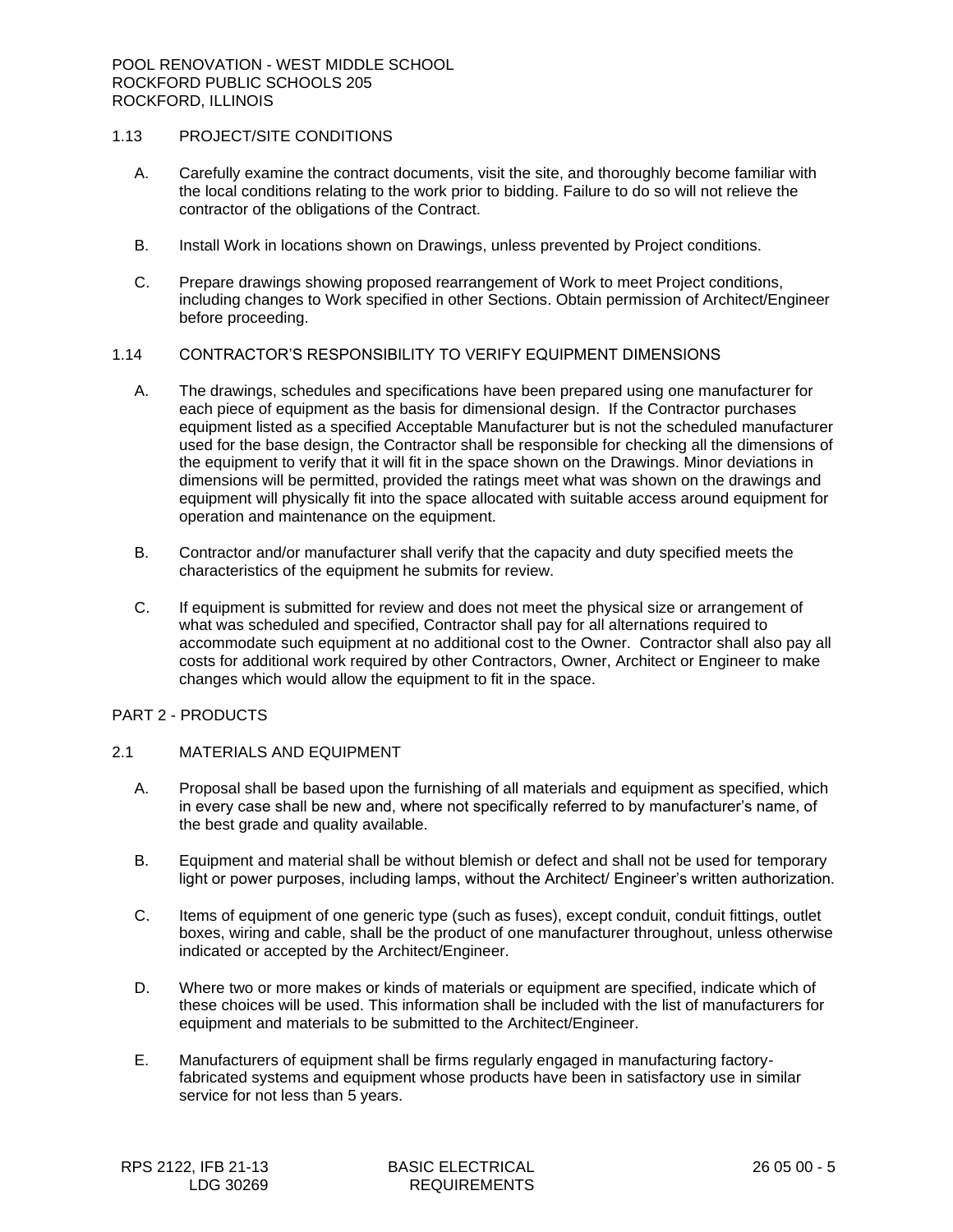# 2.2 MANUFACTURERS NAMEPLATES

A. Each major electrical component such as panelboards, circuit breakers, disconnect switches, etc. shall have the manufacturer's name, address, catalog number, model number, rating, and any other required specified markings on a plate or label located inside the cover or otherwise inconspicuously but readily accessible.

#### PART 3 - EXECUTION

## 3.1 DELIVERY AND STORAGE

- A. Receive, handle, and store electrical items and materials at the project site. Materials and electrical items shall be so placed that they are protected from damage and deterioration.
- B. Existing equipment which is to be reused shall be cleaned and protected against damage. Equipment which is removed and stored for reuse shall be stacked, boxed or crated in such a manner as to prevent damage. The cost to repair/replace this equipment due to damage incurred during its removal, storage or reinstallation shall be borne by the Contractor.
- C. The Contractor shall bear full responsibility for equipment judged unacceptable due to his failure to comply with these specifications.

#### 3.2 INSTALLATION

- A. The Drawings for work under Division 26 are diagrammatic and are intended to convey the scope of work and indicate the general arrangement of conduit, boxes, equipment, fixtures and other work included in the Contract.
- B. Location of items required by the Drawings or specifications not definitely fixed by dimensions are approximate only and exact locations necessary to secure the best conditions and results shall be determined at the site and shall be subject to the approval of the Architect/Engineer.
- C. Follow Drawings in laying out work, check drawings of other trades to verify spaces in which work will be installed, and maintain maximum headroom and space conditions at all points.
	- 1. Where headroom or space conditions appear inadequate, the Architect/Engineer shall be notified before proceeding with installation.
	- 2. Minor conduit rerouting and changes shall be made at no additional cost to the Owner.
- D. Perform all work with skilled mechanics of the particular trade involved in a neat and workmanlike manner.
- E. Perform all work in cooperation with other trades and schedule.
- F. Perform all work in accordance with the manufacturer's recommendations.
- G. Furnish other trades advance information on locations and sizes of frames, boxes, sleeves and openings needed for the work, and also furnish information and shop drawings necessary to permit trades affected to install their work properly and without delay.
- H. Where there is evidence that work of one trade will interfere with the work of other trades, all trades shall assist in working out space allocations to make satisfactory adjustments and shall be prepared to submit and revise coordinated shop drawings.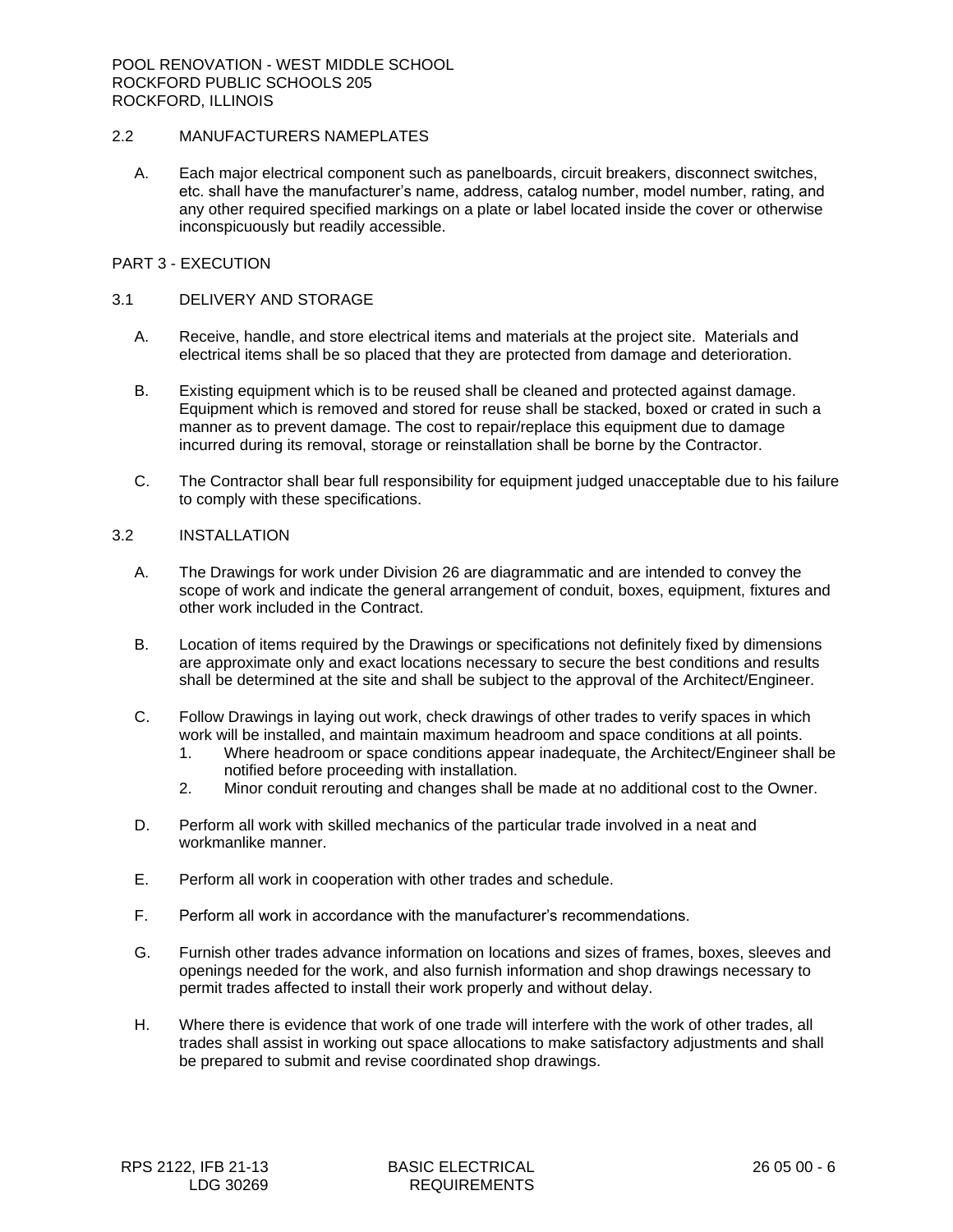- I. With the approval of the Architect/Engineer and without additional cost to the Owner, make minor modifications in the work as required by structural interferences, by interferences with work of other trades or for proper execution of the work.
- J. Work installed before coordinating with other trades so as to cause interference with the work of such other trades shall be changed to correct such condition without additional cost to the Owner and as directed by the Architect/Engineer.
- K. Architect/Engineer reserves the right to change location of electrical equipment or device within 10'-0" radius before work is installed without extra charge.
- L. Electrical Contractor shall cooperate with other trades and coordinate work so that conflicts with other work are eliminated.
- M. Equipment shall be installed with adequate space allowed for removal, repair or changes to equipment. Ready accessibility to removable parts of equipment and to wiring shall be provided without moving other equipment which is to be installed or which is in place. Electrical Contractor shall verify measurements. Discrepancies shall be brought to the Architect/Engineer's attention for interpretation.
- N. Determine temporary openings in the buildings that will be required for the admission of apparatus furnished under this Division, and notify the Architect/Engineer accordingly. In the event of failure to give sufficient notice in time to arrange for these openings during construction, assume all costs of providing such openings thereafter.
- O. Location of electrical outlets, fixture, panels, cabinets, equipment, etc. is approximate and exact locations shall be determined at the project.
- P. Electrical Contractor shall refer to contract documents for details, reflected ceiling plans, and large scale drawings.
- Q. Apparatus, lighting fixtures, material or work not shown on the drawings, but mentioned in the project specifications, or vice versa or any included accessories such as wiring, relays, switches, transformers (line voltage or low voltage), etc., necessary to make the work complete and ready for operating, even though not specified or shown on the electrical drawings shall be furnished and installed without additional expenses to the Owner. It is the Contractor's responsibility prior to bids to review all project documents.
- R. Verify final locations for rough-ins with field measurements of the actual equipment to be connected. Refer to equipment specifications in Division 2 through 26 for rough-in requirements.
- S. Equipment specified under other divisions and requiring electrical supply shall be erected, aligned, leveled and prepared for operation. Provide required controls and accessories along with installation instructions, diagrams, dimensions and supervision of installation and start-up. Provide the required electrical rough-ins and connections and confirm the electrical controls and accessories furnished under the specifications for the other divisions. Install those controls and accessories not located in the mechanical piping and ductwork. Provide additional electrical controls, accessories, fittings and devices not specified under the equipment but required for a finished, operating job. Make all final electrical connections. Participate in the start-up and test procedure.
- T. Electrical Contractor shall weatherproof all openings and penetrations through foundations and exterior walls created by fixtures and conduits to prevent moisture from entering through.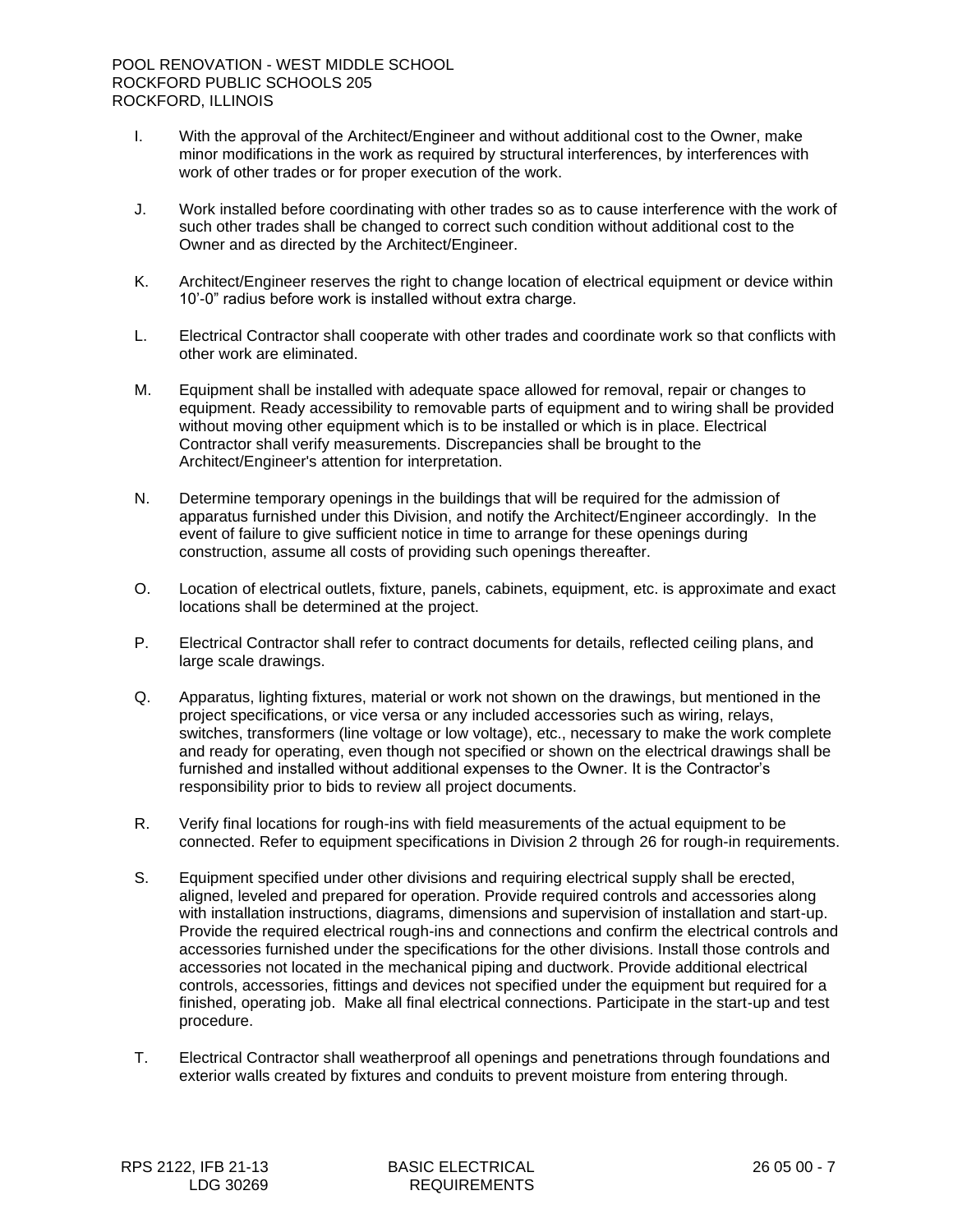- U. Contractor shall furnish other trades advance information and/or shop drawings on locations and sizes of conduits, raceways, equipment, frames, boxes, sleeves and openings, etc. needed for their work to install their work properly and without delay.
- V. The locations shown for all lighting fixtures and ceiling mounted electrical equipment are diagrammatic. Exact location shall be determined from the reflected ceiling plans and/or on the job site by the construction manager. It shall be the contractor's responsibility to maintain code required spacing for items such as fire alarm devices.
- W. Contractor shall be required to maintain the fire rated integrity of floors and/or wall partitions. All penetrations through fire rated building elements shall be effectively sealed using approved materials and methods.
- X. This contractor shall be responsible for furnishing all labor and material required to patch all openings in existing floors, walls, ceilings and fire separations created by the removal of this trades material and equipment where these openings are not to be reused.

### 3.3 COOPERATION

- A. Where jurisdictional rules require the assistance of electrical mechanics in the moving and setting of electrically power equipment, provide such assistance.
- B. Where work covered by this section connects to equipment furnished under other sections, verify electrical work involved in the field and make proper connection to such equipment.

# 3.4 CUTTING AND PATCHING

- A. Do drilling, cutting, fitting and patching necessary for the installation of conduits, wireways, and other electrical equipment, and provide supports necessary for same and for bracing and anchorage of work. No cutting of structural work or of fireproofing shall be done without the written consent of the Architect/Engineer.
- B. Conduits passing through roofs or other surfaces exposed to weather shall be properly flashed as specified in roofing and waterproofing sections. This flashing work shall be paid for as part of the electrical work.

# 3.5 EXECUTION, CORRELATION AND INTENT OF DOCUMENTS

A. In the event that conflicts, if any, cannot be settled promptly and amicably between the affected trades, with work proceeding in a workmanlike manner, then the Architect/Engineer shall decide which work is to be relocated and his judgment shall be final and binding on this Contractor.

## 3.6 ADJUSTMENTS

A. The primary adjustments of the system(s) shall be accomplished by the Contractor to the complete satisfaction of the Owner and Architect/Engineer at the time of completion of the installation.

# 3.7 TESTING

- A. General: Furnish meters, instruments, cable connections, equipment or apparatus necessary for making all tests.
- B. Insulation Tests: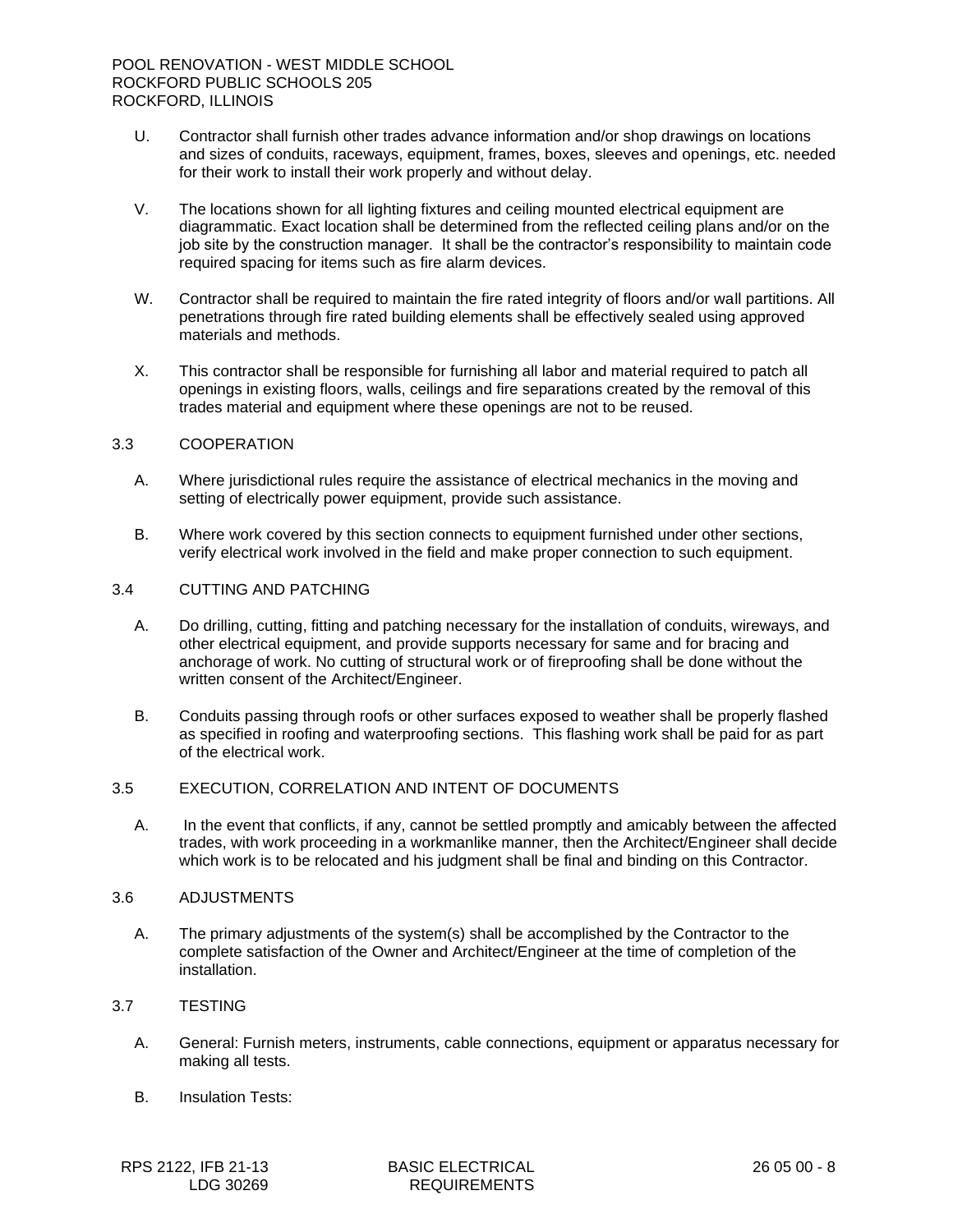- 1. After being pulled in place and before being connected, test all service and feeder cables with 1000 volt, 60 Hz insulation tester for one minute to determine that conductor insulation resistance to ground is not less than that recommended by the manufacturer. Test all branch circuit conductors for lighting, receptacle and miscellaneous loads prior to connection of loads. Tests shall not register less than one megohm to ground during an insulation test as described above for service and feeder cables. Remove, replace and retest all cable failing insulation test.
- 2. Measure insulation resistance of electrical wiring with a self-contained instrument such as direct-indicating ohmmeter of the generator battery of electronic type.
- 3. When using any type of d-c voltage source, it is essential that the output voltage is steady to prevent fluctuations in charging current. Where protective resistors are used in test instruments, take into account their effect on the magnitude of the voltage applied to the insulation under test. Properly maintain the instrument used in insulation resistant testing. Make periodic checks to insure that rated voltage is delivered and that the instrument is in calibration.
- 4. Unless otherwise specified, the insulation resistance shall be approximately one megohm for each 1000 volts of operating voltage with a minimum value of one megohm.
- C. Documentation: Keep records of all tests, in tabulated, permanent, reproducible form, completely indexed and explained, indicating the specific test performed, environmental conditions such as temperature and humidity, date of performance, results obtained, corrective actions taken (if any), final results, and comments, if required. Copies of all tests shall be delivered to the Architect/Engineer prior to this final project review.

END OF SECTION 26 05 00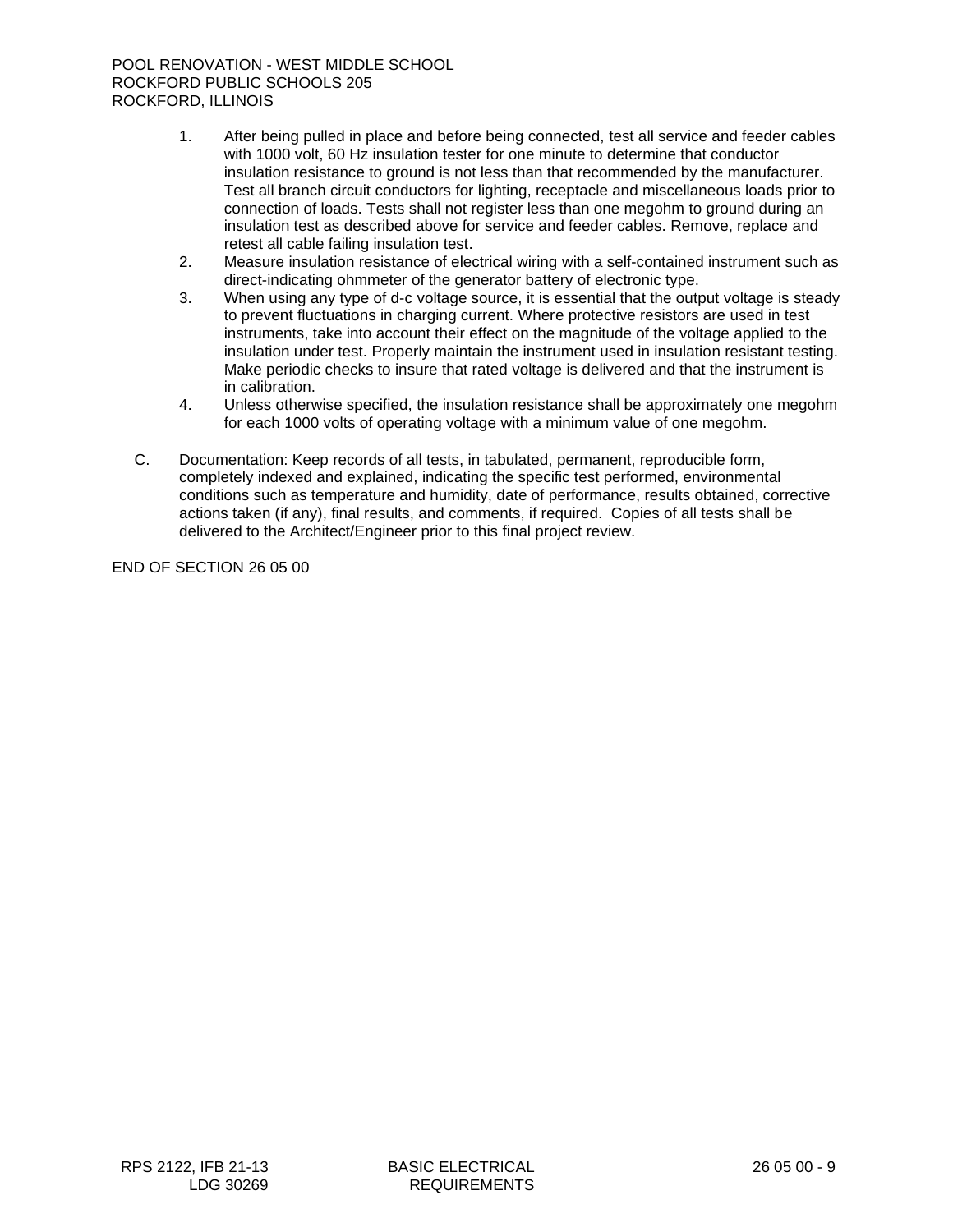# SECTION 26 05 19 - LOW-VOLTAGE ELECTRICAL POWER CONDUCTORS AND CABLES

PART 1 - GENERAL

### 1.1 RELATED DOCUMENTS

- A. Drawings and general provisions of the Contract, including General and Supplementary Conditions and Division 01 Specification Sections, apply to this Section.
- 1.2 DEFINITIONS
	- A. EPDM: Ethylene-propylene-diene terpolymer rubber.

#### 1.3 SUBMITTALS

- A. Product Data: For each type of product indicated.
- B. Field quality-control test reports.
- 1.4 QUALITY ASSURANCE
	- A. Electrical Components, Devices, and Accessories: Listed and labeled as defined in NFPA 70, Article 100, by a testing agency acceptable to authorities having jurisdiction, and marked for intended use.
	- B. Comply with NFPA 70.

#### PART 2 - PRODUCTS

#### 2.1 CONDUCTORS AND CABLES

- A. Manufacturers: Subject to compliance with requirements, provide products by one of the following:
	- 1. Alcan Products Corporation; Alcan Cable Division.
	- 2. American Insulated Wire Corp.; a Leviton Company.
	- 3. General Cable Corporation.
	- 4. Senator Wire & Cable Company.
	- 5. Southwire Company.
- B. Copper Conductors: Comply with NEMA WC 70.
- C. Conductor Insulation: Comply with NEMA WC 70 for Types THHN-THWN.

# 2.2 CONNECTORS AND SPLICES

- A. Manufacturers: Subject to compliance with requirements, provide products by one of the following:
	- 1. AFC Cable Systems, Inc.
	- 2. Hubbell Power Systems, Inc.
	- 3. O-Z/Gedney; EGS Electrical Group LLC.
	- 4. 3M; Electrical Products Division.
	- 5. Tyco Electronics Corp.

| RPS 2122, IFB 21-13 |
|---------------------|
| LDG 30269           |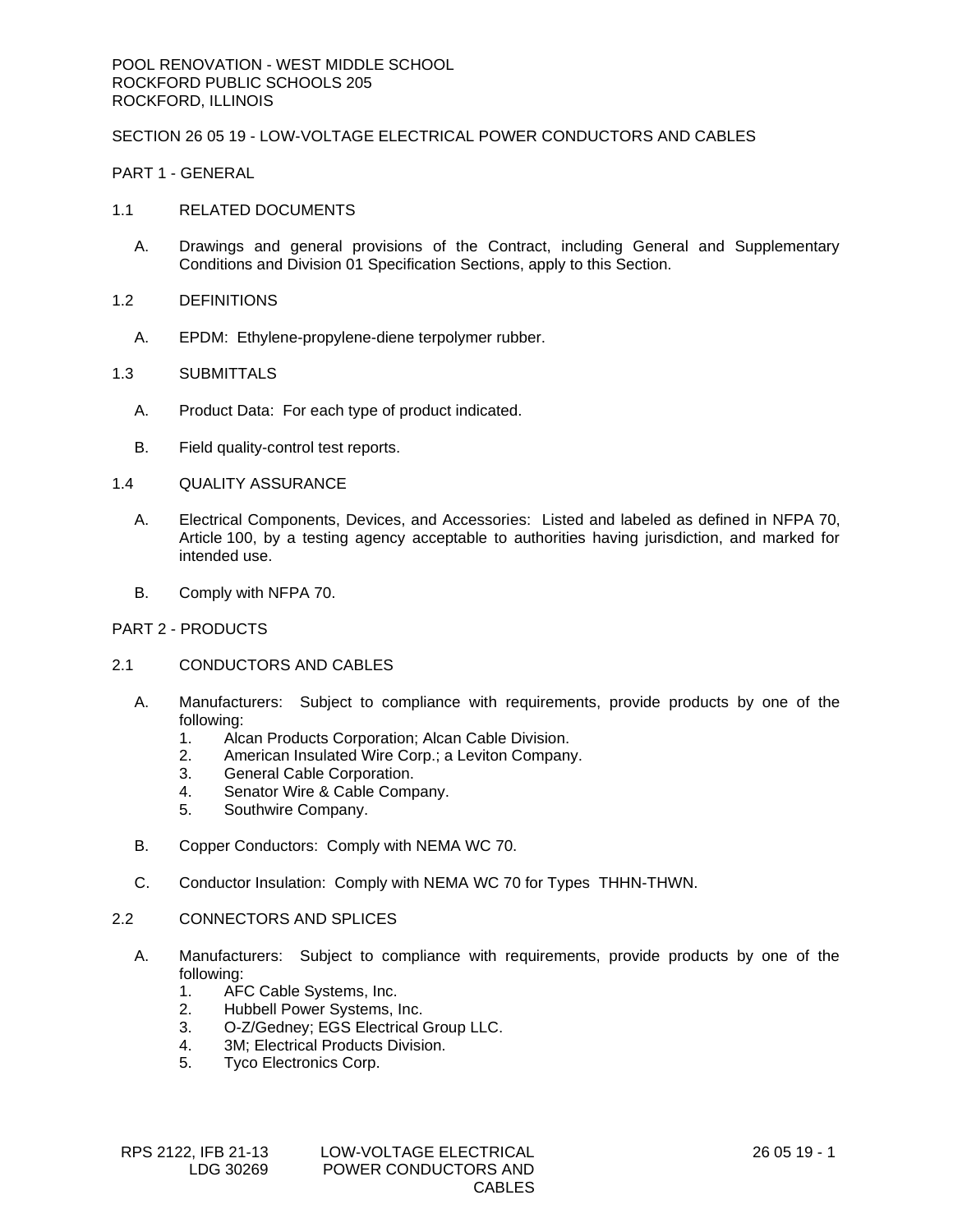B. Description: Factory-fabricated connectors and splices of size, ampacity rating, material, type, and class for application and service indicated.

# 2.3 ADDITIONAL ACCESSORIES

A. In the event that conduit and wire sizes increase beyond the motor or equipment manufacturer's normal provisions for conduit and wire terminations, due to voltage-drop or other considerations in motor branch-circuit designs, provide necessary auxiliary termination facilities with adequate boxes, lugs, terminals, and other components as may be required. Consult with the suppliers of motors and other items to insure that the equipment is furnished with suitable components to accept the required conduits and wires.

### PART 3 - EXECUTION

- 3.1 CONDUCTOR MATERIAL APPLICATIONS
	- A. Copper. Solid for No. 10 AWG and smaller; stranded for No. 8 AWG and larger.
- 3.2 CONDUCTOR INSULATION AND MULTICONDUCTOR CABLE APPLICATIONS AND WIRING **METHODS** 
	- A. Branch Circuit and Feeder: Type THHN-THWN, single conductors in raceway.
	- B. Cord Drops and Portable Appliance Connections: Type SO, hard service cord with stainlesssteel, wire-mesh, strain relief device at terminations to suit application.
	- C. Class 2 Control Circuits: Power-limited cable, concealed in building finishes.
- 3.3 INSTALLATION OF CONDUCTORS AND CABLES
	- A. Use manufacturer-approved pulling compound or lubricant where necessary; compound used must not deteriorate conductor or insulation. Do not exceed manufacturer's recommended maximum pulling tensions and sidewall pressure values.
	- B. Use pulling means, including fish tape, cable, rope, and basket-weave wire/cable grips, that will not damage cables or raceway.
	- C. Install exposed cables parallel and perpendicular to surfaces of exposed structural members, and follow surface contours where possible.
	- D. Support cables according to Division 26 Section "Hangers and Supports for Electrical Systems."
	- E. Identify and color-code conductors and cables according to Division 26 Section "Identification for Electrical Systems."

# 3.4 CONNECTIONS

- A. Tighten electrical connectors and terminals according to manufacturer's published torquetightening values. If manufacturer's torque values are not indicated, use those specified in UL 486A and UL 486B.
- B. Make splices and taps that are compatible with conductor material and that possess equivalent or better mechanical strength and insulation ratings than unspliced conductors.

| RPS 2122. IFB 21-13 | LOW-VOLTAGE ELECTRICAL |
|---------------------|------------------------|
| LDG 30269           | POWER CONDUCTORS AND   |
|                     | <b>CABLES</b>          |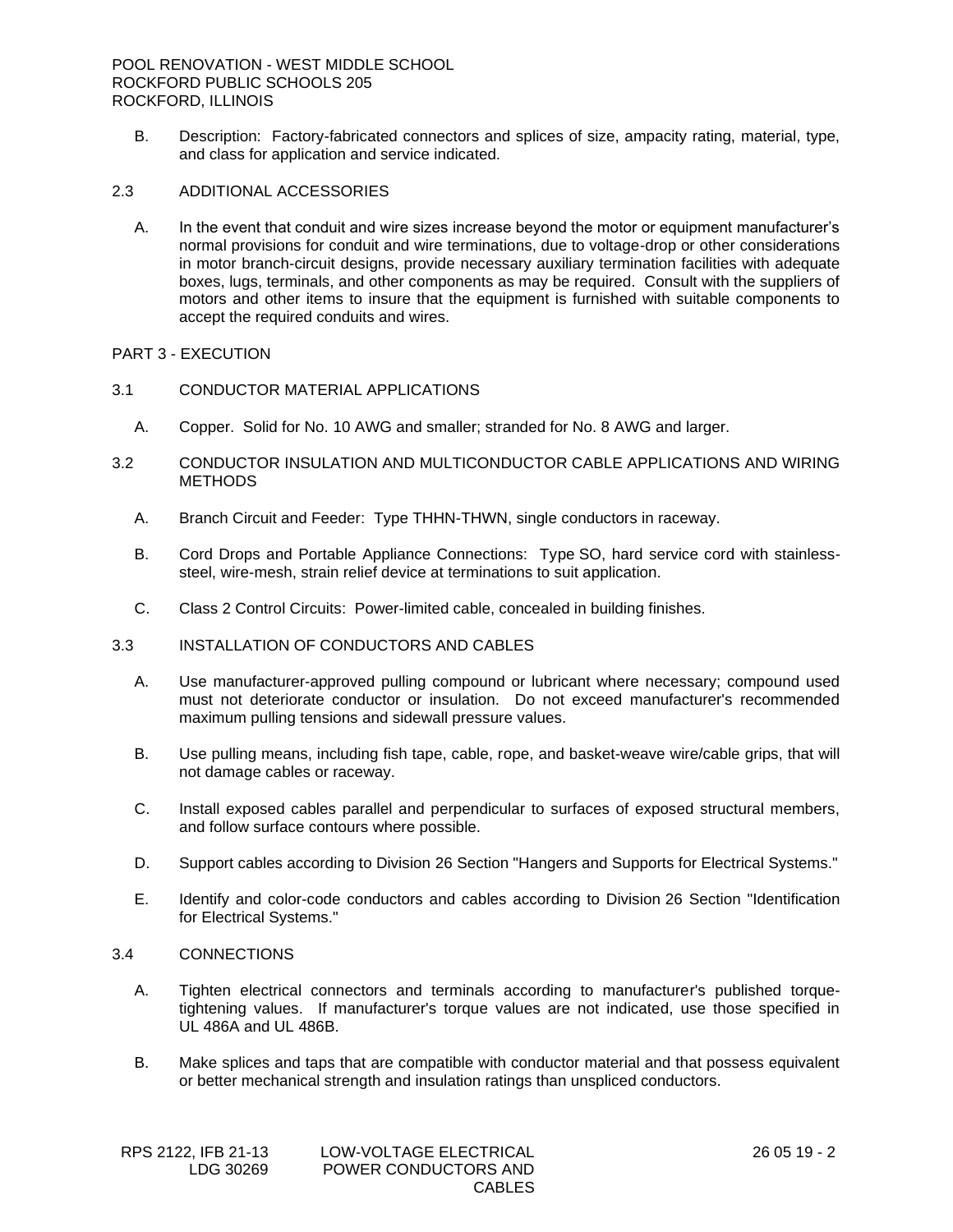C. Wiring at Outlets: Install conductor at each outlet, with at least 6 inches of slack.

# 3.5 INSTALLATION

- A. Completely and thoroughly swab raceway before installing wire.
- B. Install cable in accordance with the NECA "Standard of Installation."
- C. Pull all conductors into raceway at same time.
- D. Feeders shall be installed as continuous conductors without splices whenever possible. Where feeder splices are required, the contractor shall submit a request for approval in writing to the engineer indicating the feeder and splice location. Where splices are installed without written approval, the engineer reserves the right to have the contractor replace the spliced conductors with continuous conductors at no additional cost to the Owner.
- E. Support signal cables above accessible ceiling, using cable ties to support cables from structure. Do not rest cable on ceiling grid.
- F. Use suitable cable fittings, connectors, and supports.
	- 1. Cable supports shall be as required by Code and shall be compatible with the wire and cable type and the associated conduit size.
		- a. Manufacturer: OZ/Gedney or Thomas & Betts.
- G. Increase conductor size as required due to availability. Minimum feeder conductor sizes are shown on Drawings. If increased, be responsible for associated feeder conduit size and increased ground conductor size per NEC.
- H. Provide conductors of the same size from the protective device to the last load.
- I. Make conductor length identical for parallel feeders.
- J. Provide slack wire for all future connections with ends of wires taped and blank box covers installed.
- K. Do not bend cables, either permanently or temporarily during installation, to radii less than that recommended by the manufacturer.
- L. Neatly train and lace wiring inside boxes, equipment, and panelboards.
- M. Splices, Taps and Terminations:
	- 1. Make splices and taps in wiring #10 AWG and smaller mechanically and electrically secure with mechanical pressure type splicing devices.
	- 2. Make splices and taps of conductors #8 AWG or larger and all splices in motor terminal boxes using compression connectors requiring the use of compression tools for securing the conductors in the connectors. Termination of conductors at all distribution equipment, except transformers, shall be made using mechanical lugs. Connectors shall be of high conductivity, corrosion-resistant material and have actual contact area that shall provide at least the current carrying capacity of the wire or cable. For conductors #1/0 and larger, connector lugs shall be of the two-hole type. Connector lugs shall be bolted to bussing using Belleville washers in combination with flat washers and nuts.
	- 3. Each conductor lug or bus shall be individually made with separate lug and/or bolt as required for the termination.

| RPS 2122, IFB 21-13 |
|---------------------|
| LDG 30269           |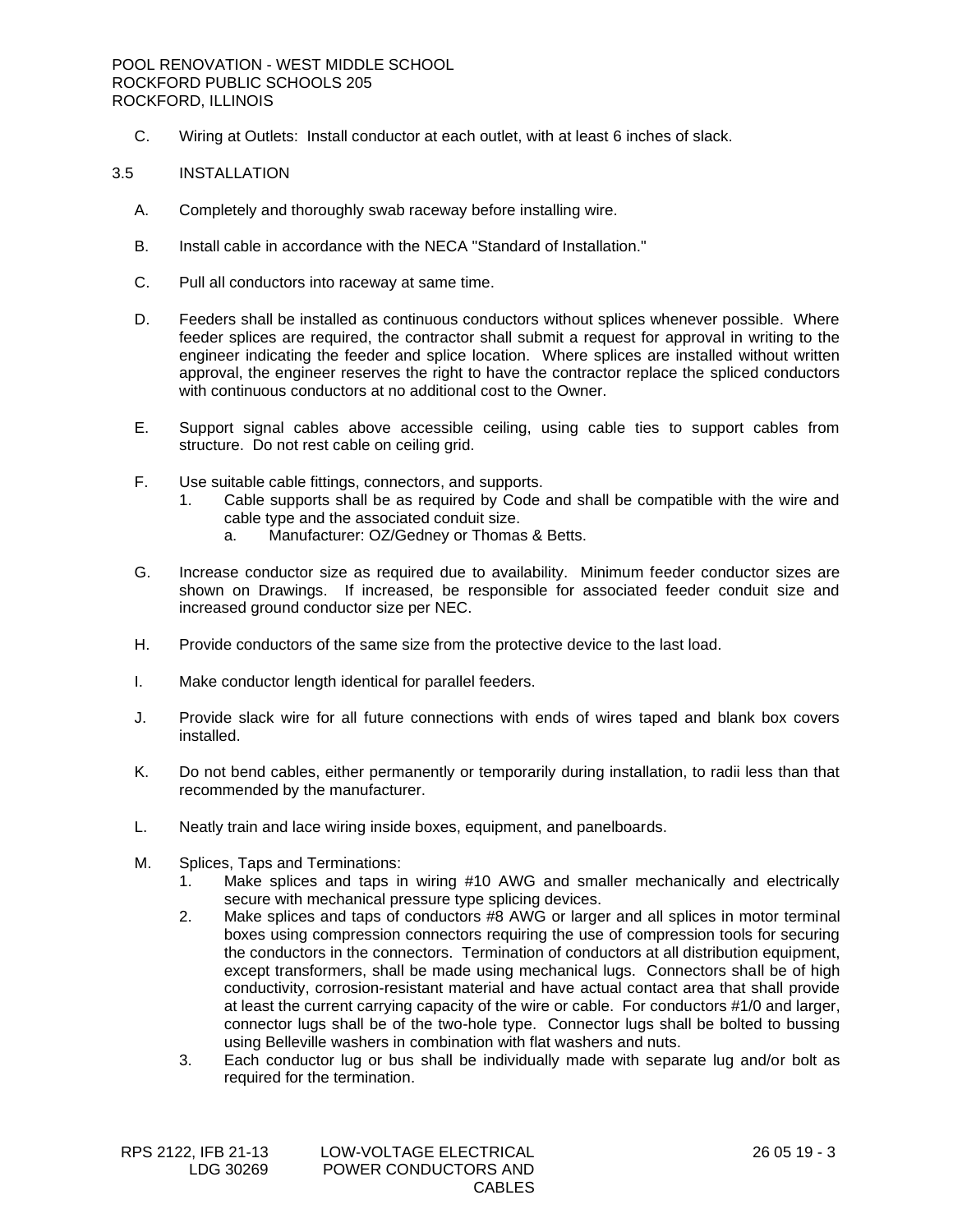- 4. Provide insulated connectors for splices and taps with a self-fusing rubber insulating tape that is non-corrosive to the connector and the conductor. Insulation tape shall have a minimum of 350 volts per mil dielectric strength. Friction or vinyl tape shall be applied directly over rubber insulating tape equal to 3M Scotch 88 type.
- N. Tighten electrical connectors and terminals, including screws and bolts, in accordance with manufacturer's published torque tightening values. Where manufacturer's torquing requirements are not indicated, tighten connector and terminals to comply with tightening torques specified in UL Standards 486A and B.
- O. Identify and color code wire and cable under provisions of Section 26 05 53. Identify each conductor with its circuit number or other designation indicated. Wire color coding shall be as follows or as required by local codes:

Normal Power 120/208 Volts: Phase A – Black Phase B – Red Phase C – Blue Neutral – White Ground – Green MAXIMUM BRANCH CIRCUIT LENGTHS

P. The following indicates maximum installed length a circuit can have and still maintain an adequate voltage level at the last point of use for 20 amp circuit. If the 20 amp circuit length exceeds the length listed, use the next larger wire sized. Multiple circuit runs in the same raceway shall have all conductors sizes the same based on worst case circuit lengths.

BRANCH CIRCUIT LENGTH (IN FEET)

| Wire Size | 2 Wire     | 1 Phase                               | 3 Phase |
|-----------|------------|---------------------------------------|---------|
|           | 120V       | 208 V                                 | 208 V   |
| 12        | 0 to $61'$ | 0 to 105' 0 to 122'                   |         |
| 10        |            | 62' to 97' 106' to 168' 123' to 194'  |         |
| 8         |            | 98' to 154' 169' to 267' 195' to 309' |         |
| 6         |            | 155' to 246'268' to 426' 310' to 491' |         |

### 3.6 PENETRATIONS

- A. Apply firestopping to electrical penetrations of fire-rated floor and wall assemblies to restore original fire-resistance rating of assembly according to Division 07 Section "Penetration Firestopping."
- B. Apply joint sealants to cable penetrations of non-fire rated floor and wall penetrations using sealants specified in Section 07 92 00 – Joint Sealants.

### 3.7 FIELD QUALITY CONTROL

- A. Testing Agency: Engage a qualified testing agency to perform tests and inspections and prepare test reports.
- B. Perform tests and inspections and prepare test reports.
- C. Testing: Upon installation of wires and cables and before electrical circuitry has been energized, demonstrate product capability and compliance with requirements.

| RPS 2122. IFB 21-13 | LOW-VOLTAGE ELECTRICAL |
|---------------------|------------------------|
| LDG 30269           | POWER CONDUCTORS AND   |
|                     | <b>CABLES</b>          |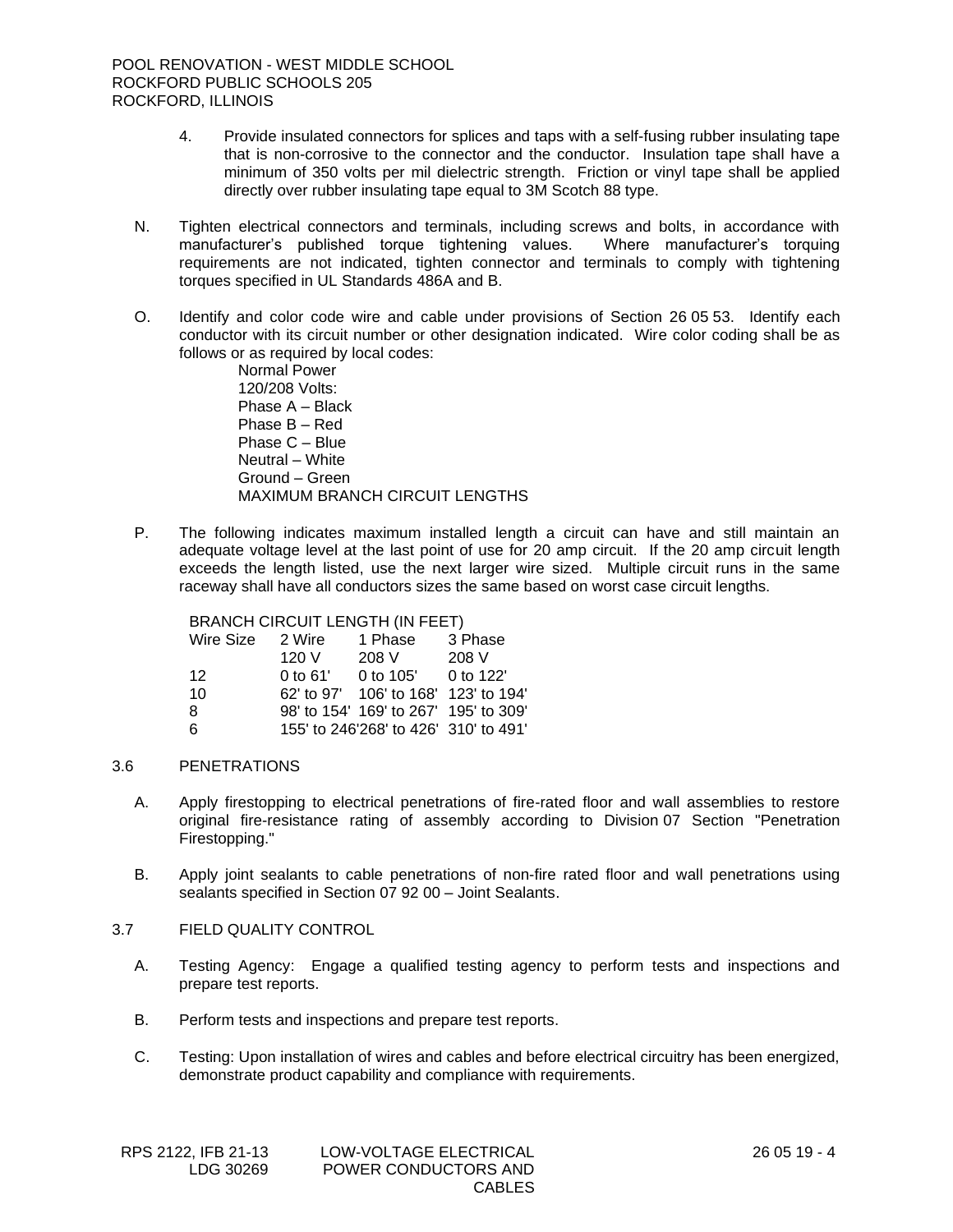- 1. Procedures: Perform each visual and mechanical inspection and electrical test stated in NETA Acceptance Testing Specification, Section 7.3.1. Certify compliance with test parameters.
- D. Correct malfunctioning products at site, where possible, and retest to demonstrate compliance; otherwise remove and replace with new units, and retest.
- E. Inspection: Inspect wire and cable for physical damage and proper connection.
- F. Insulation Resistance Test: Prior to energization of circuitry, check installed wires and cables with megohm meter to ensure insulation resistance requirements are fulfilled.
- G. Continuity Test: Perform continuity test on all power and equipment branch circuit conductors. Verify proper phasing connections. Correct if necessary.
- H. Branch Circuits with Receptacles: Branch circuit receptacle wiring shall be tested using a Daniel Woodhead Co. circuit tester Model #1750.
- I. Test Reports: Prepare a written report to record the following:
	- 1. Test procedures used.
	- 2. Test results that comply with requirements.
	- 3. Test results that do not comply with requirements and corrective action taken to achieve compliance with requirements.
- J. Remove and replace malfunctioning cables and retest as specified above.

END OF SECTION 26 05 19

.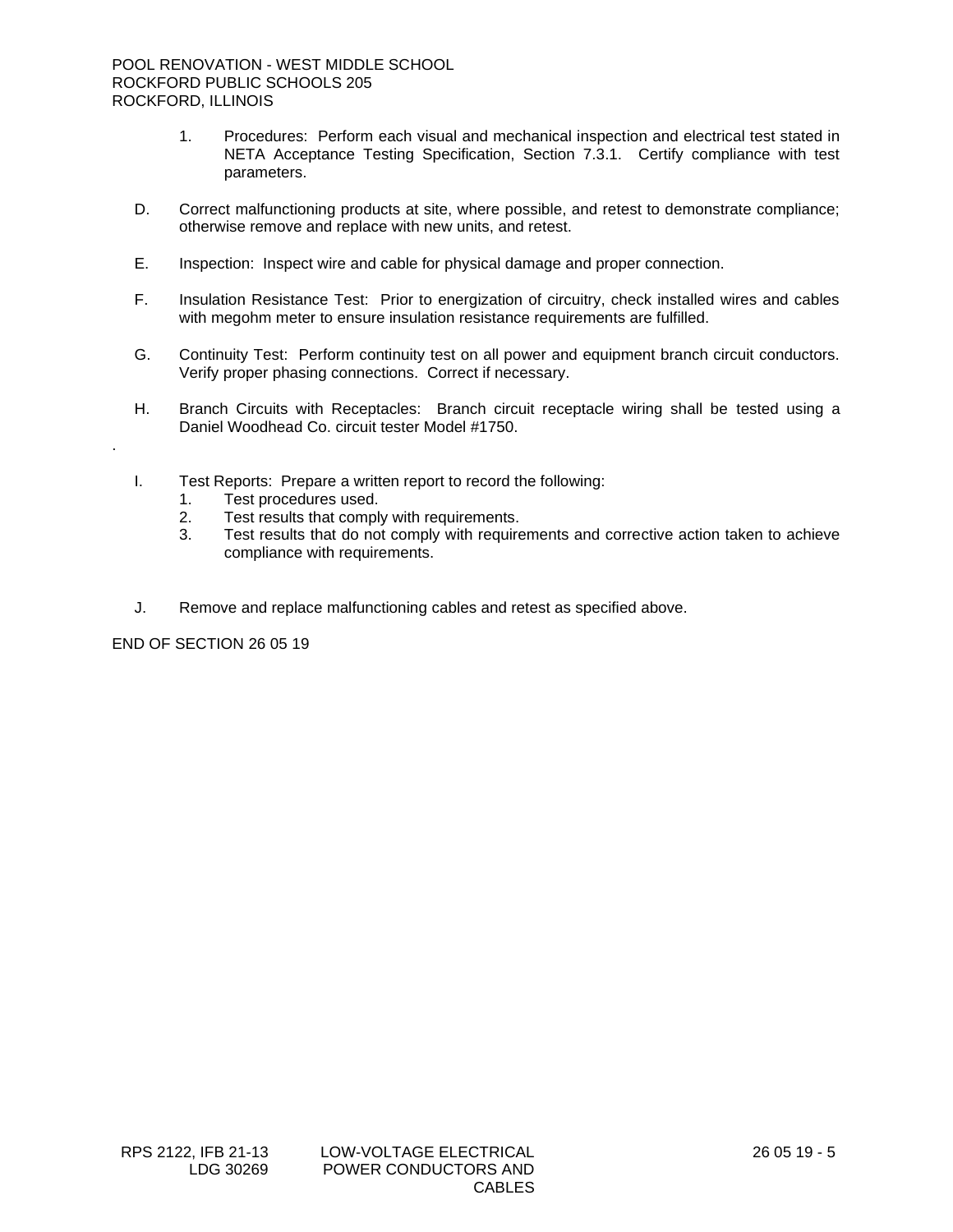# SECTION 26 05 29 - HANGERS AND SUPPORTS FOR ELECTRICAL SYSTEMS

PART 1 - GENERAL

#### 1.1 RELATED DOCUMENTS

A. Drawings and general provisions of the Contract, including General and Supplementary Conditions and Division 01 Specification Sections, apply to this Section.

#### 1.2 PERFORMANCE REQUIREMENTS

- A. Design supports for multiple raceways capable of supporting combined weight of supported systems and its contents.
- B. Rated Strength: Adequate in tension, shear, and pullout force to resist maximum loads calculated or imposed for this Project, with a minimum structural safety factor of five times the applied force.
- 1.3 QUALITY ASSURANCE
	- A. Comply with NFPA 70 and all local codes

#### 1.4 COORDINATION

- A. Coordinate size and location of concrete bases. Cast anchor-bolt inserts into bases. Concrete, reinforcement, and formwork requirements are specified in Division 03.
- B. Coordinate installation of roof curbs, equipment supports, and roof penetrations. These items are specified in Division 07 Section "Roof Accessories."

#### PART 2 - PRODUCTS

- 2.1 SUPPORT, ANCHORAGE, AND ATTACHMENT COMPONENTS
	- A. Steel Slotted Support Systems: Comply with MFMA-4, factory-fabricated components for field assembly.
		- 1. Manufacturers: Subject to compliance with requirements, provide products by one of the following:
			- a. Allied Tube & Conduit.
			- b. Cooper B-Line, Inc.; a division of Cooper Industries.
			- c. ERICO International Corporation.
			- d. GS Metals Corp.
			- e. Thomas & Betts Corporation.
			- f. Unistrut; Tyco International, Ltd.
			- g. Wesanco, Inc.
		- 2. Metallic Coatings: Hot-dip galvanized after fabrication and applied according to MFMA-4.
		- 3. Nonmetallic Coatings: Manufacturer's standard PVC, polyurethane, or polyester coating applied according to MFMA-4.
		- 4. Painted Coatings: Manufacturer's standard painted coating applied according to MFMA-4.
		- 5. Channel Dimensions: Selected for applicable load criteria.
	- B. Raceway and Cable Supports: As described in NECA 1 and NECA 101.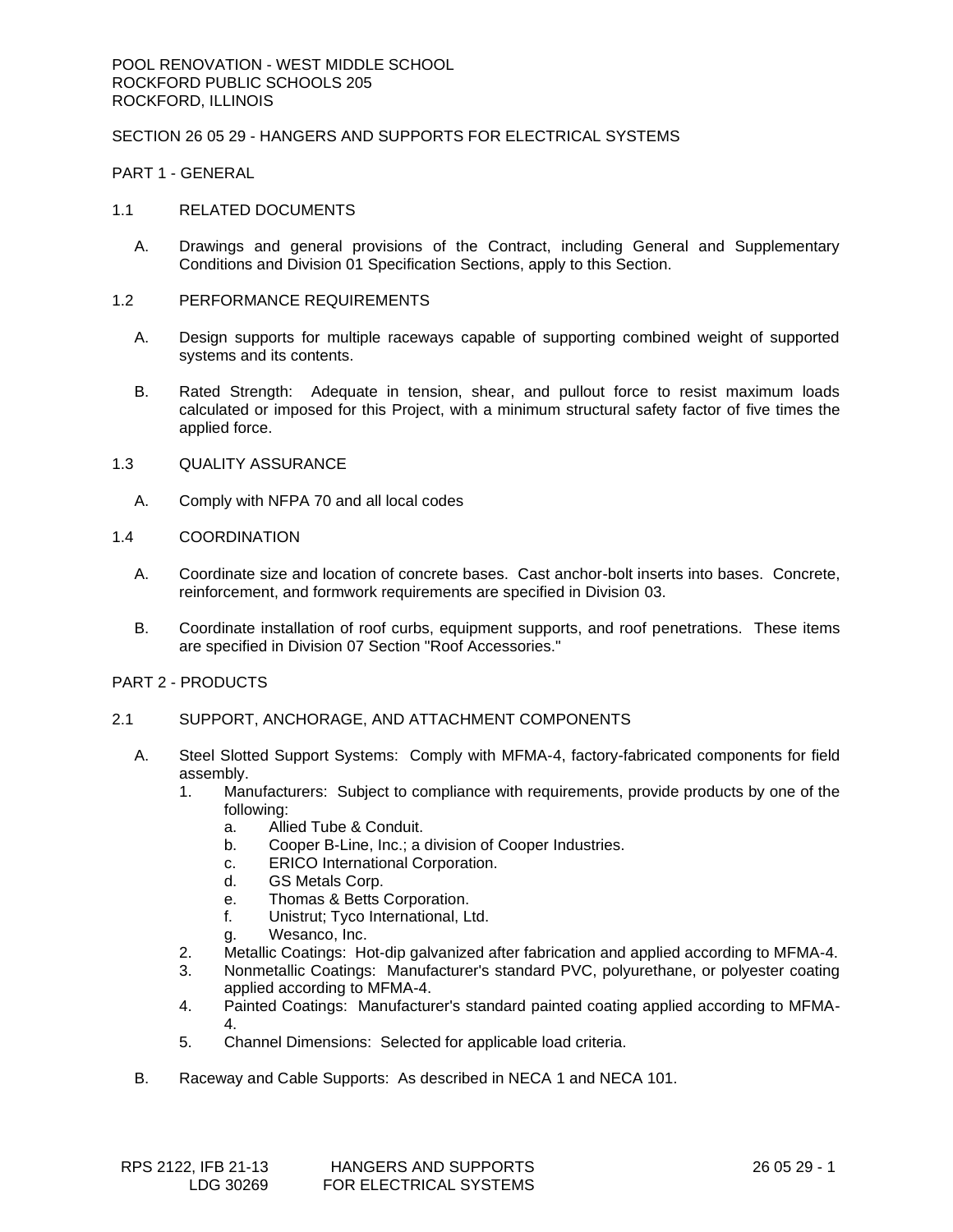- C. Conduit and Cable Support Devices: Steel hangers, clamps, and associated fittings, designed for types and sizes of raceway or cable to be supported.
- D. Support for Conductors in Vertical Conduit: Factory-fabricated assembly consisting of threaded body and insulating wedging plug or plugs for non-armored electrical conductors or cables in riser conduits. Plugs shall have number, size, and shape of conductor gripping pieces as required to suit individual conductors or cables supported. Body shall be malleable iron.
- E. Structural Steel for Fabricated Supports and Restraints: ASTM A 36/A 36M, steel plates, shapes, and bars; black and galvanized.
- F. Materials and Finishes: Provide adequate corrosion resistance.
- G. Provide materials, sizes, and types of anchors, fasteners and supports to carry the loads of equipment and conduit. Consider weight of wire in conduit when selecting products. Design of supports and methods of fastening to building structures shall be acceptable to the Architect/Engineer.
- H. Anchors and Fasteners: For point of attachment weight of 100 pounds or less.
	- 1. Concrete Structural Elements: Use precast insert system, expansion anchors, and preset inserts.
	- 2. Steel Structural Elements: Use beam clamps.
	- 3. Concrete Surfaces: Use self-drilling anchors and expansion anchors.
	- 4. Hollow Masonry, Plaster, and Gypsum Board Partitions: Use toggle bolts.
	- 5. Solid Masonry Walls: Use expansion anchors and preset inserts.
	- 6. Sheet Metal: Use sheet metal screws.
	- 7. Wood Elements: Use wood screws.
- I. Anchors and Fasteners: For point of attachment weight of 100 pounds or more, obtain direction and approval from Architect/Engineer.
- J. Mounting, Anchoring, and Attachment Components: Items for fastening electrical items or their supports to building surfaces include the following:
	- 1. Powder-Actuated Fasteners: Threaded-steel stud, for use in hardened portland cement concrete, steel, or wood, with tension, shear, and pullout capacities appropriate for supported loads and building materials where used.
		- a. Manufacturers: Subject to compliance with requirements, provide products by one of the following:
			- 1) Hilti Inc.
			- 2) ITW Ramset/Red Head; a division of Illinois Tool Works, Inc.
			- 3) MKT Fastening, LLC.
			- 4) Simpson Strong-Tie Co., Inc.; Masterset Fastening Systems Unit.
	- 2. Mechanical-Expansion Anchors: Insert-wedge-type, zinc-coated steel, for use in hardened portland cement concrete with tension, shear, and pullout capacities appropriate for supported loads and building materials in which used.
		- a. Manufacturers: Subject to compliance with requirements, provide products by one of the following:
			- 1) Cooper B-Line, Inc.; a division of Cooper Industries.
			- 2) Empire Tool and Manufacturing Co., Inc.
			- 3) Hilti Inc.
			- 4) ITW Ramset/Red Head; a division of Illinois Tool Works, Inc.
			- 5) MKT Fastening, LLC.
	- 3. Concrete Inserts: Steel or malleable-iron, slotted support system units similar to MSS Type 18; complying with MFMA-4 or MSS SP-58.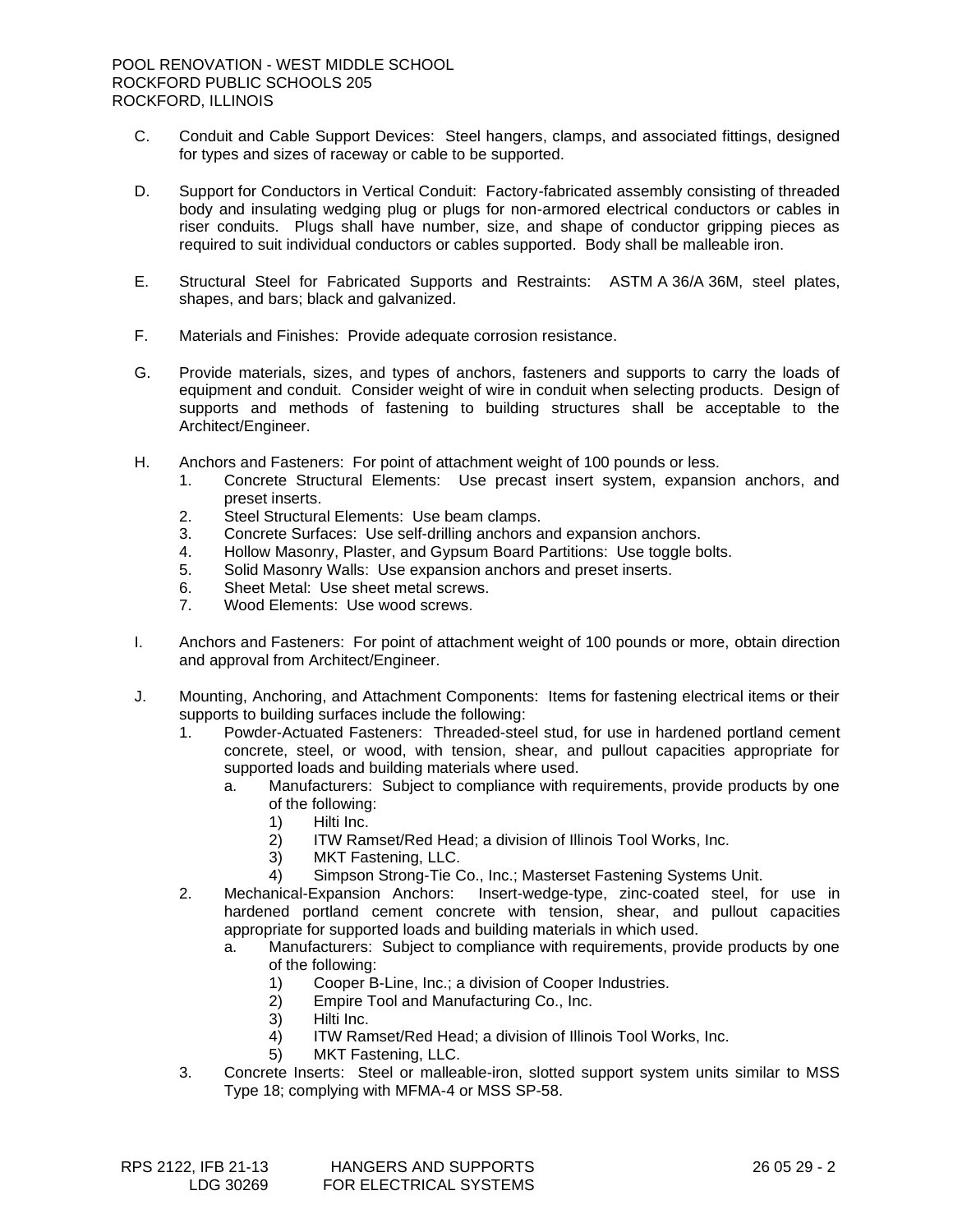- 4. Clamps for Attachment to Steel Structural Elements: MSS SP-58, type suitable for attached structural element.
- 5. Through Bolts: Structural type, hex head, and high strength. Comply with ASTM A 325.
- 6. Toggle Bolts: All-steel springhead type.
- 7. Hanger Rods: Threaded steel.

# PART 3 - EXECUTION

#### 3.1 APPLICATION

- A. Comply with NECA 1 and NECA 101 for application of hangers and supports for electrical equipment and systems except if requirements in this Section are stricter.
- B. Maximum Support Spacing and Minimum Hanger Rod Size for Raceway: Space supports for EMT, IMC, and RMC as required by NFPA 70 and local codes. Minimum rod size shall be 1/4 inch in diameter.
- C. Multiple Raceways or Cables: Install trapeze-type supports fabricated with steel slotted or other support system, sized so capacity can be increased by at least 25 percent in future without exceeding specified design load limits.
	- 1. Secure raceways and cables to these supports with single-bolt conduit clamps.
- D. Spring-steel clamps designed for supporting single conduits without bolts may be used for 1- 1/2-inch and smaller raceways serving branch circuits and communication systems above suspended ceilings and for fastening raceways to trapeze supports.

### 3.2 SUPPORT INSTALLATION

- A. Comply with NECA 1 and NECA 101 for installation requirements except as specified in this Article.
- B. Raceway Support Methods: In addition to methods described in NECA 1, EMT may be supported by openings through structure members, as permitted in NFPA 70.
- C. Strength of Support Assemblies: Where not indicated, select sizes of components so strength will be adequate to carry present and future static loads within specified loading limits. Minimum static design load used for strength determination shall be weight of supported components plus 200 lb.
- D. Mounting and Anchorage of Surface-Mounted Equipment and Components: Anchor and fasten electrical items and their supports to building structural elements by the following methods unless otherwise indicated by code:
	- 1. To Wood: Fasten with lag screws or through bolts.
	- 2. To New Concrete: Bolt to concrete inserts.
	- 3. To Masonry: Approved toggle-type bolts on hollow masonry units and expansion anchor fasteners on solid masonry units.
	- 4. To Existing Concrete: Expansion anchor fasteners.
	- 5. Instead of expansion anchors, powder-actuated driven threaded studs provided with lock washers and nuts may be used in existing standard-weight concrete 4 inches thick or greater. Do not use for anchorage to lightweight-aggregate concrete or for slabs less than 4 inches thick.
	- 6. To Steel: Beam clamps (MSS Type 19, 21, 23, 25, or 27) complying with MSS SP-69.
	- 7. To Light Steel: Sheet metal screws.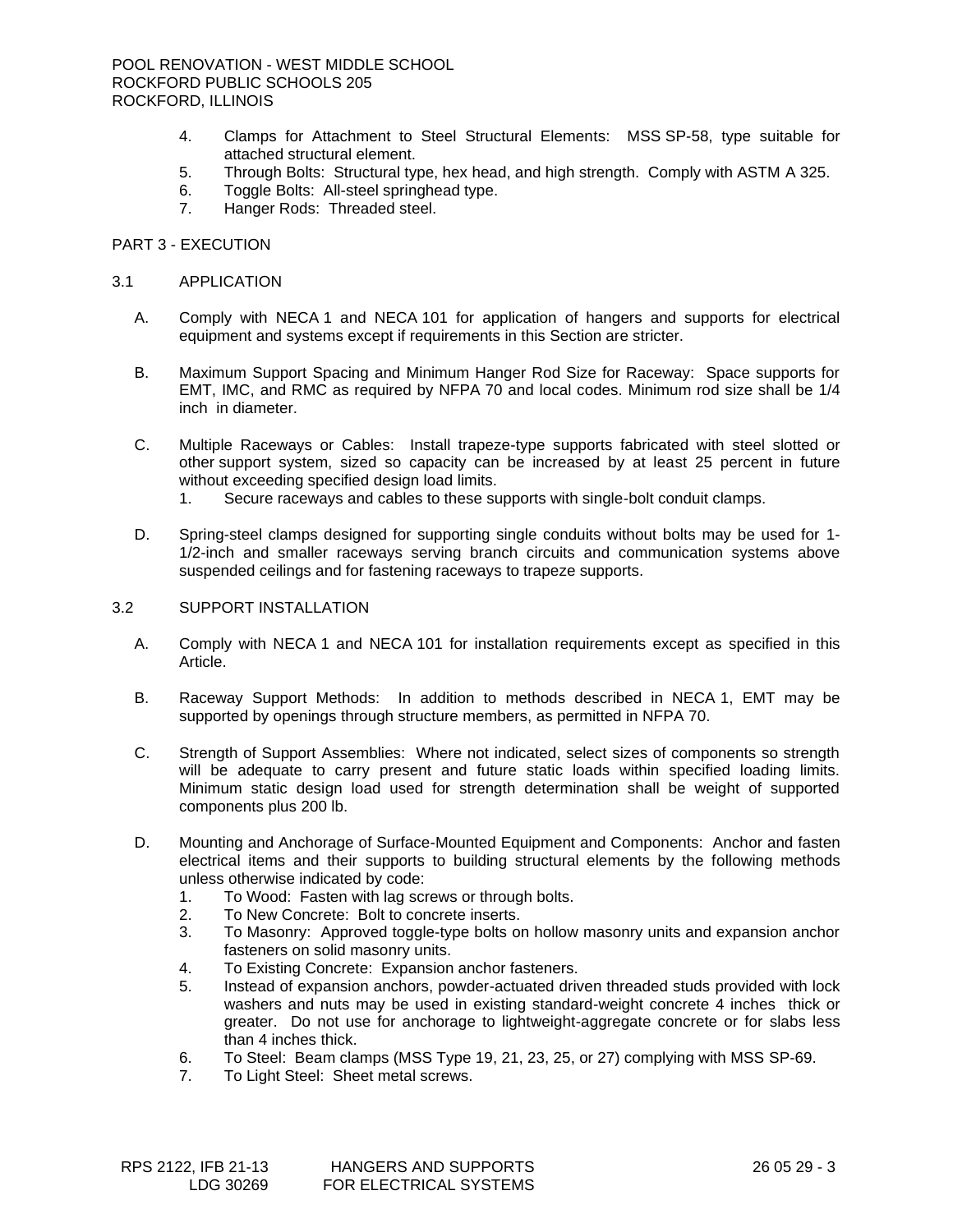- 8. Items Mounted on Hollow Walls and Nonstructural Building Surfaces: Mount cabinets, panelboards, disconnect switches, control enclosures, pull and junction boxes, and other devices on slotted-channel racks attached to substrate.
- E. Drill holes for expansion anchors in concrete at locations and to depths that avoid reinforcing bars.
- F. Install products in accordance with manufacturer's instructions.
- G. Provide anchors, fasteners, and supports in accordance with NECA "Standard of Installation".
- H. Do not fasten supports to pipes, ducts, mechanical equipment, and conduit.
- I. Do not use ceiling system components for support.
- J. Connections to vibration producing equipment shall be made with flexible conduit.
- K. Obtain permission from Architect/Engineer before using spring steel clamps.
- L. Obtain permission from Architect/Engineer before using powder-actuated anchors.
- M. Obtain permission from Architect/Engineer before drilling or cutting structural members.
- N. Fabricate supports from structural steel or steel channel. Rigidly weld members or use hexagon head bolts to present neat appearance with adequate strength and rigidity. Use spring lock washers under all nuts.
- O. In wet and damp locations use steel channel supports to stand cabinets and panelboards one inch off wall.
- P. Support surface or pendant lighting fixtures:
	- 1. From an outlet box by means of an interposed metal strap, where weight is less than 5 pounds.
	- 2. From an outlet box by means of a hickey or other direct threaded connection, where weight is from 5 to 50 pounds.
	- 3. Directly from structural slab, deck, or framing member, where weight exceeds 50 pounds.
- Q. Support Recessed Lighting Fixtures:
	- 1. From ceiling suspension members, where weight is less than 60 pounds.
	- 2. Directly from structural slab, deck, or framing member, where weight is 60 pounds or more.
- R. Provide weight-distributing facilities, where required, so as not to exceed the load-bearing capabilities of floors or walls that bear the weight of, or support, electrical items.

# 3.3 PAINTING

A. Touchup: Clean field welds and abraded areas of shop paint. Paint exposed areas immediately after erecting hangers and supports. Use same materials as used for shop painting. Comply with SSPC-PA 1 requirements for touching up field-painted surfaces. 1. Apply paint by brush or spray to provide minimum dry film thickness of 2.0 mils.

END OF SECTION 26 05 29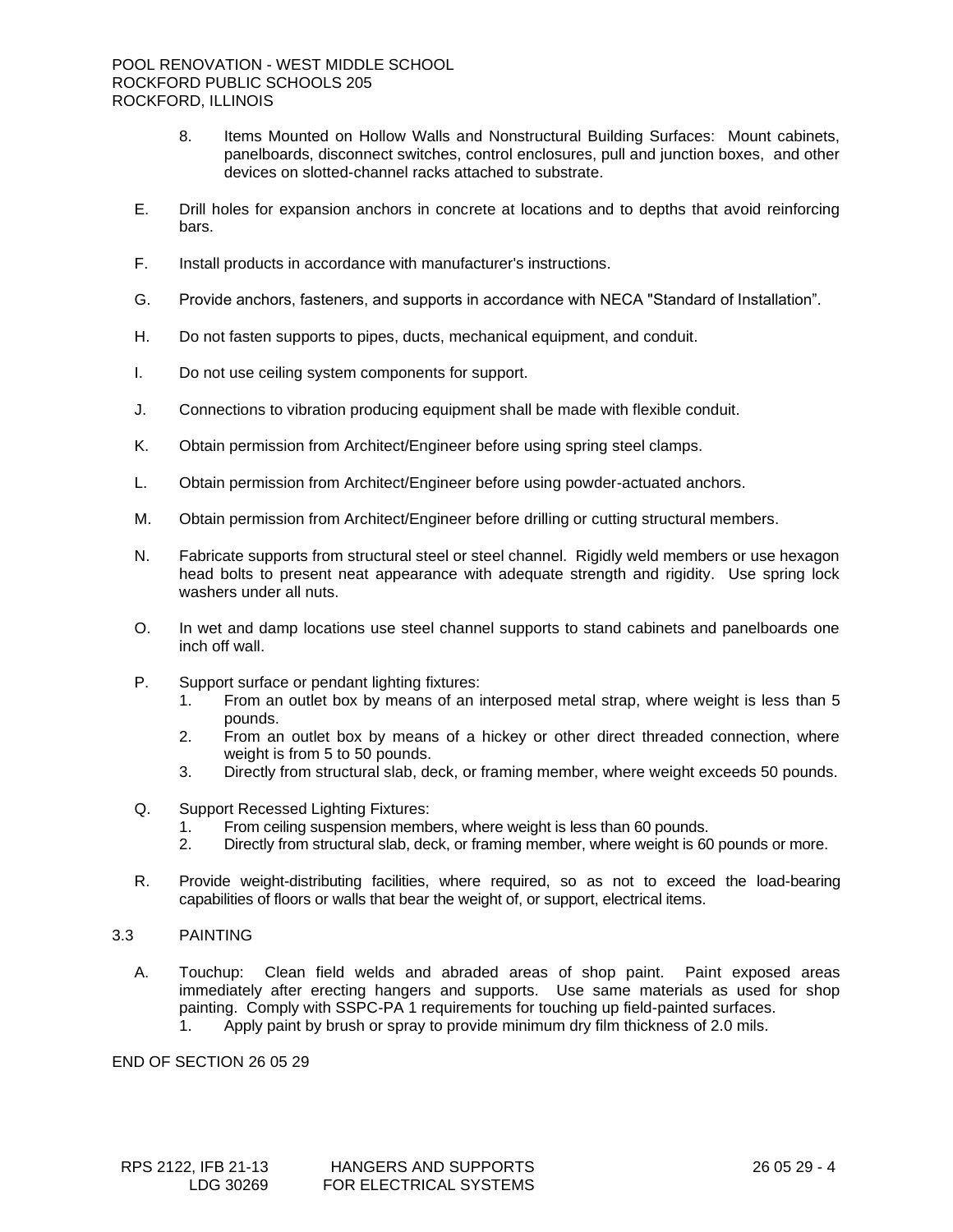# SECTION 26 05 33 - RACEWAY AND BOXES FOR ELECTRICAL SYSTEMS

PART 1 - GENERAL

- 1.1 RELATED DOCUMENTS
	- A. Drawings and general provisions of the Contract, including General and Supplementary Conditions and Division 01 Specification Sections, apply to this Section.
- 1.2 DEFINITIONS
	- A. EMT: Electrical metallic tubing.
	- B. ENT: Electrical nonmetallic tubing.
	- C. EPDM: Ethylene-propylene-diene terpolymer rubber.
	- D. FMC: Flexible metal conduit.
	- E. IMC: Intermediate metal conduit.
	- F. LFMC: Liquidtight flexible metal conduit.
	- G. LFNC: Liquidtight flexible nonmetallic conduit.
	- H. RNC: Rigid nonmetallic conduit.
- 1.3 SUBMITTALS
	- A. Product Data: For surface raceways, wireways and fittings, floor boxes, hinged-cover enclosures, and cabinets.
	- B. Shop Drawings: For the following raceway components. Include plans, elevations, sections, details, and attachments to other work. 1. Custom enclosures and cabinets.
		-
	- C. Qualification Data: For professional engineer and testing agency.
	- D. Source quality-control test reports.

#### 1.4 QUALITY ASSURANCE

- A. Electrical Components, Devices, and Accessories: Listed and labeled as defined in NFPA 70, Article 100, by a testing agency acceptable to authorities having jurisdiction, and marked for intended use.
- B. Comply with NFPA 70 and all other local codes.

PART 2 - PRODUCTS

- 2.1 CONDUIT REQUIREMENTS
	- A. Minimum Size: 3/4 inch except conduits to switches and receptacles having 5 or less #12 conductors shall be ½" C unless noted otherwise.

| RPS 2122, IFB 21-13 | RACEWAY AND BOXES FOR |
|---------------------|-----------------------|
| LDG 30269           | ELECTRICAL SYSTEMS    |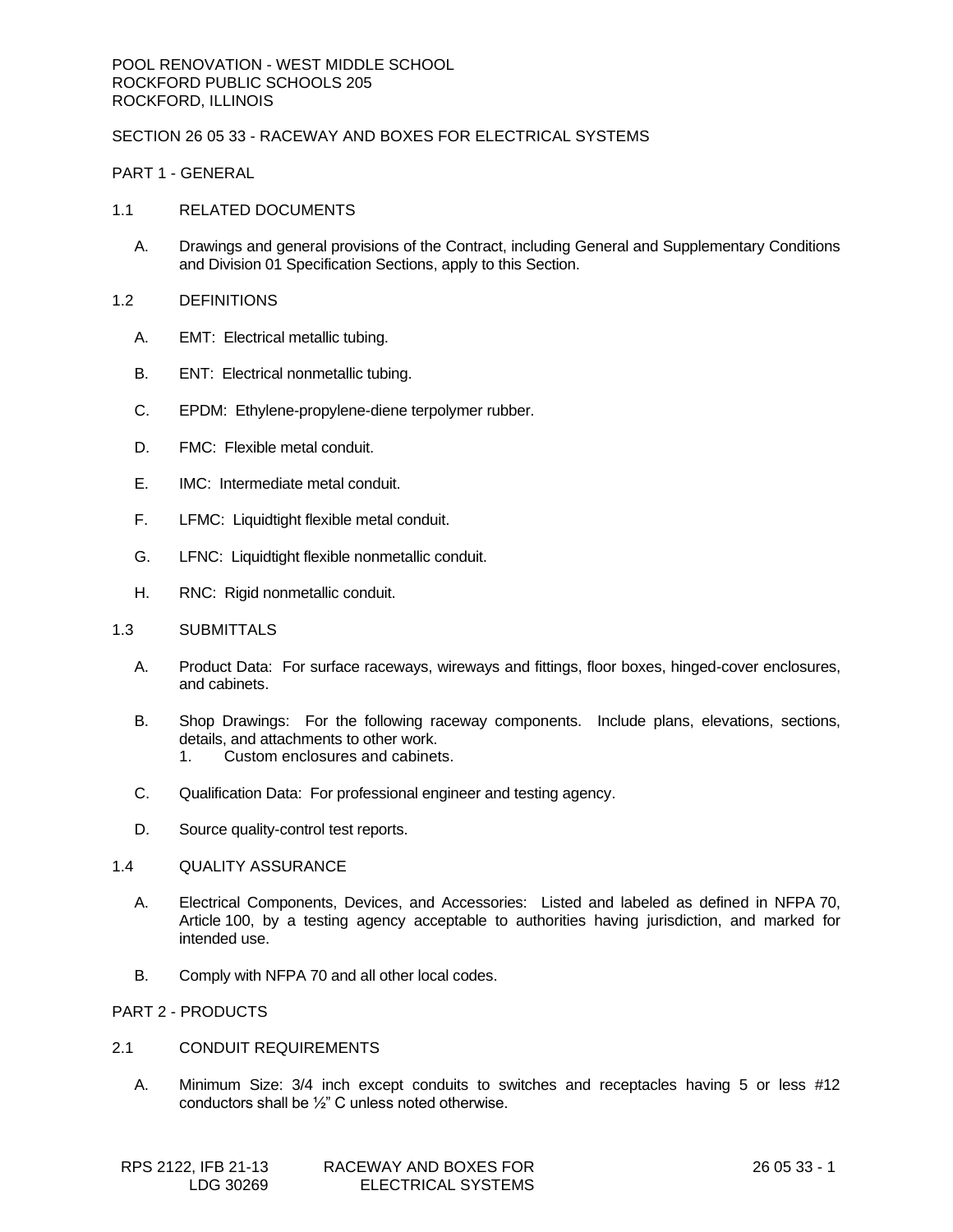- B. Flexible conduit connections to recessed lighting fixtures shall be made with UL approved flexible steel conduit, except where UL listed liquid tight flexible conduit is required by code, such as in air plenums, etc.
- C. Flexible connections, where required, shall be made with flexible metallic tubing 1/2 inch minimum size or sized in accordance with code, except in areas where such connections will be exposed to oil, grease, water, or where installed out of doors. In those areas of adverse exposure, flexible connections shall be made with UL listed liquid tight flexible steel conduit. Grounding conductors with green colored insulation shall be extended through all flexible connections including fixture "whips", and fastened to terminals within the first junction boxes on either side of the flexible length.
- 2.2 METAL CONDUIT AND TUBING
	- A. Manufacturers: Subject to compliance with requirements, provide products by one of the following:
		- 1. AFC Cable Systems, Inc.
		- 2. Alflex Inc.
		- 3. Allied Tube & Conduit; a Tyco International Ltd. Co.
		- 4. Anamet Electrical, Inc.; Anaconda Metal Hose.
		- 5. Electri-Flex Co.
		- 6. Manhattan/CDT/Cole-Flex.
		- 7. Maverick Tube Corporation.
		- 8. O-Z Gedney; a unit of General Signal.
		- 9. Wheatland Tube Company.
	- B. Rigid Steel Conduit: ANSI C80.1.
	- C. IMC: ANSI C80.6.
	- D. EMT: ANSI C80.3.
	- E. FMC: Zinc-coated steel.
	- F. LFMC: Flexible steel conduit with PVC jacket.
	- G. Fittings for Conduit (Including all Types and Flexible and Liquidtight), EMT, and Cable: NEMA FB 1; listed for type and size raceway with which used, and for application and environment in which installed.
		- 1. Fittings for EMT: Steel, compression type.

### 2.3 BUSHINGS

- A. Bushings for conduits 1 inch and smaller shall be self-extinguishing thermoplastic grounding type 150 degrees C. and insulating type.
- B. Bushings for conduits 1 ¼ inch and larger shall be malleable iron body with 150 degree C. insulating ring and shall be grounding type. Insulating material shall be locked in place and nonremovable.
- 2.4 SURFACE RACEWAYS
	- A. Surface Metal Raceways: Galvanized steel with snap-on covers. Manufacturer's standard enamel finish in color selected by Architect.
		- 1. Manufacturers: Subject to compliance with requirements, provide products by one of the following: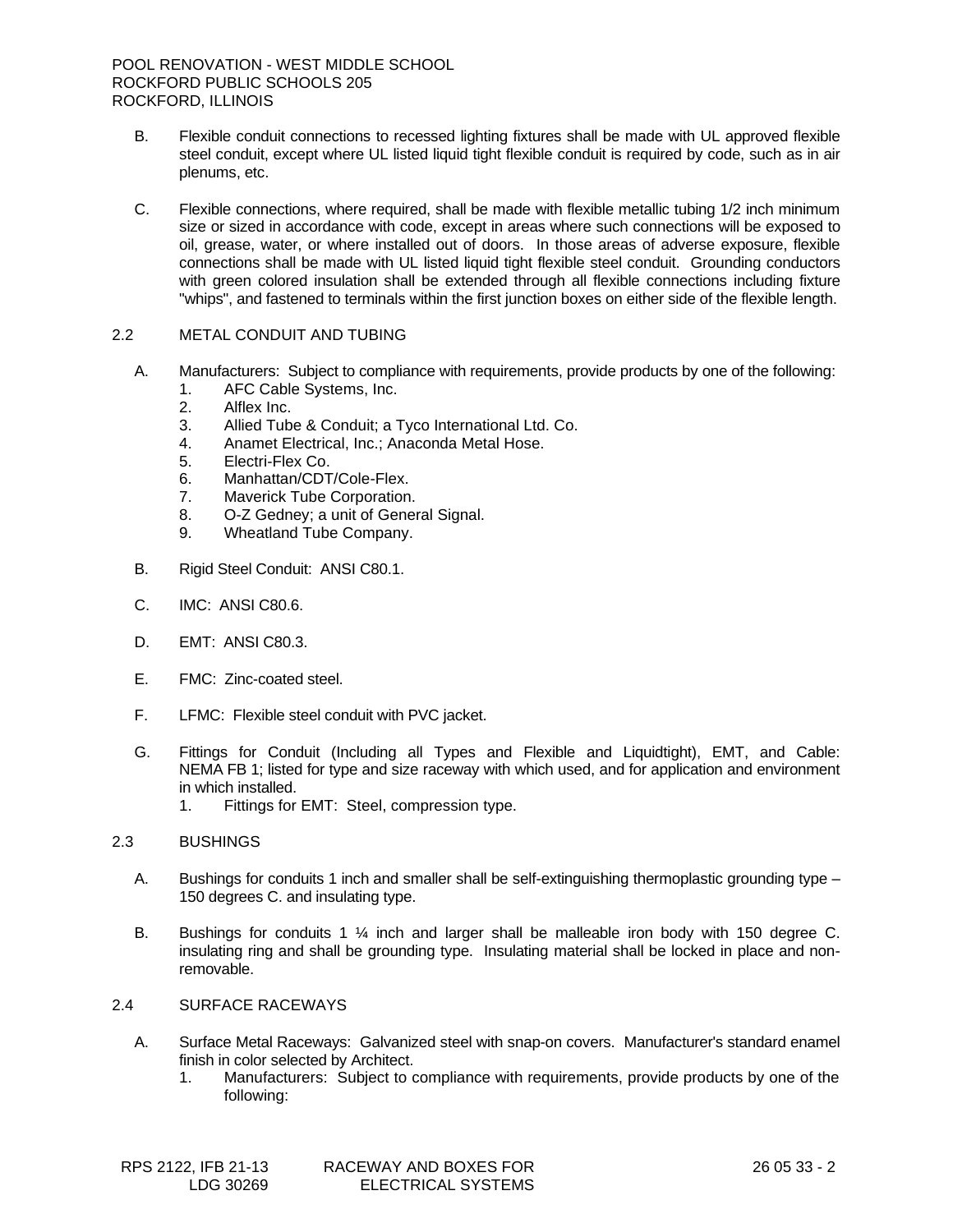- a. Mono-Systems
- b. Thomas & Betts Corporation.
- c. Walker Systems, Inc.; Wiremold Company (The).
- d. Wiremold Company (The); Electrical Sales Division.

#### 2.5 BOXES, ENCLOSURES, AND CABINETS

- A. Manufacturers: Subject to compliance with requirements, provide products by one of the following:
	- 1. Cooper Crouse-Hinds; Div. of Cooper Industries, Inc.
	- 2. EGS/Appleton Electric.
	- 3. Erickson Electrical Equipment Company.
	- 4. Hoffman.
	- 5. Hubbell Incorporated; Killark Electric Manufacturing Co. Division.
	- 6. O-Z/Gedney; a unit of General Signal.
	- 7. RACO; a Hubbell Company.
	- 8. Robroy Industries, Inc.; Enclosure Division.
	- 9. Thomas & Betts Corporation.
	- 10. Walker Systems, Inc.; Wiremold Company (The).
	- 11. Woodhead, Daniel Company; Woodhead Industries, Inc. Subsidiary.
- B. Sheet Metal Outlet and Device Boxes: NEMA OS 1.
	- 1. Luminaire and Equipment Supporting Boxes: Rated for weight of equipment supported; include 1/2 inch male fixture studs where required.
	- 2. Concrete Ceiling Boxes: Concrete type.
- C. Small Sheet Metal Pull and Junction Boxes: NEMA OS 1.
- D. Outlet boxes shall be minimum of 2 gang and shall be sized to accommodate number of wires inside the box.
- PART 3 EXECUTION
- 3.1 INSTALLATION CONDUIT
	- A. Arrange conduit to maintain headroom and present neat appearance.
	- B. Route conduit parallel and perpendicular to walls.
	- C. Do not cross conduits in slab.
	- D. Maintain adequate clearance, minimum of 12 inches, between conduit and piping.
	- E. Maintain 12 inch clearance between conduit and surfaces with temperatures exceeding 104 degrees F.
	- F. Cut conduit square using saw or pipe cutter; de-burr cut ends.
	- G. Install no more than equivalent of three 90-degree bends between boxes. Use conduit bodies to make sharp changes in direction, as around beams. Use hydraulic one-shot bender to fabricate bends in metal conduit larger than 2 inch (50 mm) size, or provide factory elbows.
	- H. Provide suitable pull string in each empty conduit except sleeves and nipples.
	- I. Ground and bond conduit under provisions of Section 26 05 26.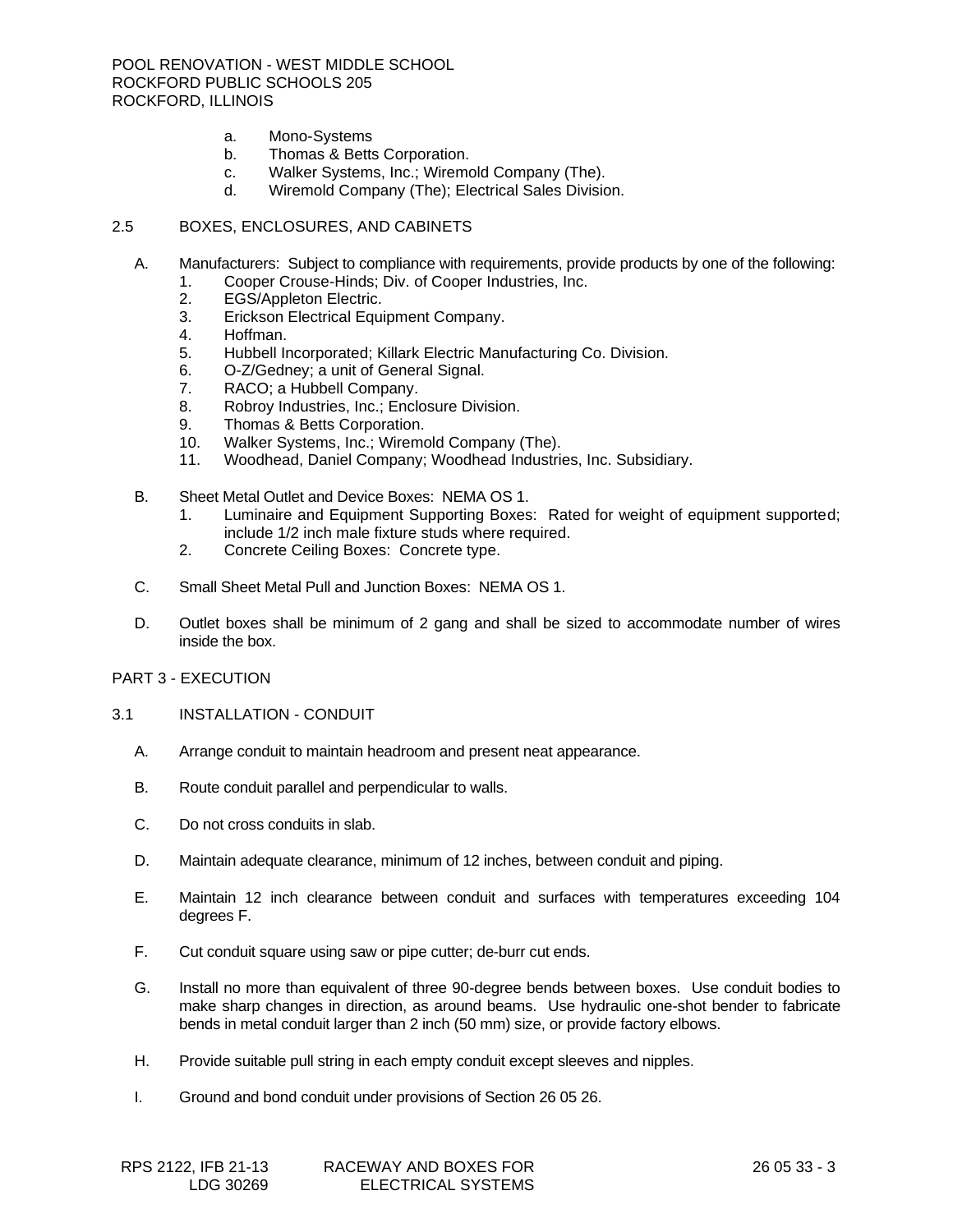- J. Identify conduit under provisions of Section 26 05 53.
- K. In general, conduits shall be run concealed. Where exposed conduit runs are shown or required, they shall be run parallel to building construction and shall be suitably supported at required intervals.
- L. In equipment spaces, such as fan rooms, plenums, etc., conduits and outlets may be exposed, but shall avoid interference with ventilating ducts, piping, etc.
- M. Exposed conduit installed on or adjacent to ventilating ducts shall be installed after the ducts are in place, and shall be run from ceiling or wall junction boxes in such manner as to retain accessibility to junction box covers and to permit future removal or replacement of ducts.
- N. Comply with NECA 1 for installation requirements applicable to products specified in Part 2 except where requirements on Drawings or in this Article are stricter.
- O. Arrange stub-ups so curved portions of bends are not visible above the finished slab.
- P. Threaded Conduit Joints, Exposed to Wet, Damp, Corrosive, or Outdoor Conditions: Apply listed compound to threads of raceway and fittings before making up joints. Follow compound manufacturer's written instructions.
- Q. Raceway Terminations at Locations Subject to Moisture or Vibration: Use insulating bushings to protect conductors, including conductors smaller than No. 4 AWG.
- R. Install pull wires in empty raceways. Use polypropylene or monofilament plastic line with not less than 200-lb tensile strength. Leave at least 12 inches of slack at each end of pull wire.
- S. Install raceway sealing fittings at suitable, approved, and accessible locations and fill them with listed sealing compound. For concealed raceways, install each fitting in a flush steel box with a blank cover plate having a finish similar to that of adjacent plates or surfaces. Install raceway sealing fittings at the following points:
	- 1. Where conduits pass from warm to cold locations, such as boundaries of refrigerated spaces.
	- 2. Where otherwise required by NFPA 70.
- T. Flexible Conduit Connections: Use maximum of 72 inches of flexible conduit for recessed and semirecessed lighting fixtures, equipment subject to vibration, noise transmission, or movement; and for transformers and motors.
	- 1. Use LFMC in damp or wet locations subject to severe physical damage.
	- 2. Use LFMC in damp or wet locations not subject to severe physical damage.
- U. Recessed Boxes in Masonry Walls: Saw-cut opening for box in center of cell of masonry block, and install box flush with surface of wall.
- V. Set metal floor boxes level and flush with finished floor surface.

# 3.2 INSTALLATION FITTINGS

- A. Use conduit hubs or sealing locknuts to fasten conduit to sheet metal boxes in damp and wet locations and to cast boxes.
- B. Avoid moisture traps; provide junction box with drain fitting at low points in conduit system.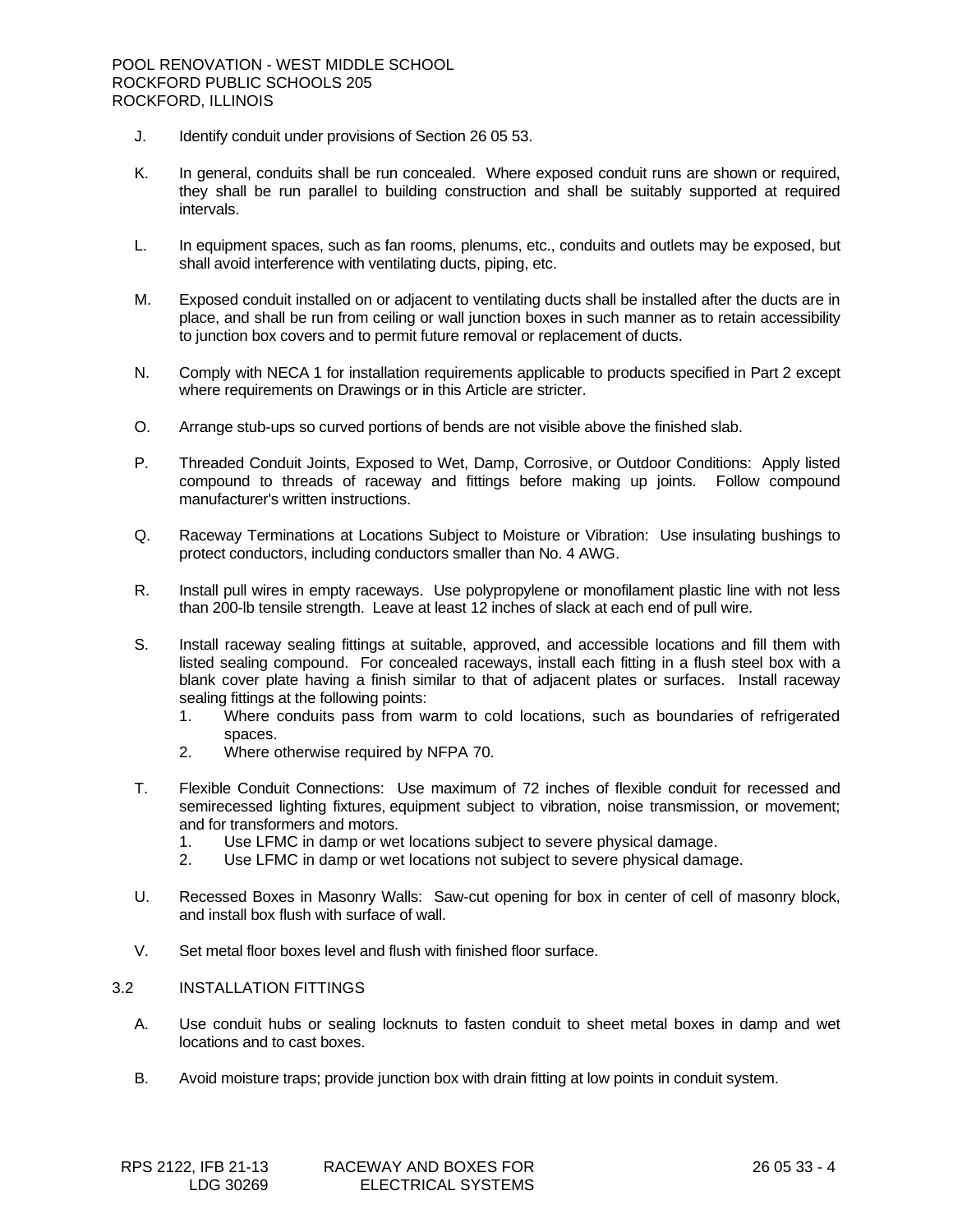- C. Provide conduit seals for conduits and ducts entering/exiting hazardous locations.
- D. Provide suitable fittings to accommodate expansion and deflection where conduit crosses expansion joints and in each uninterrupted run of horizontal or vertical conduit in excess of 100 feet. Fittings shall be complete with bonding jumpers and clamps.
- E. Use suitable caps to protect installed conduit against entrance of dirt and moisture.
- F. Ends of conduits shall be equipped with insulating bushings for 1 inch and smaller and insulated metallic bushings for 1-1/4 inches and larger. Ends of conduit shall be temporarily capped prior to installation and during construction to exclude foreign material.
- G. Provide wall flanges and gasketing on conduits entering fan housings to minimize air leakage at points of penetration of housing.
- 3.3 INSTALLATION SUPPORTS

.

- A. Support conduit using coated steel or malleable iron straps, lay-in adjustable hangers, clevis hangers, and split hangers.
- B. Fasten conduit supports to building structure and surfaces under provisions of Section 26 05 29.
- C. Do not support conduit with wire or perforated pipe straps. Remove wire used for temporary supports.
- D. Do not attach conduit to ceiling support wires.
- E. Bring conduit to shoulder of fittings; fasten securely.
- F. Conduit risers shall be rigidly supported on the building structure, using appropriate supports only.
- G. Conduits and other electrical items shall not be fastened to or supported from ventilating ducts, but shall be separately supported. The method of supporting and details of the supporting members shall be reviewed by the Architect/Engineer. In no case shall screws penetrate the sheet metal of the ducts.
- H. Exposed conduits run on surfaces shall be supported according to code and within 3 feet of each outlet, junction box, or cabinet, by galvanized malleable conduit clamps and clamp backs. Suspended conduits shall be supported every 5 feet by conduit hangers and round rods, or where 2 or more conduits are run parallel, by trapeze hangers suitably braced to prevent swaying.
- I. Screws for exposed work shall be stainless steel.
- J. Cadmium plated steel screws may be used for interior unexposed dry locations only.

#### 3.4 INTERFACE WITH OTHER PRODUCTS

- A. Install conduit to preserve fire resistance rating of partitions and other elements, using materials and methods specified in Division 7.
- B. Route conduit through roof openings for piping and ductwork or through suitable roof jack with pitch pocket. Coordinate location with roofing installation specified in Division 7.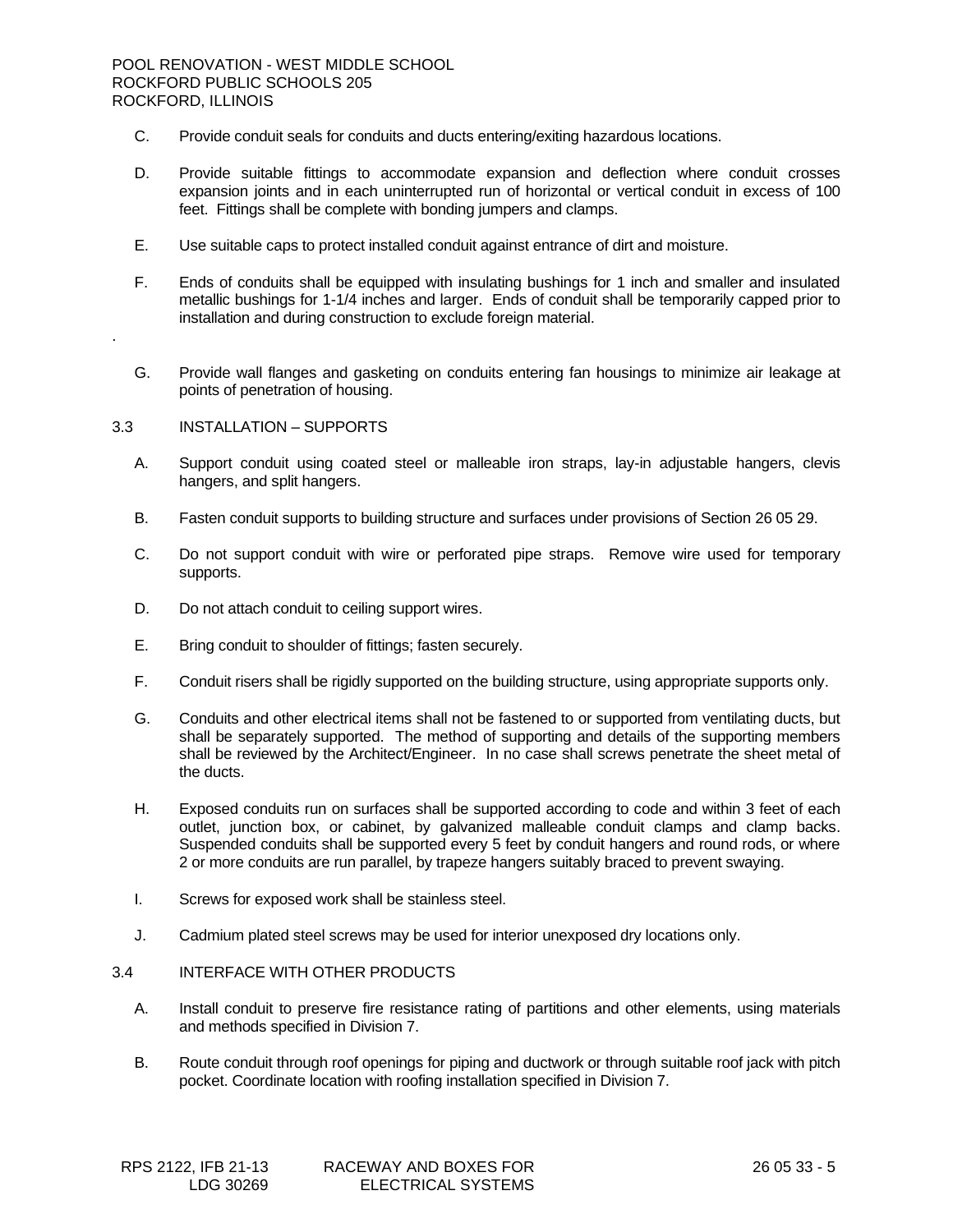# 3.5 INSTALLATION OF BOXES

- A. Box sizes shall not be smaller than that required by Code for the number and size of wires and/or conduits to be installed.
- B. Maintain headroom and present neat mechanical appearance.
- C. Plenum Ceiling Areas: Install boxes in accordance with applicable Code.
- D. Install boxes to preserve fire resistance rating of partitions and other elements, using materials and methods specified in Division 07 Section "Penetration Firestopping".
- E. Outlet boxes for toggle switches shall be located on the strike side of the door.
- F. Use flush mounting outlet box in finished areas.
- G. Support boxes independently of conduit.
- H. Use cast outlet box in exterior locations and wet locations.
- I. Use cast floor boxes for installations in slab on grade; formed steel boxes are acceptable for other installations.
- J. Adjust floor box flush with finish flooring material.
- K. Adjust flush-mounting outlets to make front flush with finished wall material.

#### 3.6 RACEWAY PENETRATIONS

- A. Apply firestopping to electrical penetrations of fire-rated floor and wall assemblies to restore original fire-resistance rating of assembly. Firestopping materials and installation requirements are specified in Division 07 Section "Penetration Firestopping."
- B. Apply joint sealants to electrical penetrations of non-fire rated floor and wall penetrations using sealants specified in Section 07 92 00 "Joint Sealants".

#### 3.7 PROTECTION

- A. Provide final protection and maintain conditions that ensure coatings, finishes, and cabinets are without damage or deterioration at time of Substantial Completion.
	- 1. Repair damage to galvanized finishes with zinc-rich paint recommended by manufacturer.
	- 2. Repair damage to PVC or paint finishes with matching touchup coating recommended by manufacturer.

END OF SECTION 26 05 33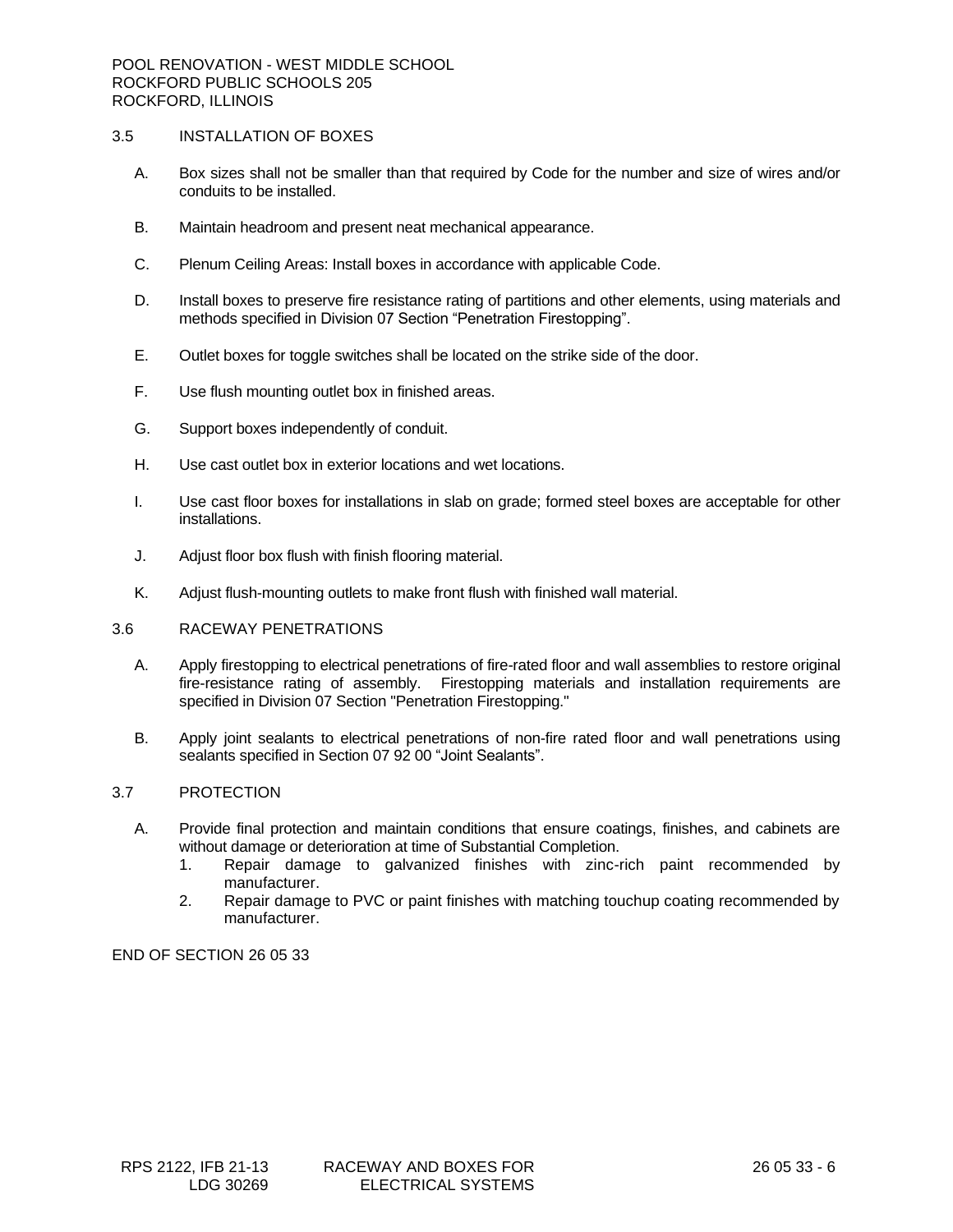# SECTION 26 51 00 - INTERIOR LIGHTING

PART 1 - GENERAL

- 1.1 RELATED DOCUMENTS
	- A. Drawings and general provisions of the Contract, including General and Supplementary Conditions and Division 01 Specification Sections, apply to this Section.
- 1.2 DEFINITIONS
	- A. CRI: Color-rendering index.
	- B. CU: Coefficient of utilization.
	- C. LED. Light emitting diode.
	- D. LER: Luminaire efficacy rating.
	- E. Luminaire: Complete lighting fixture, including ballast and driver housing.

### 1.3 SUBMITTALS

- A. Product Data: For each type of lighting fixture, arranged in order of fixture designation. Include data on features, accessories, finishes, and the following:
	- 1. Physical description of lighting fixture including dimensions.
	- 2. Energy-efficiency data.
	- 3. Life, output, and energy-efficiency data for lamps.
	- 4. Photometric data, in IESNA format, based on laboratory tests of each lighting fixture type, outfitted with lamps, ballasts, and accessories identical to those indicated for the lighting fixture as applied in this Project.
- B. Shop Drawings: Show details of nonstandard or custom lighting fixtures. Indicate dimensions, weights, methods of field assembly, components, features, and accessories.
	- 1. Wiring Diagrams: Power and control wiring.
- C. Field quality-control test reports.
- D. Operation and Maintenance Data: For lighting equipment and fixtures to include in emergency, operation, and maintenance manuals.
- E. Warranties: Special warranties specified in this Section.
- 1.4 QUALITY ASSURANCE
	- A. Electrical Components, Devices, and Accessories: Listed and labeled as defined in NFPA 70, Article 100, by a testing agency acceptable to authorities having jurisdiction, and marked for intended use.
	- B. Comply with NFPA 70.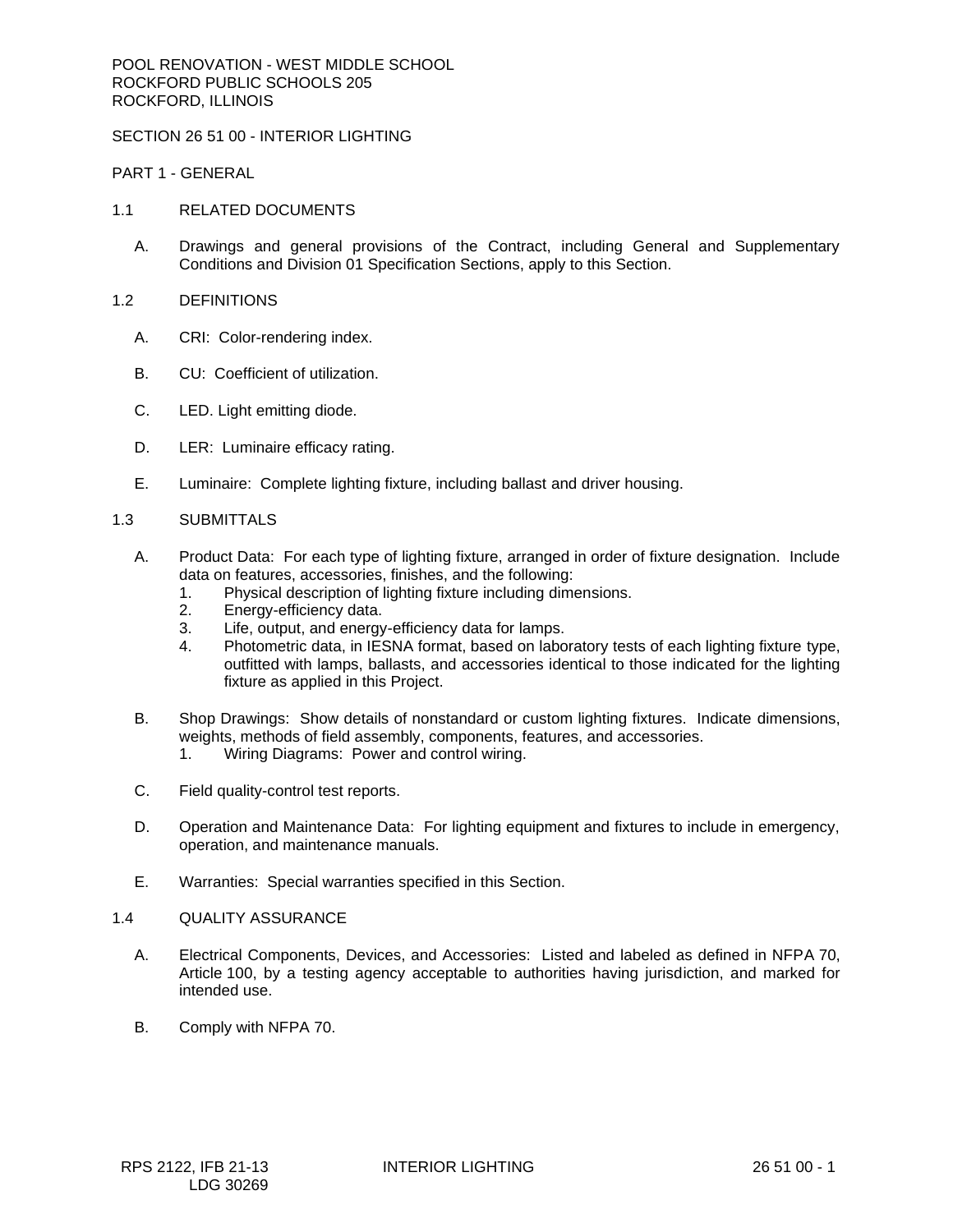## 1.5 COORDINATION

A. Coordinate layout and installation of lighting fixtures and suspension system with other construction that penetrates ceilings or is supported by them, including HVAC equipment, firesuppression system, and partition assemblies.

#### PART 2 - PRODUCTS

- 2.1 LIGHTING FIXTURES AND COMPONENTS, GENERAL REQUIREMENTS
	- A. LED fixtures: The LED fixtures shall comply with applicable latest standards. They meet the standards established by nationally recognized testing laboratories.
	- B. Sheet Metal Components: Steel, unless otherwise indicated. Form and support to prevent warping and sagging.
	- C. Doors, Frames, and Other Internal Access: Smooth operating, free of light leakage under operating conditions, and designed to permit access without use of tools. Designed to prevent doors, frames, lenses, diffusers, and other components from falling accidentally during relamping and when secured in operating position.
	- D. Reflecting surfaces shall have minimum reflectance as follows, unless otherwise indicated:
		- 1. White Surfaces: 85 percent.
		- 2. Specular Surfaces: 83 percent.
		- 3. Diffusing Specular Surfaces: 75 percent.
		- 4. Laminated Silver Metallized Film: 90 percent.
	- E. Plastic Diffusers, Covers, and Globes:
		- 1. Acrylic Lighting Diffusers: 100 percent virgin acrylic plastic. High resistance to yellowing and other changes due to aging, exposure to heat, and UV radiation.
			- a. Lens Thickness: At least 0.125 inch minimum unless different thickness is indicated.
			- b. UV stabilized.
		- 2. Glass: Annealed crystal glass, unless otherwise indicated.
	- F. Plaster frames, angles, and channels for recessed luminaires shall be furnished under this section where required. Plaster frames shall be specifically constructed for the application by the manufacturer of the related luminaire.
	- G. CRI of minimum 80.
	- H. Rated lamp life of LED shall be 50000 hours.
	- I. All LED fixtures shall be dimmable from 100 percent to 0 percent of maximum light output.
	- J. Unless otherwise indicated in lighting fixture schedule, all LED fixtures shall have integral driver.

### 2.2 EXIT SIGNS

- A. Description: Comply with UL 924; for sign colors, visibility, luminance, and lettering size, comply with authorities having jurisdiction.
- B. Internally Lighted Signs:
	- 1. Lamps for AC Operation: LEDs, 70,000 hours minimum rated lamp life.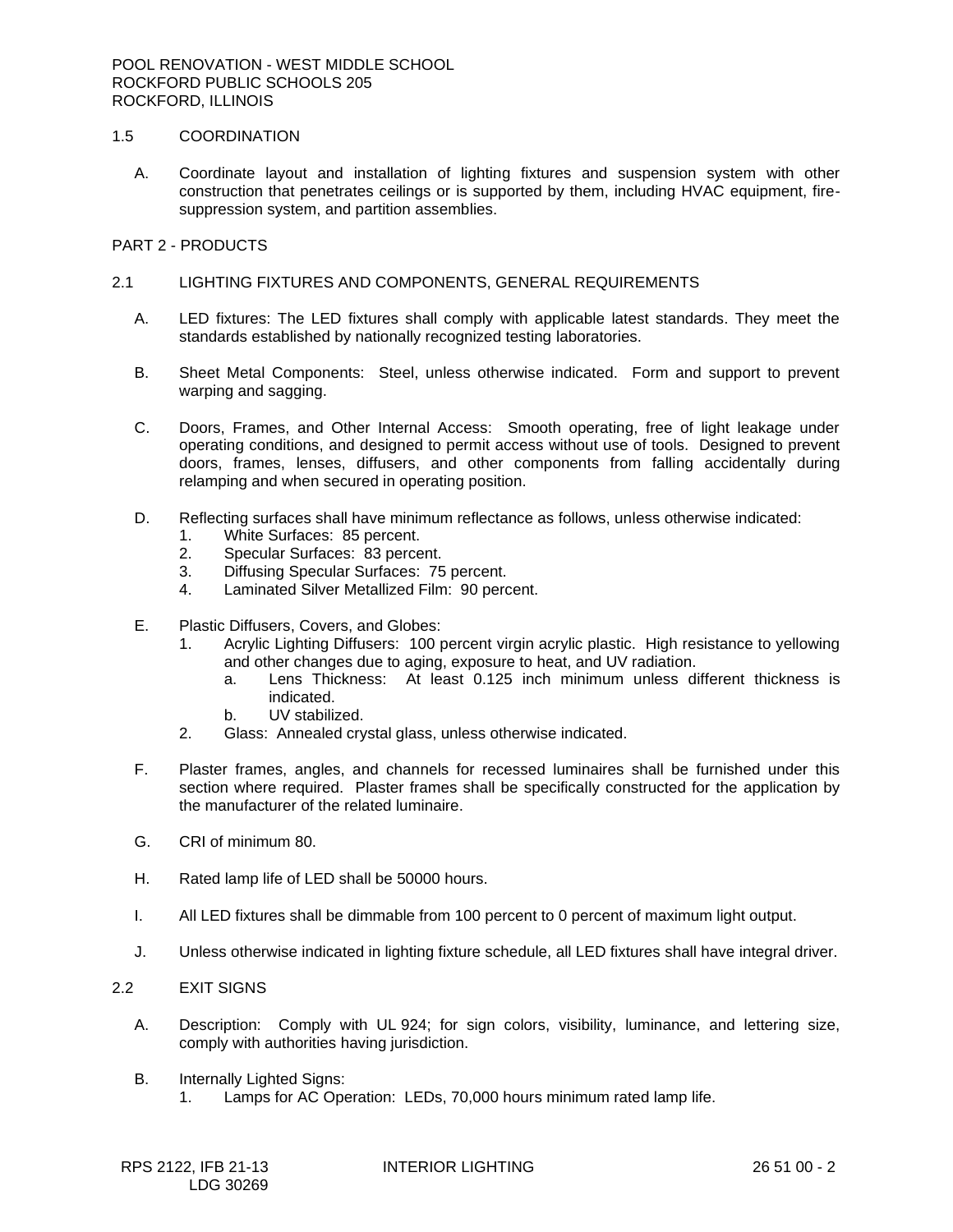- C. Furnish products as scheduled and in compliance with applicable codes.
- D. Description: Exit sign fixture.
- E. Housing: Sheet steel.
- F. Face: Translucent glass face with red letters on white background.
- G. Letters: 6" high with  $\frac{3}{4}$ " stroke, minimum or as required by local codes.
- H. Directional Arrows: As indicated with letters 4-1/2" high, ¾" stroke, minimum or as required by local codes.
- I. Lamps, Light emitting diodes.

#### 2.3 LIGHTING FIXTURE SUPPORT COMPONENTS

- A. Comply with Division 26 Section "Hangers and Supports for Electrical Systems" for channeland angle-iron supports and nonmetallic channel and angle supports.
- B. Single-Stem Hangers: 1/2-inch steel tubing with swivel ball fittings and ceiling canopy. Finish same as fixture.
- C. Twin-Stem Hangers: Two, 1/2-inch steel tubes with single canopy designed to mount a single fixture. Finish same as fixture.
- D. Rod Hangers: 3/16-inch minimum diameter, cadmium-plated, threaded steel rod.
- E. Hook Hangers: Integrated assembly matched to fixture and line voltage and equipped with threaded attachment, cord, and locking-type plug.

#### PART 3 - EXECUTION

# 3.1 INSTALLATION

- A. Lighting fixtures: Set level, plumb, and square with ceilings and walls. Install lamps in each fixture.
- B. Install suspended luminaires and exit signs directly from building structure using rigid stem pendants supported from swivel hangers. Provide pendant length required to suspend luminaire at indicated height.
- C. Install wall mounted luminaires and exit signs at height as shown.
- D. Install accessories furnished with each luminaire.
- E. Bond products and metal accessories to branch circuit separate green equipment grounding conductor.
- 3.2 INTERFACE WITH OTHER PRODUCTS
	- A. Coordinate installation of recessed luminaire frames and trims with ceiling construction.